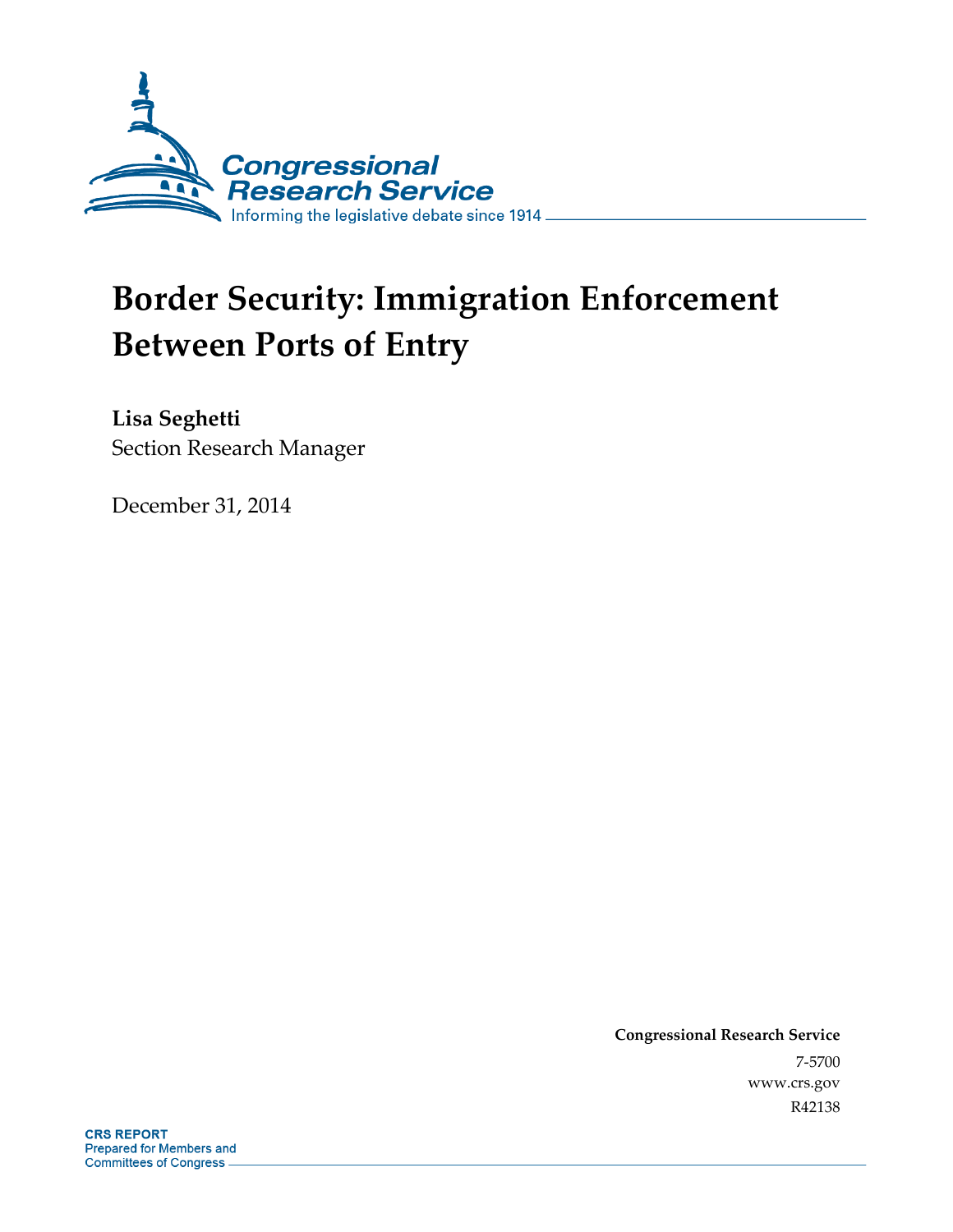## **Summary**

Border enforcement is a core element of the Department of Homeland Security's effort to control unauthorized migration, with the U.S. Border Patrol (USBP) within the U.S. Customs and Border Protection (CBP) as the lead agency along most of the border. Border enforcement has been an ongoing subject of congressional interest since the 1970s, when illegal immigration to the United States first registered as a serious national problem; and border security has received additional attention in the years since the terrorist attacks of 2001.

Since the 1990s, migration control at the border has been guided by a strategy of "prevention through deterrence"—the idea that the concentration of personnel, infrastructure, and surveillance technology along heavily trafficked regions of the border will discourage unauthorized aliens from attempting to enter the United States. Since 2005, CBP has attempted to discourage repeat illegal migrant entries and disrupt migrant smuggling networks by imposing tougher penalties against certain unauthorized aliens, a set of policies eventually described as "enforcement with consequences." Most people apprehended at the Southwest border are now subject to "high consequence" enforcement outcomes.

Across a variety of indicators, the United States has substantially expanded border enforcement resources over the last three decades. Particularly since 2001, such increases include border security appropriations, personnel, fencing and infrastructure, and surveillance technology. In addition to increased resources, the USBP has implemented several strategies over the past several decades in an attempt to thwart illegal migration. Recently, the Obama Administration announced executive actions to "fix" the immigration system. These actions address numerous issues, including a revised security plan at the southern border.

The Border Patrol collects data on several different border enforcement outcomes; and this report describes trends in border apprehensions, recidivism, and estimated got aways and turn backs. Yet none of these existing data are designed to measure illegal border flows or the degree to which the border is secured. Thus, the report also describes methods for estimating illegal border flows based on enforcement data and migrant surveys.

Drawing on multiple data sources, the report suggests conclusions about the state of border security. Robust investments at the border were not associated with reduced illegal inflows during the 1980s and 1990s, but a range of evidence suggests a substantial drop in illegal inflows in 2007-2011, followed by a slight rise in 2012 and a more dramatic rise in 2013. Enforcement, along with the economic downturn in the United States, likely contributed to the drop in unauthorized migration, though the precise share of the decline attributable to enforcement is unknown.

Enhanced border enforcement also may have contributed to a number of secondary costs and benefits. To the extent that border enforcement successfully deters illegal entries, such enforcement may reduce border-area violence and migrant deaths, protect fragile border ecosystems, and improve the quality of life in border communities. But to the extent that aliens are not deterred, the concentration of enforcement resources on the border may increase border area violence and migrant deaths, encourage unauthorized migrants to find new ways to enter illegally and to remain in the United States for longer periods of time, damage border ecosystems, harm border-area businesses and the quality of life in border communities, and strain U.S. relations with Mexico and Canada.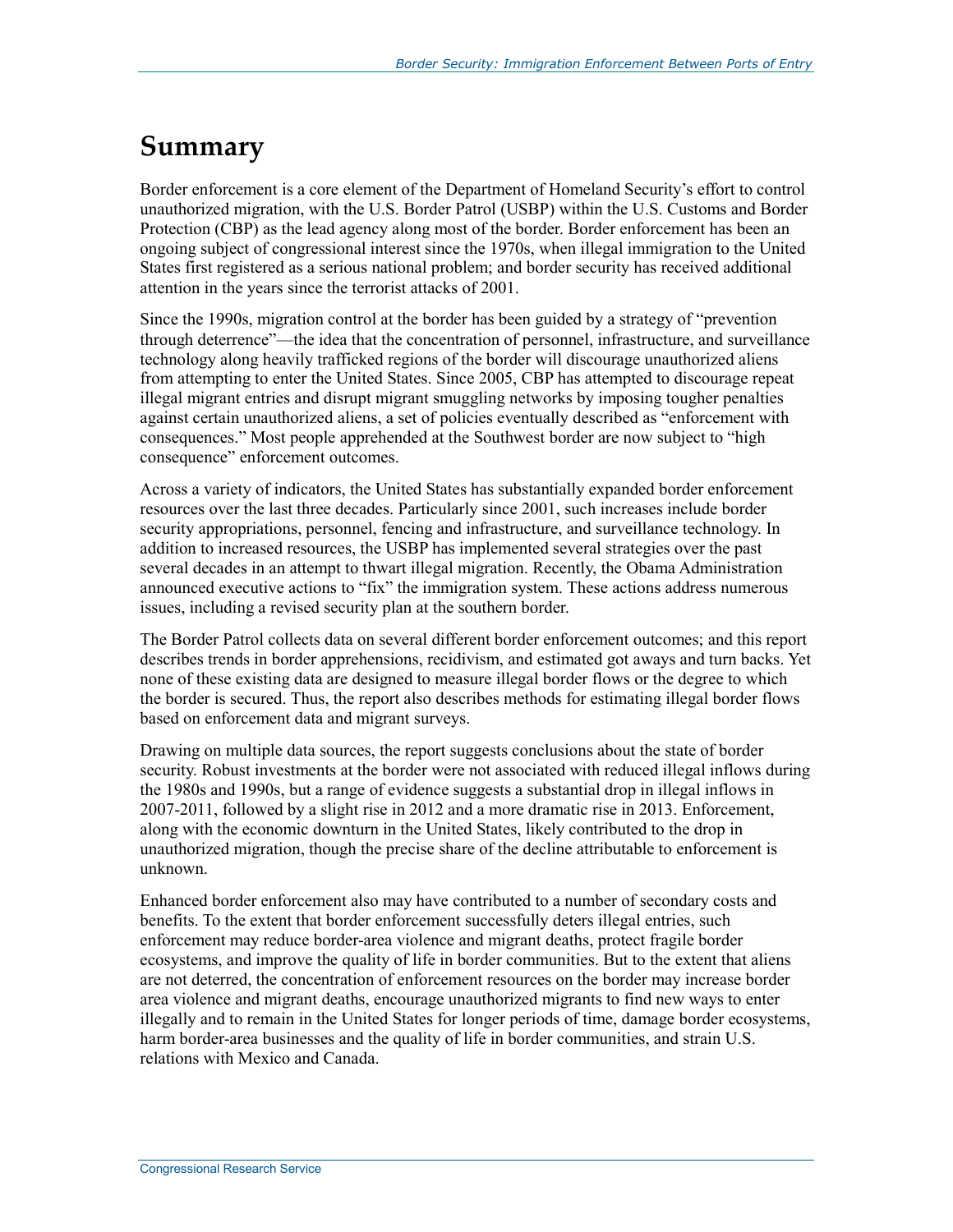## **Contents**

| The Residual Method for Estimating Unauthorized Residents in the United States  29   |  |
|--------------------------------------------------------------------------------------|--|
|                                                                                      |  |
|                                                                                      |  |
|                                                                                      |  |
|                                                                                      |  |
|                                                                                      |  |
|                                                                                      |  |
|                                                                                      |  |
|                                                                                      |  |
|                                                                                      |  |
|                                                                                      |  |
|                                                                                      |  |
|                                                                                      |  |
| Conclusion: Understanding the Costs and Benefits of Border Enforcement between Ports |  |
|                                                                                      |  |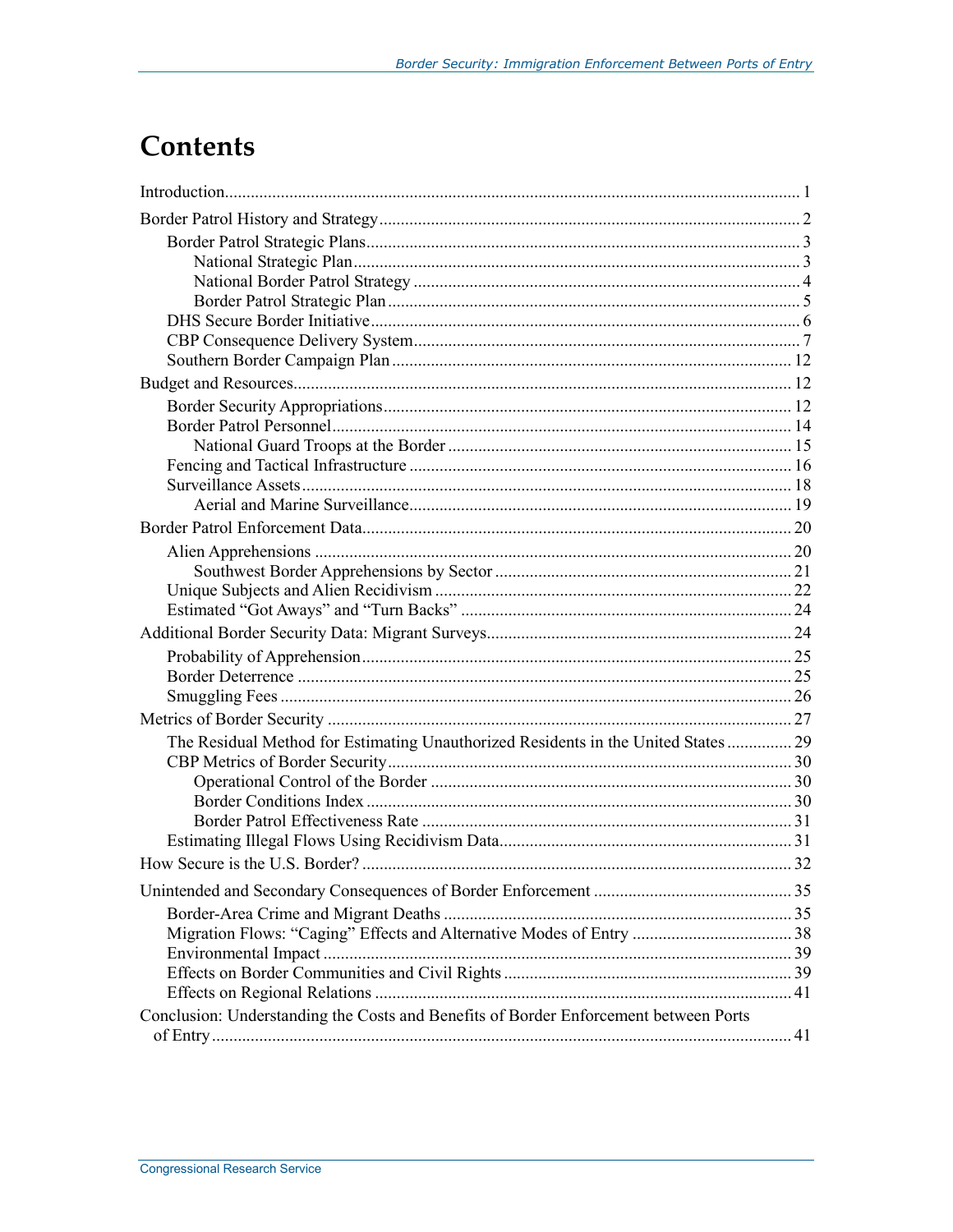### **Figures**

| 22 |
|----|
| 23 |
|    |
|    |
|    |
|    |

### **Tables**

|  |  |  |  |  | Table 1. Consequence Delivery System Outcomes and Recidivism Rates 11 |  |
|--|--|--|--|--|-----------------------------------------------------------------------|--|
|--|--|--|--|--|-----------------------------------------------------------------------|--|

### **Appendixes**

|--|--|--|

### **Contacts**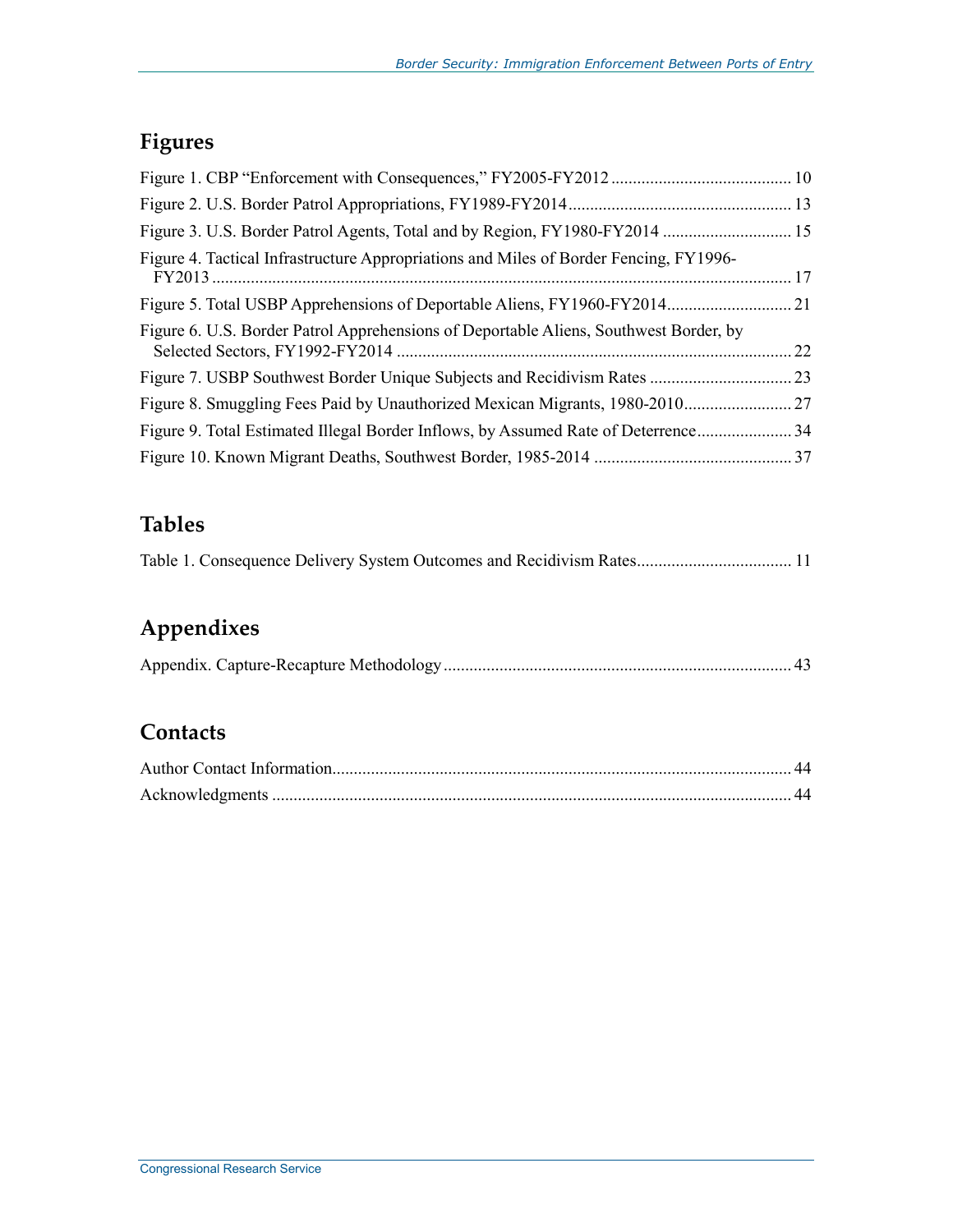## **Introduction**

The country's immigration and naturalization laws have been subjects of episodic controversy since America's founding, but *illegal* immigration only became an issue in the early 20<sup>th</sup> century, when Congress passed the first strict restrictions on legal admissions. Illegal immigration declined during the Great Depression and during and after World War II, when most labor migration occurred through the U.S.-Mexico Bracero program.<sup>1</sup> Immigration control re-emerged as a national concern during the 1970s, when the end of the Bracero program, new restrictions on Western Hemisphere migration, and growing U.S. demand for foreign-born workers combined to cause a sharp increase in unauthorized migration flows.<sup>2</sup>

Congress responded in 1986 by passing the Immigration Reform and Control Act (IRCA, P.L. 99- 603), which authorized a 50% increase in Border Patrol staffing, among other provisions. Border security<sup>3</sup> has remained a persistent topic of congressional interest since then, and enforcement programs and appropriations have grown accordingly, as described in this report.

Despite a growing enforcement response, however, illegal immigration continued to increase over most of the next three decades.<sup>4</sup> Unauthorized migration declined after 2007; however, in 2013 the number of unauthorized migrants increased to  $13.1$  million.<sup>5</sup> Apprehensions of unauthorized migrants at the U.S.-Mexico border fell from about 1.2 million in FY2005 to a 41-year low of 328,000 in 2011, before climbing to 357,000 in FY2012. Apprehensions of unauthorized migrants at the U.S.-Mexico border increased to  $479,377$  in FY2014.<sup>6</sup>

Recently, the Obama Administration announced executive actions to "fix" the immigration system.<sup> $7$ </sup> These actions address numerous issues, including a security plan at the southern border. Some Members of Congress and state officials, however, disagree with the President's plan and have called on the Administration to do more to secure the border.<sup>8</sup> Border security has been a

<sup>&</sup>lt;sup>1</sup> The Bracero program was a formal guest worker program managed jointly by the United States and Mexico that admitted about 4.6 million workers between 1942 and 1964.

<sup>&</sup>lt;sup>2</sup> The estimated population of unauthorized aliens was about 1.7 million by 1979 and about 3.2 million in 1986; most researchers, however, consider earlier estimates of the unauthorized population to be unreliable. See Jennifer Van Hook and Frank D. Bean, "Estimating Unauthorized Mexican Migration to the United States: Issues and Trends," in *Binational Study: Migration Between Mexico and the United States* (Washington, DC: US Commission on Immigration Reform, 1998), pp. 538-540.

<sup>&</sup>lt;sup>3</sup> Except as otherwise noted, this report focuses exclusively on border security as it relates to the prevention of unauthorized migration. On the relationship among unauthorized migration, illegal drugs and other contraband, international terrorists, and other types of border threats, see CRS Report R42969, *Border Security: Understanding Threats at U.S. Borders*, by Jerome P. Bjelopera and Kristin Finklea.

<sup>4</sup> See archived CRS Report RL33874, *Unauthorized Aliens Residing in the United States: Estimates Since 1986*, by Ruth Ellen Wasem.

<sup>5</sup> See CRS Report R42988, *U.S. Immigration Policy: Chart Book of Key Trends*, by William A. Kandel.

<sup>&</sup>lt;sup>6</sup> Department of Homeland Security press release, remarks by Secretary of Homeland Security Jeh Johnson (and accompanying slides), "Border Security in the 21<sup>st</sup> Century," October 9, 2014 (Hereafter referred to as "Border Security in the 21<sup>st</sup> Century"). The spike in apprehensions in FY2014 can be largely attributed to the unaccompanied alien children crisis. See CRS Report R43599, *Unaccompanied Alien Children: An Overview*.

<sup>7</sup> See DHS "Fixing Our Immigration Broken System Through Executive Action – Key Facts" at http://www.dhs.gov/ immigration-action?utm\_source=hp\_feature&utm\_medium=web&utm\_campaign=dhs\_hp.

<sup>&</sup>lt;sup>8</sup> Led by Texas, 17 states have moved to sue President Obama over his executive action on immigration. "17 States Suing on Immigration." *The New York Times*, December 3, 2014, http://www.nytimes.com/2014/12/04/us/executiveaction-on-immigration-prompts-texas-to-sue.html? r=0.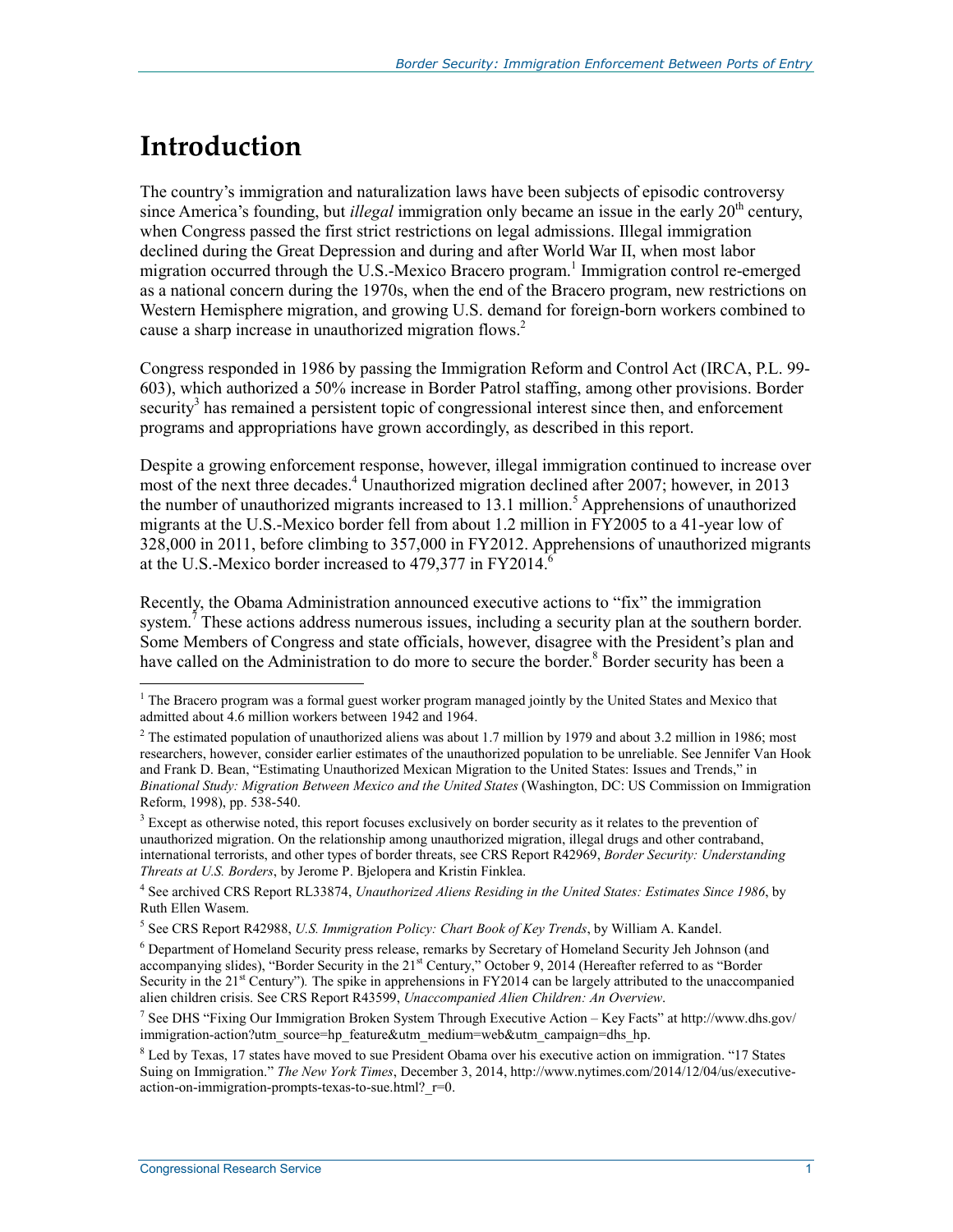recurrent theme in Congress's debate about immigration reform since 2005, and some Members of Congress have argued that Congress should not consider additional immigration reforms until the border is more secure.<sup>9</sup>

This report reviews efforts to combat unauthorized migration across the Southwest border in the nearly three decades since IRCA initiated the modern era in migration control. In reviewing such efforts, the report takes stock of the current state of border security and considers lessons that may be learned about enhanced enforcement at U.S. borders. The report begins by reviewing the history of border control and the development of a national border control strategy beginning in the 1990s. The following sections summarize appropriations and resources dedicated to border enforcement, indicators of enforcement outcomes, metrics for estimating unauthorized migration flows, and possible secondary and unintended consequences of border enforcement. The report concludes by reviewing the overall costs and benefits of the current approach to migration control and raising additional questions that may help guide the discussion of these issues in the future.

## **Border Patrol History and Strategy**

Congress created the U.S. Border Patrol (USBP) within the Department of Commerce and Labor by an appropriations act in 1924,<sup>10</sup> two days after passing the first permanent numeric immigration restrictions.<sup>11</sup> Numerical limits only applied to the Eastern Hemisphere, barring most Asian immigration; and the Border Patrol's initial focus was on preventing the entry of Chinese migrants, as well as combating gun trafficking and alcohol imports during prohibition. The majority of agents were stationed on the northern border.<sup>12</sup> The Border Patrol became part of the new Immigration and Naturalization Service (INS) in 1933, and the INS moved from the Department of Labor to the Department of Justice in 1940. The Border Patrol's focus shifted to the Southwest border during World War II, but preventing illegal migration across the Southwest border remained a low priority during most of the 20<sup>th</sup> century.<sup>13</sup>

Illegal migration from Mexico increased after 1965 as legislative changes restricted legal Mexican immigration at the same time that social and economic changes caused stronger migration "pushes" in Mexico (e.g., inadequate employment opportunities) and stronger "pulls" in the United States (e.g., employment opportunities, links to migrant communities in Mexico).<sup>14</sup> Congress held hearings on illegal immigration beginning in 1971, and after more than a decade of debate passed the Immigration Reform and Control Act of 1986 (IRCA, P.L. 99-603), which described border enforcement as an "essential element" of immigration control and authorized a

<u>.</u>

<sup>9</sup> See, for example, Alan Gomez, "Border Security Quandary Could Kill Immigration Bill," *USA Today*, April 2, 2013. 10 Act of May 28, 1924; (43 Stat. 240).

 $11$  Immigration Act of May 26, 1924 (43 Stat. 153).

<sup>12</sup> See U.S. Customs and Border Protection (CBP), "Border Patrol History," http://www.cbp.gov/xp/cgov/ border\_security/border\_patrol/border\_patrol\_ohs/history.xml.

<sup>13</sup> See Kitty Calavita, *Inside the State: The Bracero Program, Immigration, and the I.N.S.* (New York: Routledge, 1992); Mark Reisler, *By the Sweat of Their Brow: Mexican Immigrant Labor in the United States, 1900-1940* (Westport, CT: Greenwood Press, 1976); Douglas S. Massey, Jorge Durand, and Nolan J. Malone, *Beyond Smoke and Mirrors: Mexican Immigration in an Era of Economic Integration* (New York: Russell Sage Foundation, 2002).

<sup>&</sup>lt;sup>14</sup> See CRS Report R42560, *Mexican Migration to the United States: Policy and Trends*, coordinated by Ruth Ellen Wasem. Legislative changes included the termination of the U.S.-Mexican Bracero guest worker program in 1965 and the imposition of numeric limits on migration from Mexico and other Western Hemisphere countries pursuant to the Immigration and Nationality Act Amendments of 1965 (P.L. 89-236).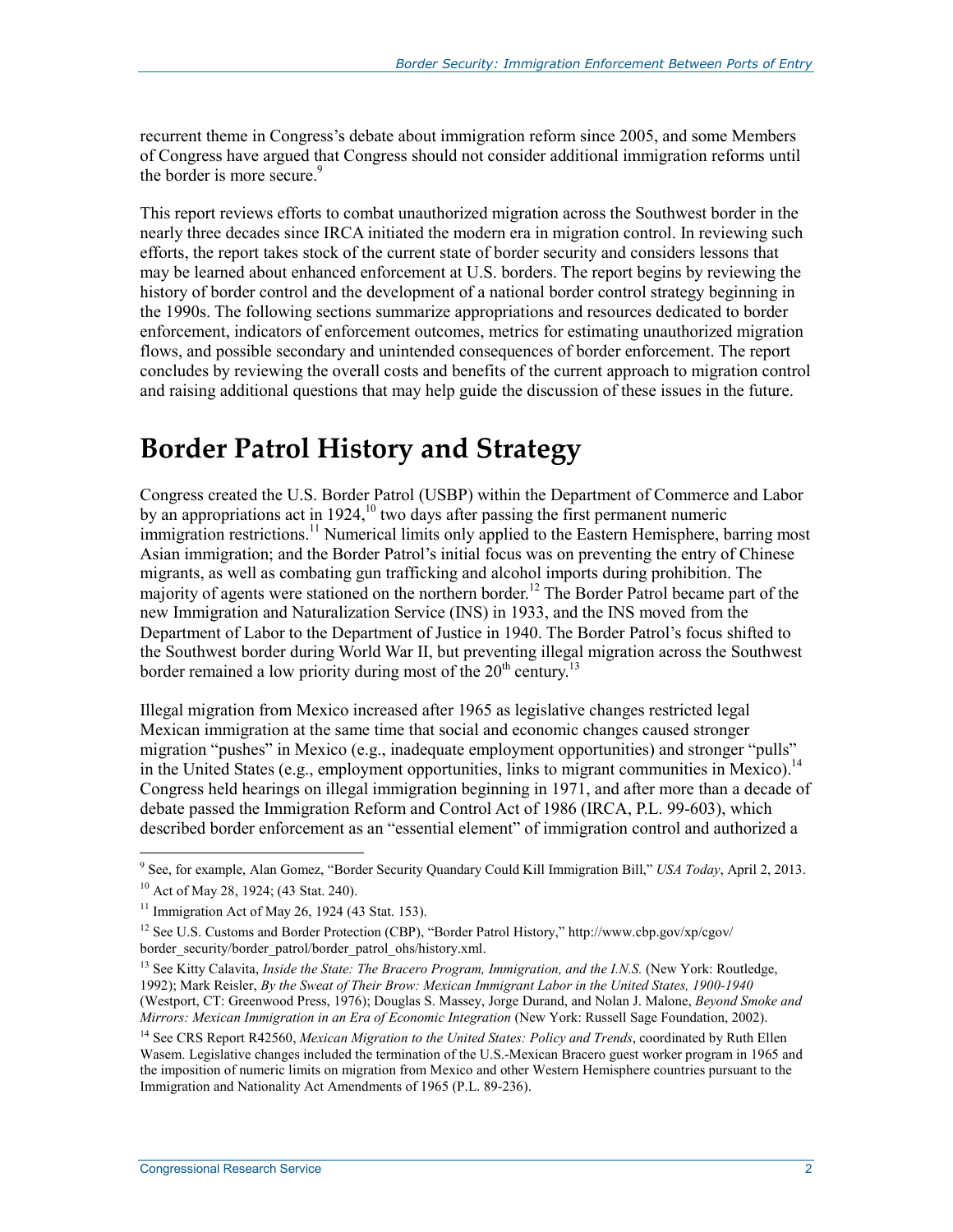50% increase in funding for the Border Patrol, among other provisions.<sup>15</sup> Congress passed at least 11 additional laws addressing illegal immigration over the next two decades, 7 of which included provisions related to the border.<sup>16</sup>

### **Border Patrol Strategic Plans**

Seventy years after it began operations, the Border Patrol developed its first formal national border control strategy in 1994, the National Strategic Plan. The plan was updated in 2004 and again in 2012.

#### **National Strategic Plan**

The National Strategic Plan (NSP) was developed in 1994 in response to a widespread perception that the Southwest border was being overrun by unauthorized immigration and drug smuggling, and to respond to a study commissioned by the Office of National Drug Control Policy. The study recommended that the INS change its approach from arresting unauthorized immigrants after they enter the United States, as had previously been the case, to focus instead on preventing their entry.<sup>17</sup> Under the new approach, the INS would place personnel, surveillance technology, fencing, and other infrastructure directly on the border to discourage illegal flows, a strategy that became known as "prevention through deterrence." According to the 1994 INS plan, "the prediction is that with traditional entry and smuggling routes disrupted, illegal traffic will be deterred, or forced over more hostile terrain, less suited for crossing and more suited for enforcement<sup>"18</sup>

The strategy had four phases that began with the border patrol sectors with the highest levels of illegal immigration activity.

- Phase I: San Diego, CA, and El Paso, TX, sectors;
- Phase II: Tucson, AZ, Del Rio, TX, Laredo, TX, and McAllen, TX, sectors;
- Phase III: El Centro, CA, Yuma, AZ, and Marfa, TX, sectors; and
- Phase IV: The northern border, gulf coast, and coastal waterways.

The strategy yielded several initiatives aimed at stemming illegal immigration and human smuggling, and interdicting drug trafficking. These initiatives included the following:

<sup>1</sup> <sup>15</sup> See U.S. Congress, House Committee on the Judiciary, The "Immigration Reform and Control Act of 1986" (P.L. 99-603), 99<sup>th</sup> Cong., 2<sup>nd</sup> Sess., December 1986, H. Rept. 99-14 (Washington: GPO, 1986). <sup>16</sup> The seven laws that included border-related provisions were the Immigration Act of 1990 (P.L. 101-649), the Illegal

Immigration Reform and Immigrant Responsibility Act of 1996 (P.L. 104-208, Div. C), the USA-PATRIOT Act of 2002 (P.L. 107-56), the Homeland Security Act of 2002 (P.L. 107-296), the Intelligence Reform and Terrorism Prevention Act of 2004 (108-458), the REAL-ID Act of 2005 (P.L. 109-13, Div. B), and the Secure Fence Act of 2006 (P.L. 109-367).

<sup>&</sup>lt;sup>17</sup> U.S. Office of National Drug Control Policy, *National Drug Control Strategy: Reclaiming Our Communities from Drugs and Violence* (Washington, DC: U.S. Department of Justice, 1994), https://www.ncjrs.gov/pdffiles1/ondcp/ 150489.pdf.

<sup>18</sup> U.S. Border Patrol, *Border Patrol Strategic Plan: 1994 and Beyond*, July 1994, pp. 6-7 (Hereinafter, National Strategic Plan).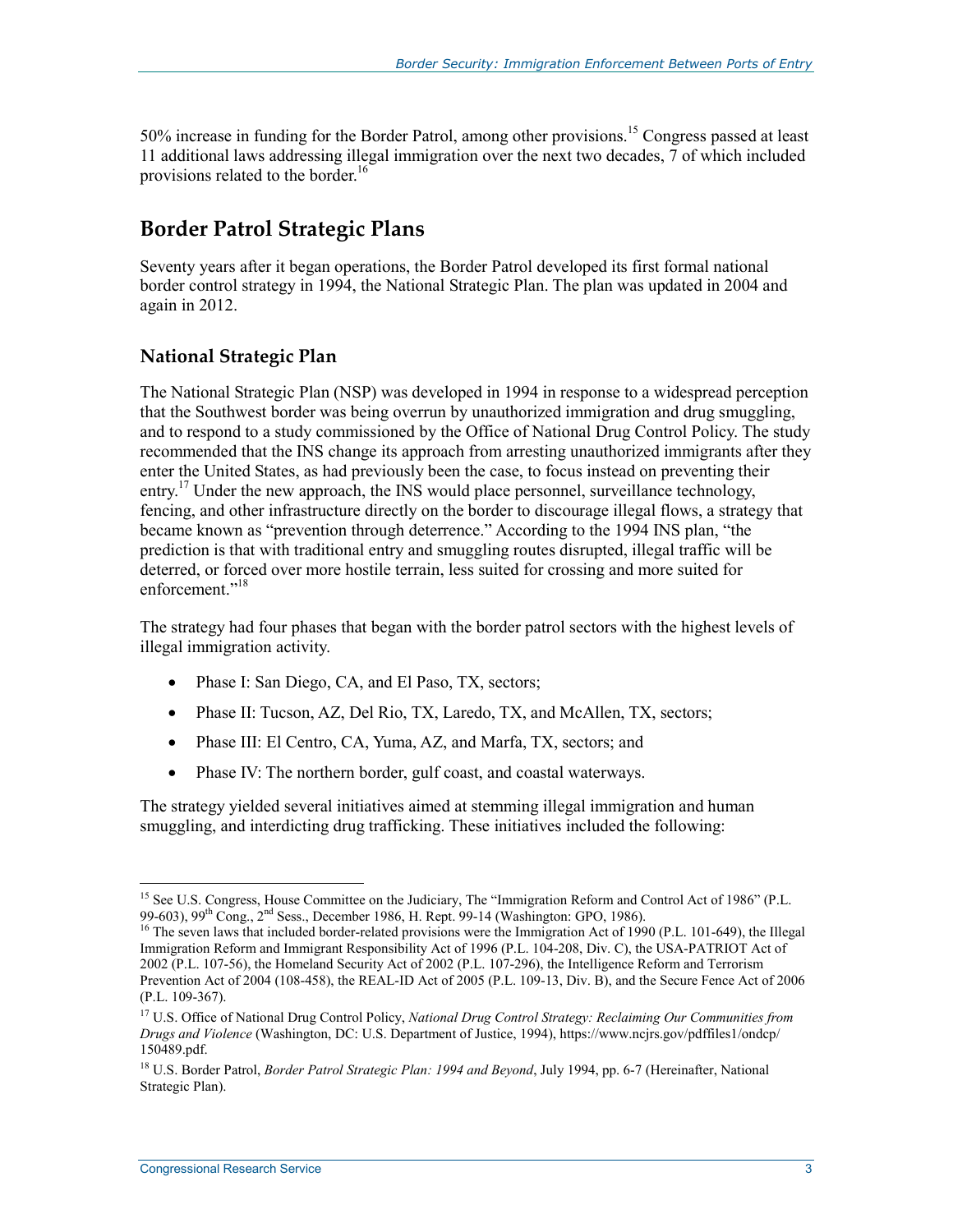- *Operation Gatekeeper* was first initiated at the San Diego Border Patrol Sector and was later extended to the El Centro Border Patrol Sector. The initiative involved providing border patrol agents with additional resources, such as increased staffing and new technologies.
- *Operation Safeguard* was initiated at the Tucson Border Patrol Sector and was aimed at stemming illegal immigration by pushing illegal immigrants away from urban areas.
- *Operation Hold the Line* was initiated at the El Paso Border Patrol Sector and was aimed at the specific needs of the community. New border patrol agents were added to the area and innovative resources were deployed, including  $IDENT<sup>19</sup>$ terminals. The initiative also included the installation of fences along parts of the border and other infrastructure improvements.
- Operation Rio Grande was initiated at the McAllen Border Patrol Sector and focused on increasing the number of border patrol agents.

The implementation of Phase II and subsequent phases was to be based on the success of Phase I, with the plan describing several expected indicators of effective border enforcement, including an initial increase of border arrests and entry attempt to be followed by an eventual reduction of arrests, a change in traditional traffic patterns, and an increase in more sophisticated smuggling methods.<sup>20</sup> As predicted, apprehensions within the San Diego and El Paso sectors fell sharply beginning in 1994-1995, and traffic patterns shifted, primarily to the Tucson and South Texas (Rio Grande Valley) sectors (see "Southwest Border Apprehensions by Sector"). A 1997 General Accounting Office (GAO) report was cautiously optimistic about the strategy.<sup>21</sup>

Congress supported the prevention through deterrence approach. In 1996, House and Senate appropriators directed the INS to hire new agents and to reallocate personnel from the interior to front line duty.22 And the Illegal Immigration Reform and Immigrant Responsibility Act of 1996 (P.L. 104-208) expressly authorized the construction and improvement of fencing and other barriers along the Southwest border and required the completion of a triple-layered fence along 14 miles of the border near San Diego where the INS had begun to install fencing in 1990.<sup>23</sup>

#### **National Border Patrol Strategy**

In the wake of the September 11, 2001, terrorist attacks, the USBP refocused its priorities on preventing terrorist penetration, while remaining committed to its traditional duties of preventing

1

23 P.L. 104-208, Div. C §102.

<sup>&</sup>lt;sup>19</sup> The Automated Biometric Identification (IDENT) system is DHS's primary biometric database. Certain aliens' biometric records are added to IDENT upon admission to the United States, when aliens are apprehended or arrested by a DHS agency, and when aliens apply for certain immigration benefits.

<sup>20</sup> National Strategic Plan, pp. 9-10.

<sup>21</sup> U.S. General Accountability Office, *Illegal Immigration: Southwest Border Strategy Results Inconclusive; More Evaluation Needed*, GAO/GGD-98-21, December 1997.

<sup>22</sup> U.S. Congress, Senate Committee on Appropriations, *Departments of Commerce, Justice, and State, The Judiciary,*  and Related Agencies Appropriations Bill, 1996, report to accompany H.R. 2076, 104<sup>th</sup> Cong., 1<sup>st</sup> sess., S.Rept. 104-139 and U.S. Congress, House Committee on Appropriations, *Making Appropriations for the Departments of Commerce, Justice, and State, The Judiciary, and Related Agencies For the Fiscal Year Ending September 30, 1996,*  and for Other Purposes, report to accompany H.R. 2076, 104<sup>th</sup> Cong., 1<sup>st</sup> sess., H.Rept. 104-378.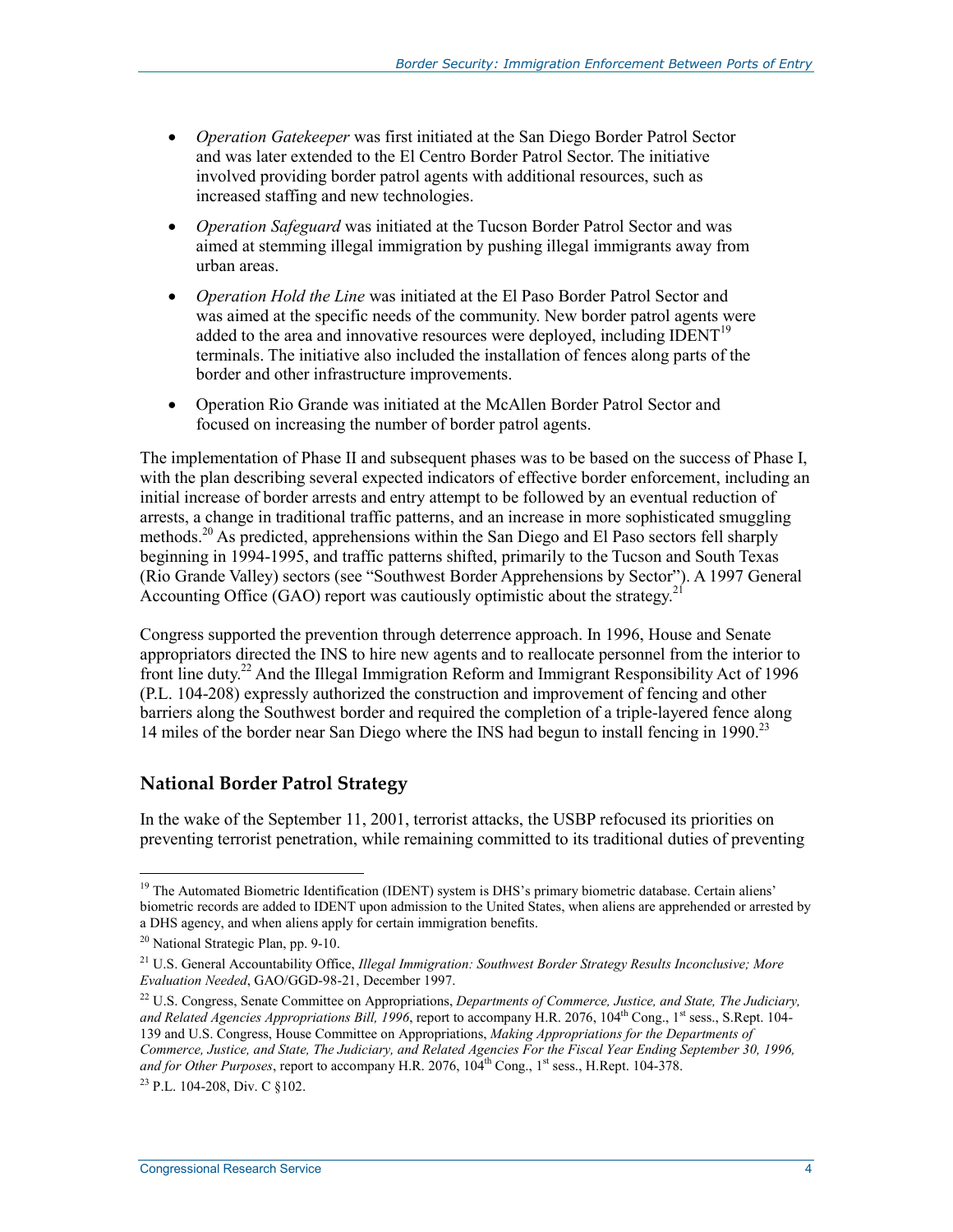the illicit trafficking of people and contraband between official ports of entry. Shortly after the creation of DHS, the USBP was directed to formulate a new National Border Patrol Strategy (NBPS) that would better reflect the realities of the post-9/11 security landscape. In March 2004, the Border Patrol unveiled the National Border Patrol Strategy, which placed greater emphasis on interdicting terrorists and featured five main objectives:

- establishing the substantial probability of apprehending terrorists and their weapons as they attempt to enter illegally between the ports of entry;
- deterring illegal entries through improved enforcement;
- detecting, apprehending, and deterring smugglers of humans, drugs, and other contraband;
- leveraging "Smart Border" technology to multiply the deterrent and enforcement effect of agents; and
- reducing crime in border communities, thereby improving the quality of life and economic vitality of those areas.<sup>24</sup>

The NBPS was an attempt to lay the foundation for achieving "operational control" over the border, defined by the Border Patrol as "the ability to detect, respond, and interdict border penetrations in areas deemed as high priority for threat potential or other national security objectives."25 The strategy emphasized a hierarchical and vertical command structure, featuring a direct chain of command from headquarters to the field. The document emphasized the use of tactical, operational, and strategic intelligence and sophisticated surveillance systems to assess risk and target enforcement efforts; and the rapid deployment of USBP agents to respond to emerging threats. Additionally, the plan called for the Border Patrol to coordinate closely with CBP's Office of Intelligence and other federal intelligence agencies.

#### **Border Patrol Strategic Plan**

CBP published a new Border Patrol Strategic Plan (BPSP) in May 2012 that shifted attention from resource acquisition and deployment to the strategic allocation of resources by "focusing enhanced capabilities against the highest threats and rapidly responding along the border.<sup>226</sup> From an operational perspective, the 2012 plan emphasizes the collection and analysis of information about evolving border threats; integration of Border Patrol and CBP planning across different border sectors and among the full range of federal, state, local, tribal, and international organizations involved in border security operations; and rapid Border Patrol response to specific border threats $27$ 

<sup>24</sup> Department of Homeland Security, Bureau of Customs and Border Protection, *National Border Patrol Strategy*, March 1, 2005. Hereinafter, *USBP National Strategy*.

<sup>25</sup> *USBP National Strategy*, p. 3. This definition differs from the statutory definition found in Section 2 of the Secure Fence Act of 2006 (P.L. 109-367); see in this report "**Operational Control of the Border**."

<sup>26</sup> CBP, *2012-2016 Border Patrol Strategic Plan*, Washington, DC: 2012, p. 7.

 $27$  Ibid.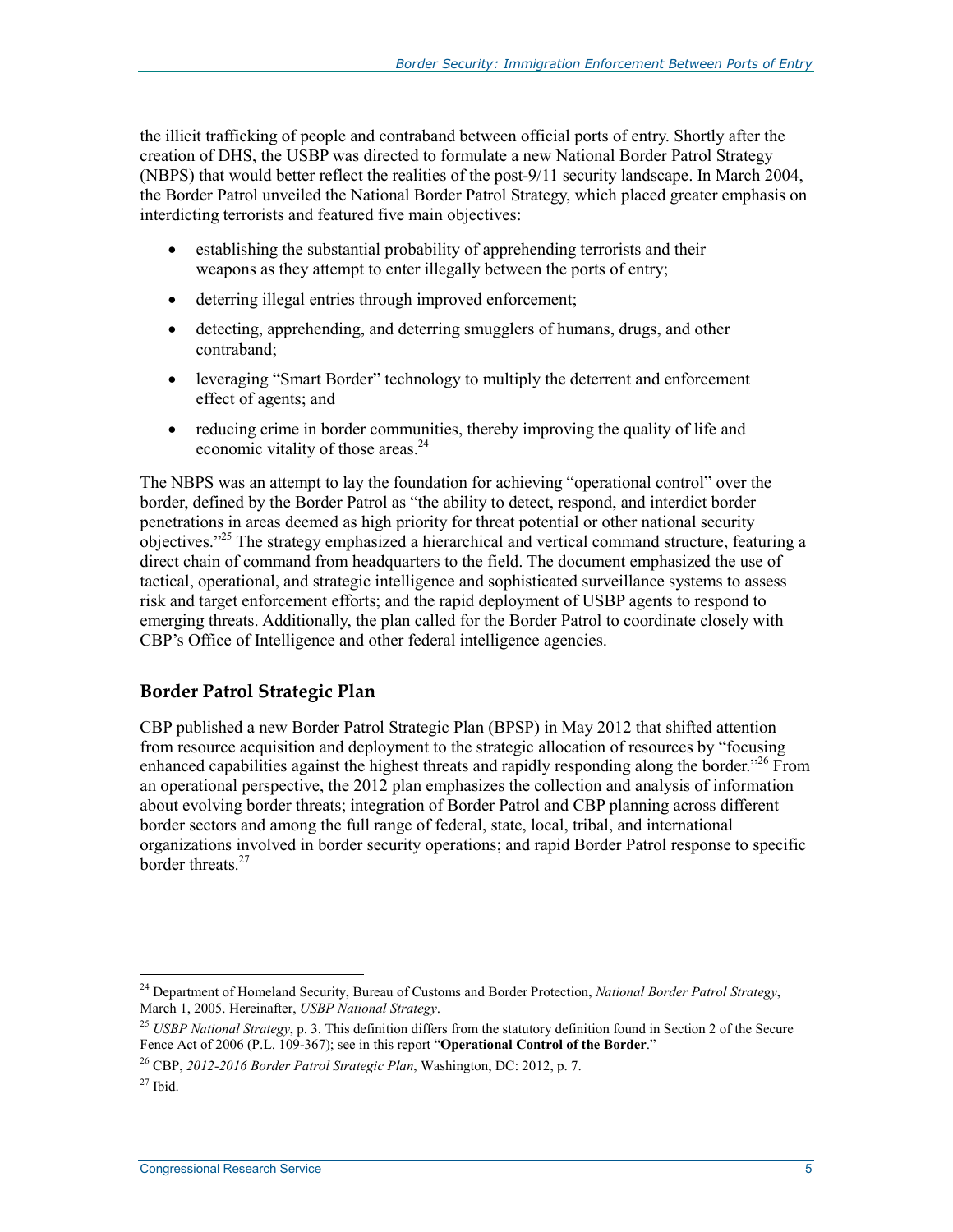#### **DHS Secure Border Initiative**

The Border Patrol's approach to border enforcement has been mirrored in broader DHS policies. In November 2005, the Department of Homeland Security announced a comprehensive multiyear plan, the Secure Border Initiative (SBI), to secure U.S. borders and reduce illegal migration.<sup>28</sup> Under SBI, DHS announced plans to obtain operational control of the northern and southern borders within five years by focusing attention in five main areas:

- **Increased staffing**. As part of SBI, DHS announced the addition of 1,000 new Border Patrol agents, 250 new ICE investigators targeting human smuggling operations, and 500 other new ICE agents and officers.<sup>29</sup>
- **Improved detention and removal capacity**. Historically, most non-Mexicans apprehended at the border were placed in formal removal proceedings.<sup>30</sup> Yet backlogs in the immigration court system meant that most such aliens were released on bail or on their own recognizance prior to a removal hearing, and many failed to show up for their hearings. $31$  In October 2005, DHS announced plans to detain 100% of non-Mexicans apprehended at the border until they could be processed for removal. SBI supported this goal by adding detention capacity, initially increasing bed space by  $2,000$  to a total of  $20,000$ .<sup>32</sup> On August 23, 2006, DHS announced that the policy to "end catch and release" had been successfully implemented.<sup>33</sup>
- **Surveillance technology**. SBI included plans to expand DHS's use of surveillance technology between ports of entry, including unmanned aerial vehicle (UAV) systems, other aerial assets, remote video surveillance (RVS) systems, and ground sensors.<sup>34</sup> These tools were to be linked into a common integrated system that became known as SBI*net* (see "Surveillance Assets" below).
- **Tactical infrastructure**. SBI continued DHS's commitment to the expansion of border fencing, roads, and stadium-style lighting.<sup>35</sup>

<sup>&</sup>lt;sup>28</sup> DHS, "Fact Sheet: Secure Border Initiative," https://www.hsdl.org/?view&did=440470.  $29$  Ibid.

<sup>&</sup>lt;sup>30</sup> Prior to 1996, the INA included distinct provisions for the "exclusion" of inadmissible aliens and the "deportation" of certain aliens from within the United States. Pursuant to §§301-309 of the Illegal Immigration Reform and Immigrant Responsibility Act of 1996 (IIRIRA, P.L. 104-208, Div. C), deportation and exclusion proceedings were combined into a unified "removal" proceeding (8 U.S.C. 1229a). This report uses "deportation" to refer to the compulsory return of aliens to their country of origin prior to the implementation of IIRIRA in 1997, and "removal" to refer to aliens returned under these provisions since 1997.

 $31$  DHS estimated that there were 623,292 alien "absconders" in August 2006, many of whom had failed to appear for removal hearings after being apprehended at the border; see Doris Meissner and Donald Kerwin, *DHS and Immigration: Taking Stock and Correcting Course*, Migration Policy Institute, Washington, DC, February 2009, p. 44, http://www.migrationpolicy.org/pubs/DHS\_Feb09.pdf.

<sup>32</sup> DHS, "Fact Sheet: Secure Border Initiative," https://www.hsdl.org/?view&did=440470.

<sup>33</sup> CBP, "DHS Secretary Announces End to 'Catch and Release' on Southern Border," http://www.cbp.gov/xp/cgov/ admin/c1\_archive/messages/end\_catch\_release.xml.

<sup>34</sup> DHS, "Fact Sheet: Secure Border Initiative," https://www.hsdl.org/?view&did=440470.

 $35$  Ibid.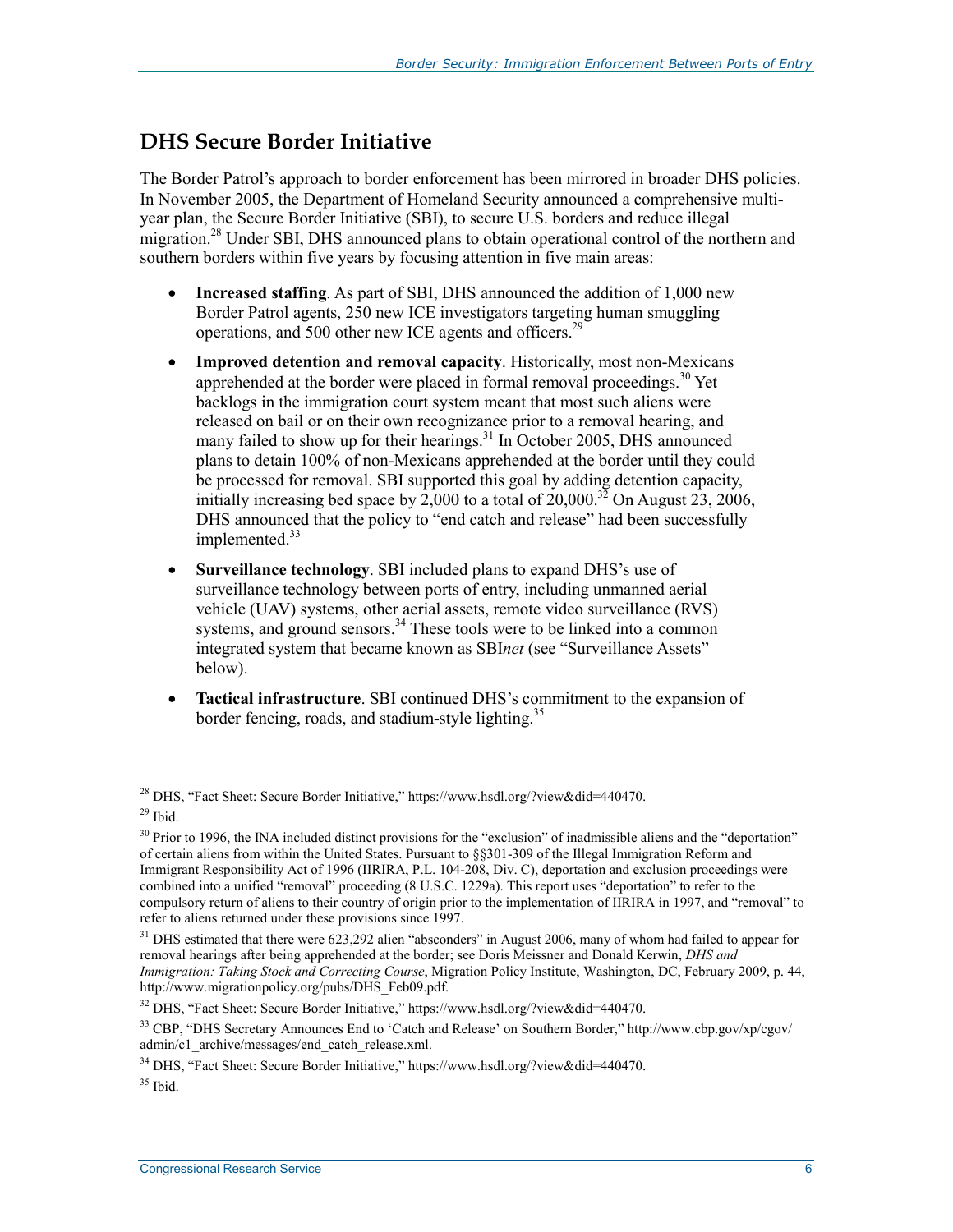• **Interior enforcement**. SBI also included plans to expand enforcement within the United States at worksites and through state and local partnerships, jail screening programs, and task forces to locate fugitive aliens.36

#### **CBP Consequence Delivery System**

Although not the subject of a formal public policy document like those discussed above, an additional component of CBP's approach to border control in recent years has been an effort to promote "high consequence" enforcement for unauthorized Mexicans apprehended at the border. Historically, immigration agents permitted most Mexicans apprehended at the border to voluntarily return to Mexico without any penalty.<sup>37</sup> Since 2005, CBP has limited voluntary returns in favor of three types of "high consequence" outcomes:

• **Formal Removal.**<sup>38</sup> Aliens<sup>39</sup> formally removed from the United States generally are ineligible for a visa (i.e., inadmissible) for at least five years,  $40$  and they may be subject to criminal charges if they illegally reenter the United States.<sup>41</sup> Prior to 2005, most unauthorized Mexicans apprehended at the border were not placed in removal proceedings, in part because standard removal procedures require an appearance before an immigration judge and are resource intensive.<sup>42</sup> Since 2005, CBP has relied extensively on two provisions in the Immigration and Nationality Act (INA) that permit aliens to be formally removed with limited judicial processing. Under INA Section 235(b), certain arriving aliens are subject to "expedited removal" (ER) without additional hearing or review.<sup>43</sup> ER was added to the INA in 1996, but initially was reserved for aliens apprehended at ports of entry. In a series of four announcements between November 2002 and January 2006, DHS expanded the use of ER to include certain aliens who had entered the United States within the previous two weeks and who were apprehended anywhere within 100 miles of a U.S. land or coastal border.<sup>44</sup> Under INA Section  $241(a)(5)$ , an alien who reenters the United States after being formally removed

<u>.</u>

<sup>36</sup> Ibid. Interior enforcement programs are not discussed in this report; see CRS Report R42057, *Interior Immigration Enforcement: Programs Targeting Criminal Aliens*, by Marc R. Rosenblum and William A. Kandel; and CRS Report R40002, *Immigration-Related Worksite Enforcement: Performance Measures*, by Andorra Bruno.

<sup>&</sup>lt;sup>37</sup> Section 240B of the INA permits immigration agents and judges to allow certain removable aliens to "voluntarily depart" the United States. In contrast with aliens subject to formal removal, aliens subject to voluntary departure generally do not face additional immigration-related penalties.

<sup>&</sup>lt;sup>38</sup> Pursuant to §§301-309 of the Illegal Immigration Reform and Immigrant Responsibility Act of 1996 (IIRIRA, P.L. 104-208, Div. C), deportation and exclusion proceedings were combined into a unified "removal" proceeding (INA §240); and immigration judges were given discretion to permit aliens who are subject to removal to "voluntarily depart" in lieu of facing formal removal proceedings (INA §240B).

<sup>&</sup>lt;sup>39</sup> "Aliens" is synonymous with non-citizens, including legal permanent residents, temporary nonimmigrants, and unauthorized aliens.

 $40$  INA §212(a)(9).

<sup>41</sup> INA §276.

<sup>&</sup>lt;sup>42</sup> Most non-Mexican aliens, however, were placed in formal removal proceedings and, after 2005, were normally detained until a removal order was implemented (see in this report "DHS Secure Border Initiative").

 $43$  Aliens who indicate an intention to apply for asylum or a fear of persecution are not subject to formal removal; for a fuller discussion of expedited removal see archived CRS Report RL33109, *Immigration Policy on Expedited Removal of Aliens*, by Alison Siskin and Ruth Ellen Wasem.

<sup>44</sup> Ibid. Under the 2006 policy, most Mexicans apprehended at the Southwest border were not placed in expedited removal proceedings unless they had previous criminal convictions.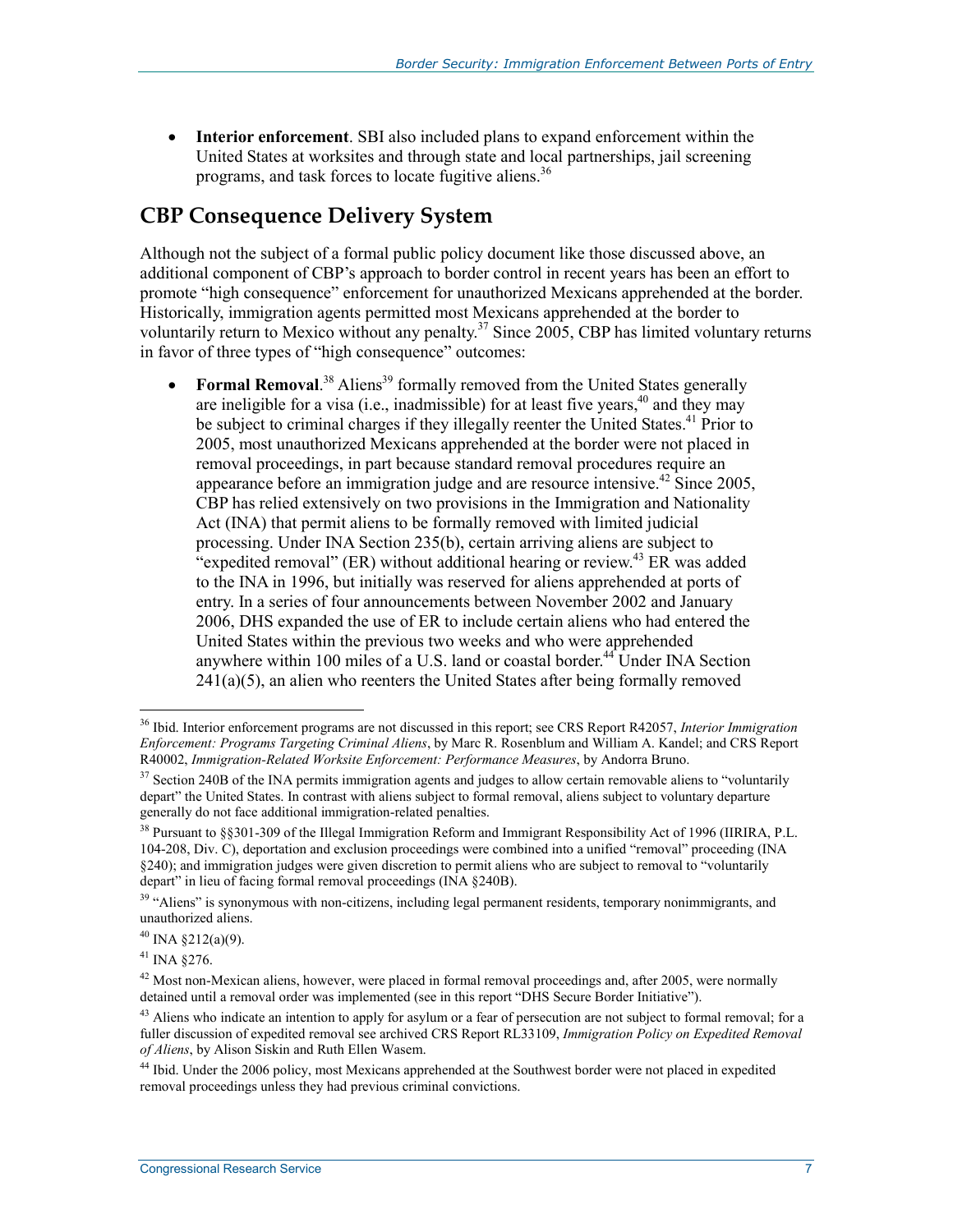or departing under a removal order is subject to "reinstatement of removal" without reopening or reviewing the original removal order.<sup>45</sup>

• **Criminal Charges**. Unauthorized aliens apprehended at the border may face federal immigration charges,<sup>46</sup> but historically, most such aliens have not been charged with a crime. Working with the Department of Justice (DOJ), DHS has increased the proportion of people apprehended at the border who are charged with immigration-related criminal offenses. A portion of aliens facing criminal charges in Southwest border districts are prosecuted through the "Operation Streamline" program (see accompanying text box). Mexicans apprehended in the United States who are found to be smuggling aliens may also be subject to criminal charges in Mexico under the U.S.-Mexican Operation Against Smugglers Initiative on Safety and Security (OASISS).<sup>47</sup>

#### **Operation Streamline**

Operation Streamline is a partnership program among CBP, U.S. Attorneys, and District Court judges in certain border districts to expedite criminal justice processing. The program permits groups of criminal defendants to have their cases heard at the same time, rather than requiring judges to review individual charges, and arranges in most cases for aliens facing felony charges for illegal re-entry to plead guilty to misdemeanor illegal entry charges—a plea bargain that leads to the rapid resolution of cases. Although Operation Streamline has been described as a zero tolerance program leading to prosecutions for 100% of apprehended aliens, the program confronts limits in judicial and detention capacity, resulting in daily caps on the number of people facing charges in certain districts. In the Tucson sector, for example, the courts reportedly limit Streamline cases to about 70 prosecutions per day.

Operation Streamline was established in the USBP's Del Rio Sector in December 2005 and expanded to the Yuma Sector in December 2006, Laredo Sector in October 2007, Tucson Sector in January 2008, and Rio Grande Valley Sector in June 2008. The program mainly consists of procedural arrangements among DHS and DOJ officials at the local level, and 15 CBP agents have been detailed to DOJ in three Border Patrol sectors to assist DOJ attorneys and U.S. Marshalls with prosecutions. A total of 208,939 people were processed through Operation Streamline through the end of FY2012—about 45% of the 463,051 immigration-related prosecutions in Southwest border districts during this period.

On October 17, 2014, House Judiciary Committee Chairman Goodlatte issued a press release that included the text of a letter he sent to Attorney General Eric Holder. In the letter, Chairman Goodlatte expressed concern over the decrease in the number of prosecutions under Operation Streamline for first-time illegal border crossers. According to the Yuma County (AZ) Sheriff, the U.S. Attorney's Office for the District of Arizona will cease prosecuting firsttime illegal border crossers, and only undocumented aliens with an adverse immigration history (not including aliens who were processed under voluntary return and voluntary departure) will be prosecuted under immigration law.

**Sources**: CBP Office of Congressional Affairs; National Research Council Committee on Estimating Costs of Immigration Enforcement in the Department of Justice, *Budgeting for Immigration Enforcement: A Path to Better Performance* (Washington, DC: National Academies Press, 2011); House Judiciary Committee, Chairman Bob Goodlatte, "Goodlatte Seeks Answers About the Drop in the Number of Prosecutions for First-Time Illegal Border Crossers," press release, Oct. 17, 2014; and Yuma County Sheriff's Office, letter to Senator Jeff Flake, Aug. 19, 2014.

<u>.</u>

<sup>&</sup>lt;sup>45</sup> CBP's expanded use of reinstatement of removal depended, in part, on its ability to identify repeat offenders by enrolling their biometric data in the Automated Biometric Identification System (IDENT) system, a database of over 150 million individual records. For a fuller discussion of the US-VISIT system see CRS Report R43356, *Border Security: Immigration Inspections at Ports of Entry*, by Lisa Seghetti.

<sup>&</sup>lt;sup>46</sup> Aliens apprehended at the border may face federal immigration-related criminal charges for illegal entry (8 U.S.C. §1325) or (on a second or subsequent apprehension) illegal re-entry (8 U.S.C. §1326), and in some cases they may face charges related to human smuggling (8 U.S.C. §1324) and visa and document fraud (18 U.S.C. §1546), among other charges. Unlawful *presence* in the United States absent additional factors, however, is a civil violation, not a criminal offense. See CRS Report RL32480, *Immigration Consequences of Criminal Activity*, by Michael John Garcia.

 $^{47}$  A total of about 3,000 people were transferred to Mexico for prosecution under the program in FY2005-FY2012, according to data provided to CRS by CBP Office of Congressional Affairs.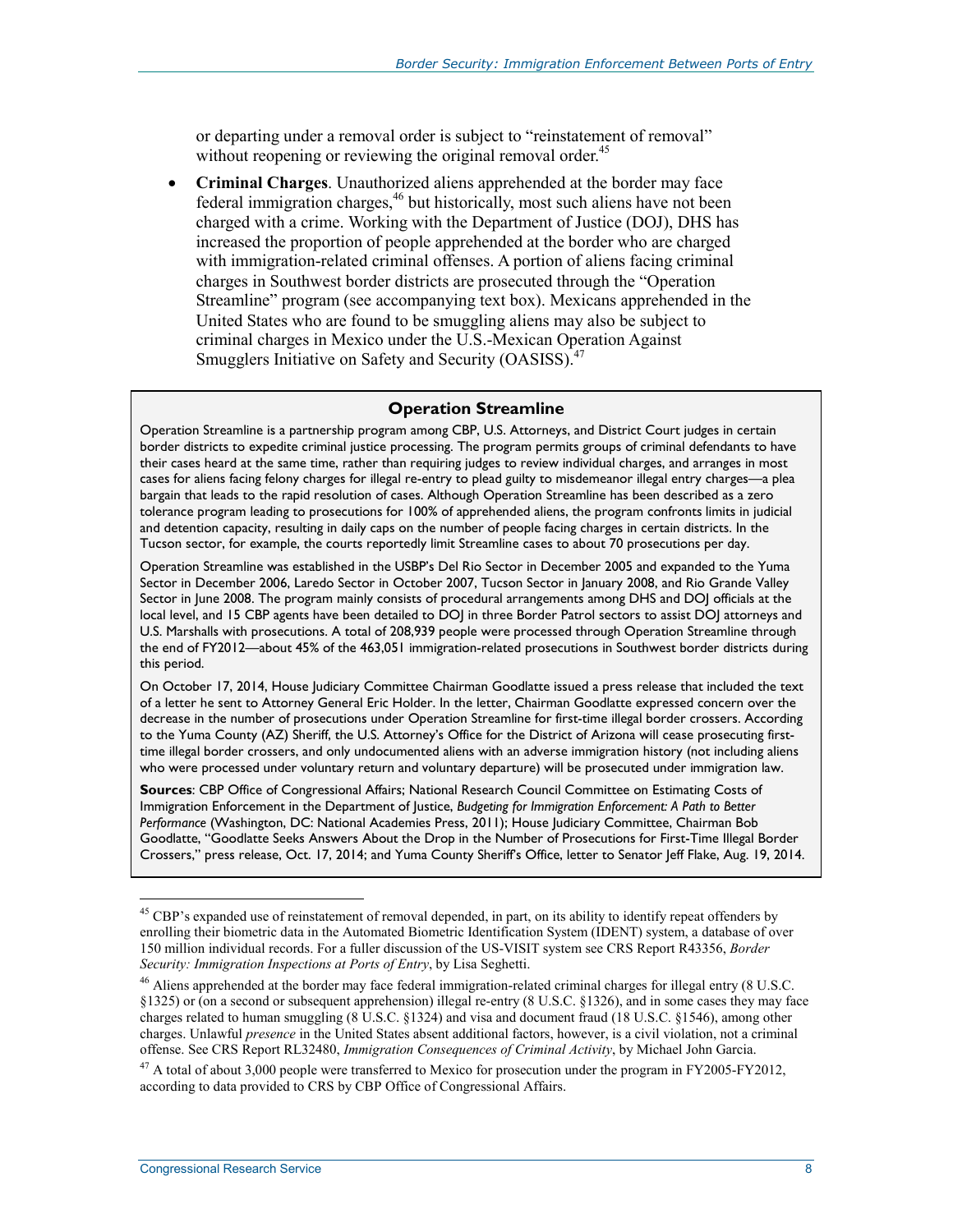**Remote repatriation**. CBP uses a pair of programs to return Mexicans to remote locations rather than to the nearest Mexican port of entry. Under the Alien Transfer Exit Program (ATEP), certain Mexicans apprehended near the border are repatriated to border ports hundreds of miles away—typically moving people from Arizona to Texas or California—a process commonly described as "lateral repatriation."48 Under the Mexican Interior Repatriation Program (MIRP), certain Mexican nationals are repatriated to their home towns within Mexico rather than being returned just across the border.<sup>49</sup>

In general, these high consequence enforcement outcomes are intended to deter illegal flows by raising the costs to migrants of being apprehended and by making it more difficult for them to reconnect with smugglers following a failed entry attempt.<sup>50</sup> To manage these disparate programs, CBP has designed the "Consequence Delivery System.... to uniquely evaluate each subject [who is apprehended] and identify the ideal consequences to deliver to impede and deter further illegal activity.<sup>"51</sup> USBP agents use laminated cards with matrices describing the range of enforcement actions available for a particular alien as a function of the person's immigration and criminal histories, among other factors, and of the enforcement resources available in each Border Patrol sector. According to public comments by then CBP Commissioner Alan Bersin, the goal of the Consequence Delivery System, in certain sectors of the border, is to ensure that virtually everyone who is apprehended faces "some type of consequence" other than voluntary return.<sup>52</sup>

As **Figure 1** indicates, the effort to limit voluntary returns in favor of "high consequence" enforcement outcomes has, to a great degree, been implemented. The figure depicts Southwest border apprehensions (the solid line) and the four main types of enforcement outcomes (voluntary returns, criminal charges, formal removal, and remote repatriation—the shaded areas) for  $FY2005-FY2012<sup>53</sup>$  (Enforcement outcomes exceed apprehensions because some aliens face more than one outcome, such as formal removal along with lateral repatriation. In addition, certain aliens apprehended in one fiscal year do not complete their case processing until the following year.) As the figure illustrates, voluntary return fell from 77% of all enforcement outcomes in 2005 (956,470 out of 1,238,554) to 14% in FY2012 (76,664 out of 529,393). Conversely, the proportion of enforcement outcomes that were high consequence outcomes (i.e., criminal charges,

<sup>48</sup> See U.S. Congress, House Committee on Homeland Security, Subcommittee on Border and Maritime Security, *Does Administrative Amnesty Harm our Efforts to Gain and Maintain Operational Control of the Border*, testimony of U.S. Border Patrol Chief Michael J. Fisher, 112<sup>th</sup> Cong., 1<sup>st</sup> sess., October 4, 2011.

<sup>49</sup> Ibid.

<sup>50</sup> See U.S. Congress, House Committee on Homeland Security, Subcommittee on Border and Maritime Security, *Does Administrative Amnesty Harm our Efforts to Gain and Maintain Operational Control of the Border*, testimony of U.S. Border Patrol Chief Michael J. Fisher, 112<sup>th</sup> Cong., 1<sup>st</sup> sess., October 4, 2011. Most alien smugglers reportedly charge aliens a set fee to enter the United States regardless of the number of attempts, so one goal of the high consequence enforcement programs is to disrupt smugglers' business model.

<sup>&</sup>lt;sup>51</sup> Ibid. The Consequence Delivery System was formally launched January 1, 2011.

<sup>52</sup> Alan Bersin, *The State of US/Mexico Border Security*, Center for American Progress, August 4, 2011. Under section 240B of the Immigration and Nationality Act (INA), immigration officers and/or immigration judges may permit certain aliens to depart the United States in lieu of (or at the termination of) a formal removal hearing, a process known as "voluntary departure" or "voluntary return." Bersin indicated that certain aliens may still be eligible for voluntary return, such as aliens younger than 18 years old traveling without a parent or legal guardian (i.e., unaccompanied minors).

<sup>&</sup>lt;sup>53</sup> CRS attempted to obtain more current data (i.e., FY2013 and FY2014); however, according to DHS the data are not available for release. CRS email with DHS Congressional Affairs office on November 13, 2014.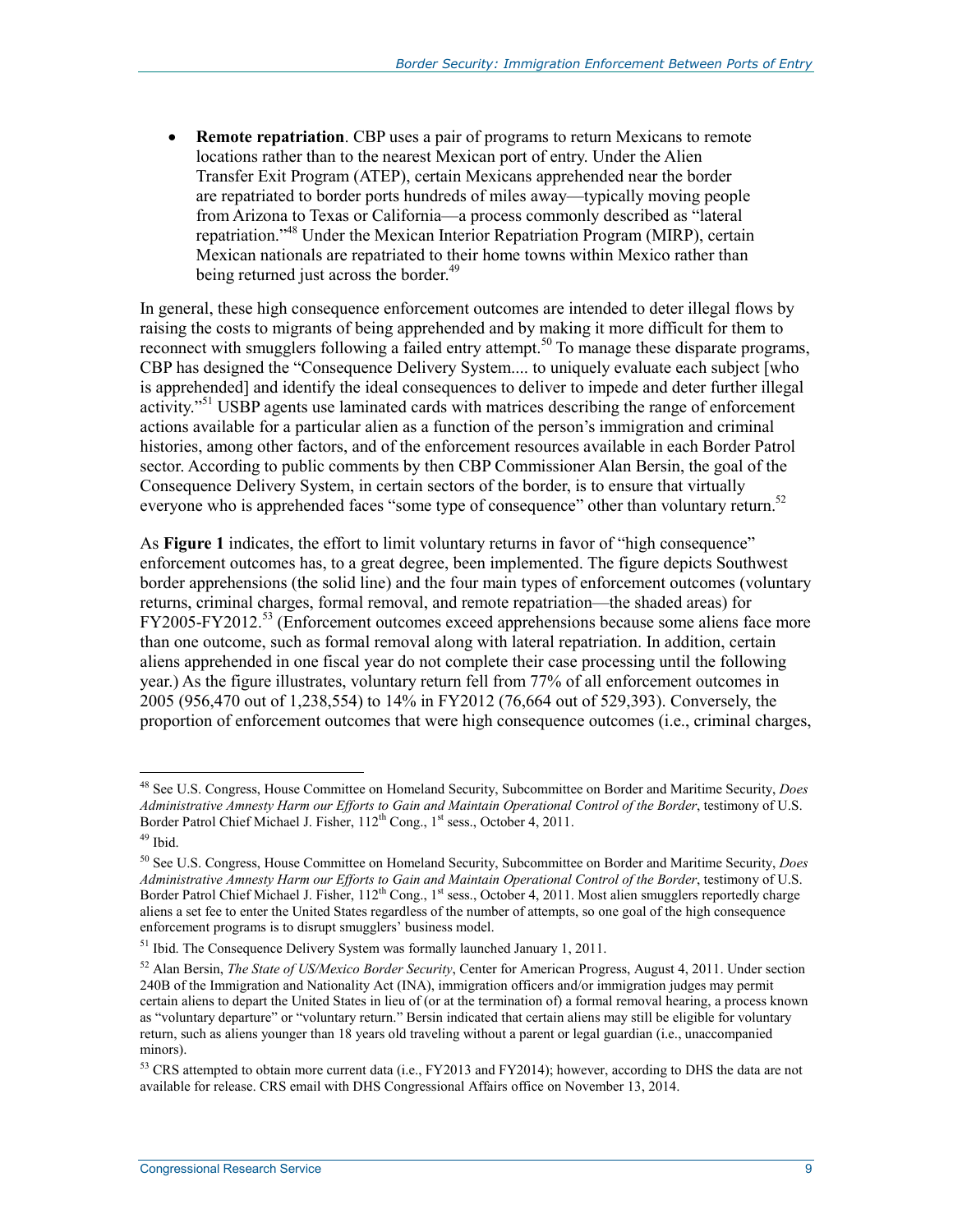formal removal, or remote repatriation) increased from 23% (282,084 out of 1,238,554) in FY2005 to 86% in FY2012 (452,664 out of 529,393).



**Figure 1. CBP "Enforcement with Consequences," FY2005-FY2012**  Southwest Border

**Sources:** CRS presentation of data provided by CBP Office of Congressional Affairs March 10, 2013; ICE Office of Congressional Affairs March 22, 2013; Administrative Office of the U.S. Courts. CRS attempted to obtain more current data (i.e., FY2013 and FY2014); however, according to DHS the data are not available for release (CRS email with DHS Congressional Affairs office on November 13, 2014).

**Notes:** Immigration-related criminal charges may include some U.S. citizens and lawful aliens.

One factor that has facilitated the rise in the proportion of apprehensions subject to highconsequence enforcement has been a sharp drop in the number of aliens apprehended on the Southwest border, as discussed in this report (see "Alien Apprehensions"). Nonetheless, as **Figure 1** also illustrates, CBP's effort to expand high-consequence enforcement has resulted in a rise in removals, prosecutions, and lateral/interior repatriations since 2007, even during a period of falling border apprehensions.

With the implementation of the Consequence Delivery System, the Border Patrol has initiated a system to estimate the deterrent effect of different enforcement outcomes. In particular, the Border Patrol tracks, for each of 10 different enforcement consequences, the percentage of aliens who were re-apprehended during the same fiscal year following repatriation (i.e., the recidivism rate). These recidivism rates are reported in **Table 1**. 54

 $<sup>54</sup>$  CRS attempted to obtain more current data (i.e., FY2013 and FY2014); however, according to DHS the data are not</sup> available for release. CRS email with DHS Congressional Affairs office on November 13, 2014.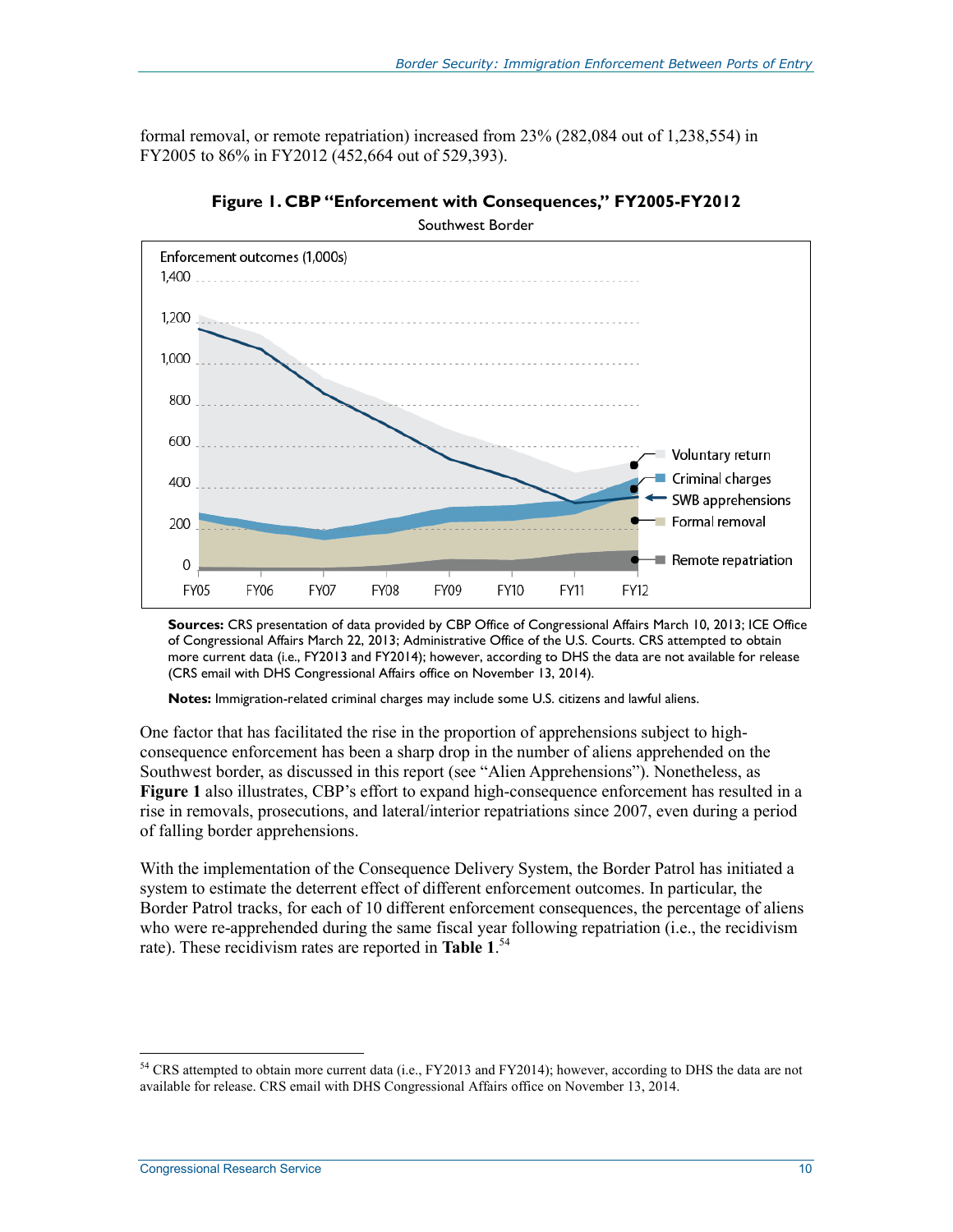|                         |                             | <b>FY2011</b>      |                           | <b>FY2012</b>      |                           |
|-------------------------|-----------------------------|--------------------|---------------------------|--------------------|---------------------------|
| <b>Consequence</b>      |                             | Number of<br>Cases | <b>Recidivism</b><br>Rate | Number of<br>Cases | <b>Recidivism</b><br>Rate |
| Criminal                | <b>OASISS</b>               | 533                | 14.7%                     | 429                | 10.2%                     |
| Charges                 | <b>Operation Streamline</b> | 36,871             | 12.1%                     | 44,300             | 10.3%                     |
|                         | <b>Standard Prosecution</b> | 31,130             | 9.1%                      | 34,839             | 9.1%                      |
| Formal                  | Notice to Appear            | 20,923             | 6.6%                      | 23,491             | 3.8%                      |
| Removal                 | <b>Expedited Removal</b>    | 39,855             | 16.6%                     | 148,548            | 16.4%                     |
|                         | Reinstatement               | 74,106             | 16.9%                     | 98,424             | 15.9%                     |
|                         | <b>Quick Court</b>          | 2,730              | $19.0\%$                  | 1,070              | 18.3%                     |
| Remote                  | <b>MIRP</b>                 | 8,940              | 9.3%                      | 0                  | $NA^a$                    |
| Repatriation            | <b>ATEP</b>                 | 75,966             | 27.8%                     | 101,992            | 23.8%                     |
| <b>Voluntary Return</b> |                             | 129,207            | 29.4%                     | 76,664             | 27.1%                     |
| <b>Total Cases</b>      |                             | 318,883            | 19.8%                     | 347,921            | 16.7%                     |

#### **Table 1. Consequence Delivery System Outcomes and Recidivism Rates**  Southwest Border

**Source:** CRS analysis based on data provided by CBP Office of Congressional Affairs, March 10, 2013.

**Notes:** OASISS stands for the U.S.-Mexican Operation Against Smugglers Initiative on Safety and Security. See text for discussions of Operation Streamline, expedited removal, and reinstatement of removal. Standard Prosecution refers to criminal charges through the standard federal prosecution process. Notice to appear is the first stage in the standard formal removal process before an immigration judge. Quick court is a program involving expedited removal hearings before an immigration judge. MIRP stands for the Mexico Interior Repatriation Program. ATEP stands for the Alien Transfer Exchange Program. Total Cases refers to the total number of apprehensions and border-wide overall recidivism rate. The sum of the consequences exceeds the number of total cases because some people are subject to more than one consequence.

a. MIRP did not operate in FY2012.

As **Table 1** indicates, several consequences were associated with recidivism rates well *below* the overall FY2012 average of 16.7%. These low recidivism consequences included standard removal proceedings following a notice to appear (3.8%), standard criminal prosecutions (9.1%), criminal charges through the OASISS program (10.2%), and Operation Streamline (10.3%). Recidivism rates were also lower than the FY2011 average of 19.8% for aliens returned to Mexico through the MIRP program (9.3%) in that year. (MIRP did not operate in FY2012.) Conversely, recidivism rates in FY2012 were well *above* the overall average for aliens subject to voluntary return (27.1%) and for aliens subject to lateral repatriation through the ATEP program  $(23.8\%)$ <sup>55</sup>

The differences in recidivism rates may not be wholly attributable to differences among the consequences because the Border Patrol takes account of aliens' migration histories and other factors when assigning people to different enforcement outcomes. Nonetheless, these data suggest that standard removal and criminal charges have a stronger deterrent effect on future unauthorized

<sup>&</sup>lt;sup>55</sup> CRS attempted to obtain more current data (i.e., FY2013 and FY2014); however, according to DHS the data are not available for release. CRS email with DHS Congressional Affairs office on November 13, 2014.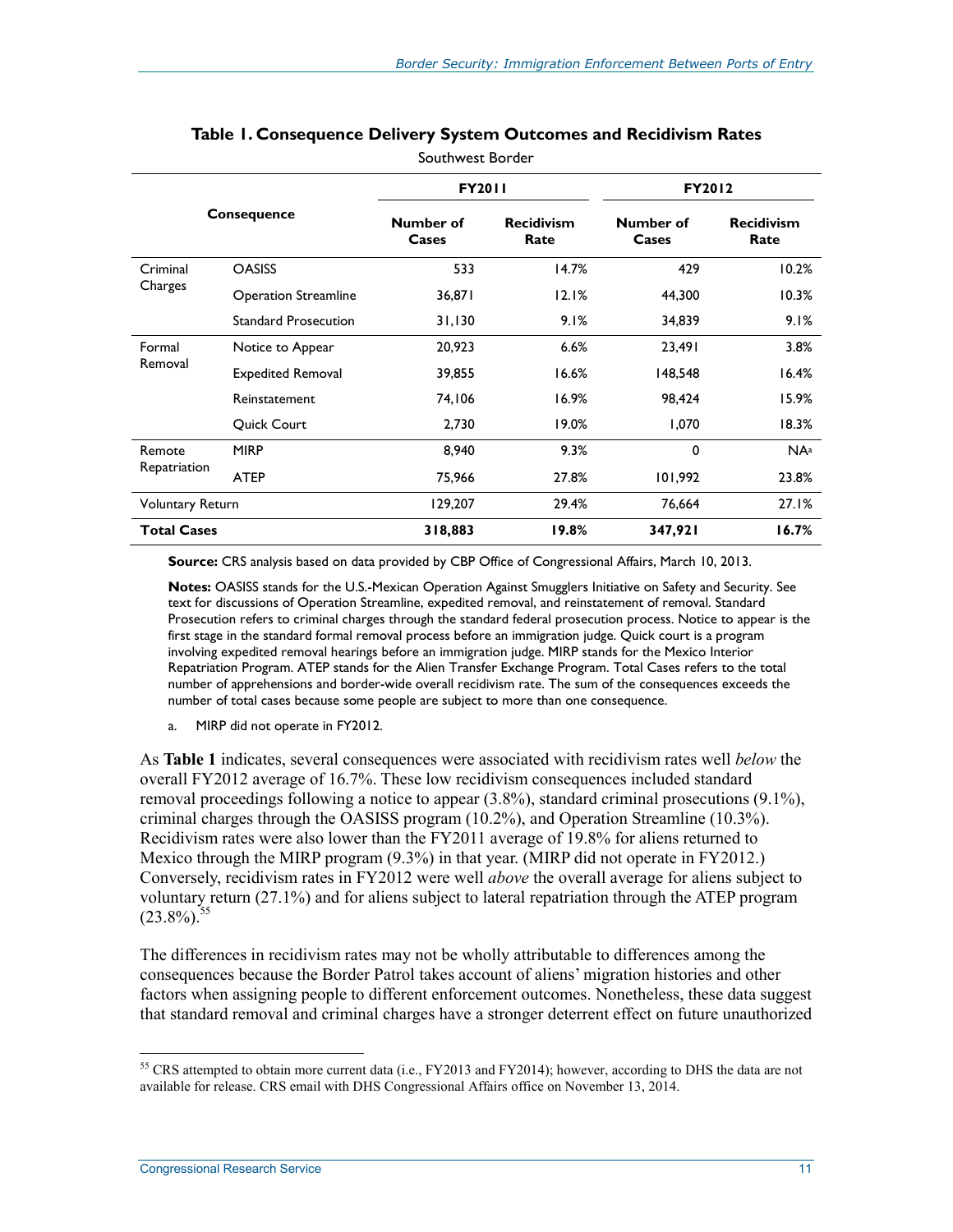migration than does voluntary return. Conversely, lateral repatriation appears to do little to discourage people from reentering the United States.<sup>56</sup>

#### **Southern Border Campaign Plan57**

In a November 20, 2014, memo, Secretary Johnson "commissions" three Joint Task Forces.<sup>58</sup> According to Secretary Johnson, the three Joint Task Forces will bring together personnel from CBP as well as other DHS agencies—U.S. Coast Guard (USCG), U.S. Immigration and Customs Enforcement (ICE), and U.S. Citizenship and Immigration Services (USCIS). The Joint Task Forces will also "integrate capabilities of the remaining [DHS] components as needed."<sup>59</sup> According to Secretary Johnson, "Two of these task forces will be geographically based and one will be functionally focused."<sup>60</sup> Joint Task Force East will cover "the Southern maritime border and approaches."<sup>61</sup> Joint Task Force West will have responsibility for the southern land border and the West Coast, while an entity dubbed Joint Task Force Investigations "will focus on investigations in support of the geographic Task Forces."62 The memo lays out broad missions and objectives and sets a 90-day timeframe to "realign personnel and stand up headquarters capabilities within each Joint Task Force."<sup>63</sup>

## **Budget and Resources**

Statutory and strategic changes since 1986 are reflected in border enforcement appropriations and in CBP's assets at the border, including personnel, infrastructure, and surveillance technology. This section reviews trends in each of these areas.

### **Border Security Appropriations**

**Figure 2** depicts U.S. Border Patrol appropriations for FY1989-FY2013. Appropriations have grown steadily over this period, rising from \$232 million in 1989 to \$1.3 billion in FY2002 (the last data available prior to the creation of DHS), \$3.8 billion in FY2010, and \$3.7 billion in  $FY2014<sup>64</sup>$ . The largest growth came following the formation of DHS in FY2003, reflecting Congress's focus on border security in the aftermath of 9/11.

<sup>&</sup>lt;sup>56</sup> According to CBP Office of Congressional Affairs (April 24, 2013), aliens repatriated through the Alien Transfer Exit Program (ATEP) typically are voluntarily returned or subject to expedited removal. Thus, ATEP's high recidivism rates are partly a result of the relatively high rates associated with these two outcomes.

 $57$  This section was authored by Jerome Bjelopera, Specialist in Organized Crime and Terrorism.

<sup>58</sup> Memo from Jeh Charles Johnson, Secretary, Department of Homeland Security, to R. Gil Kerlikowske, Commissioner, U.S. Customs and Border Protection, et al., November 20, 2014.

<sup>59</sup> Ibid.

 $60$  Ibid.

 $61$  Ibid.

 $62$  Ibid.

 $63$  Ibid.

<sup>64</sup> See **Figure 2** for sources. Due to the manner in which the Border Patrol collects and organizes its data, all statistics presented in this report (except where otherwise indicated) are based on the federal fiscal year, which begins October 1 and ends on September 30. All dollar amounts in this report are nominal values for the year from which data are reported.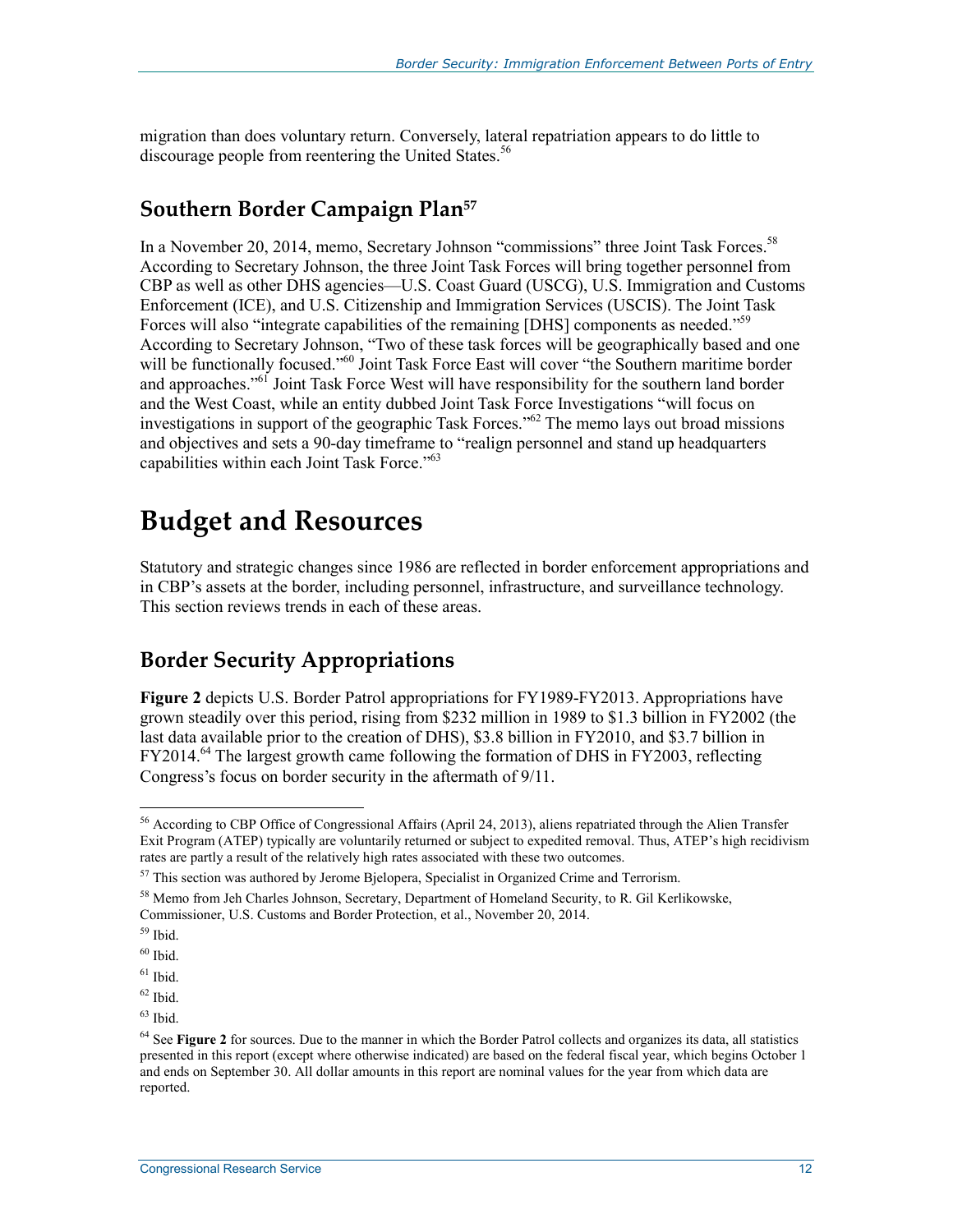

**Figure 2. U.S. Border Patrol Appropriations, FY1989-FY2014** 

**Sources:** INS Congressional Budget Justification FY1991-FY2002; DHS Appropriations reports FY2004-FY2014.

**Notes:** Appropriations for 1989-2002 reflect the "Border Patrol" sub-account of the INS Salaries and Expenses account of the DOJ annual appropriations. Appropriations for 2004-2014 reflect the "Border Security and Control between Ports of Entry" sub-account of the CBP Salaries and Expenses account of the DHS annual appropriations. Data are not available for FY2003 because neither the INS nor congressional appropriators provided a breakout of the salaries and expenses sub-accounts within the Enforcement and Border Affairs account during that year's funding cycle. The overall Enforcement and Border Affairs account within INS for FY2003 was \$2,881 million, up from \$2,541 million in FY2001 and \$2,740 million in FY2002. With the establishment of DHS, the former INS, customs inspections from the former U.S. Customs Service, and the U.S. Border Patrol were merged to form the Bureau of Customs and Border Protection within DHS. As a result, data for years prior to FY2003 may not be strictly comparable with data for FY2004 and after. FY2005 figure includes a \$124 million supplemental appropriation from P.L. 109-13. FY2006 figure does not include any portion of the \$423 million in supplemental funding for CBP Salaries and Expenses in P.L. 109-234 because the law did not specify how much of this funding was for USBP; DHS reported in its FY2008 DHS Budget Justification that the Border Patrol received a \$1,900 million appropriation in FY2006. FY2010 figure includes a \$176 million supplemental appropriation from P.L. 111-230. FY2013 figure includes the pre-sequester amount.

Appropriations reported in **Figure 2** are only a *subset* of all border security funding. These data do not include, for example, additional CBP sub-accounts funding Headquarters Management and Administration (\$1.2 billion in FY2014), and Border Security Inspections and Trade Facilitation at Ports of Entry (\$3.2 billion in FY2014); or additional CBP accounts funding Border Security Fencing, Infrastructure, and Technology (\$351 million in FY2014); Air and Marine Operations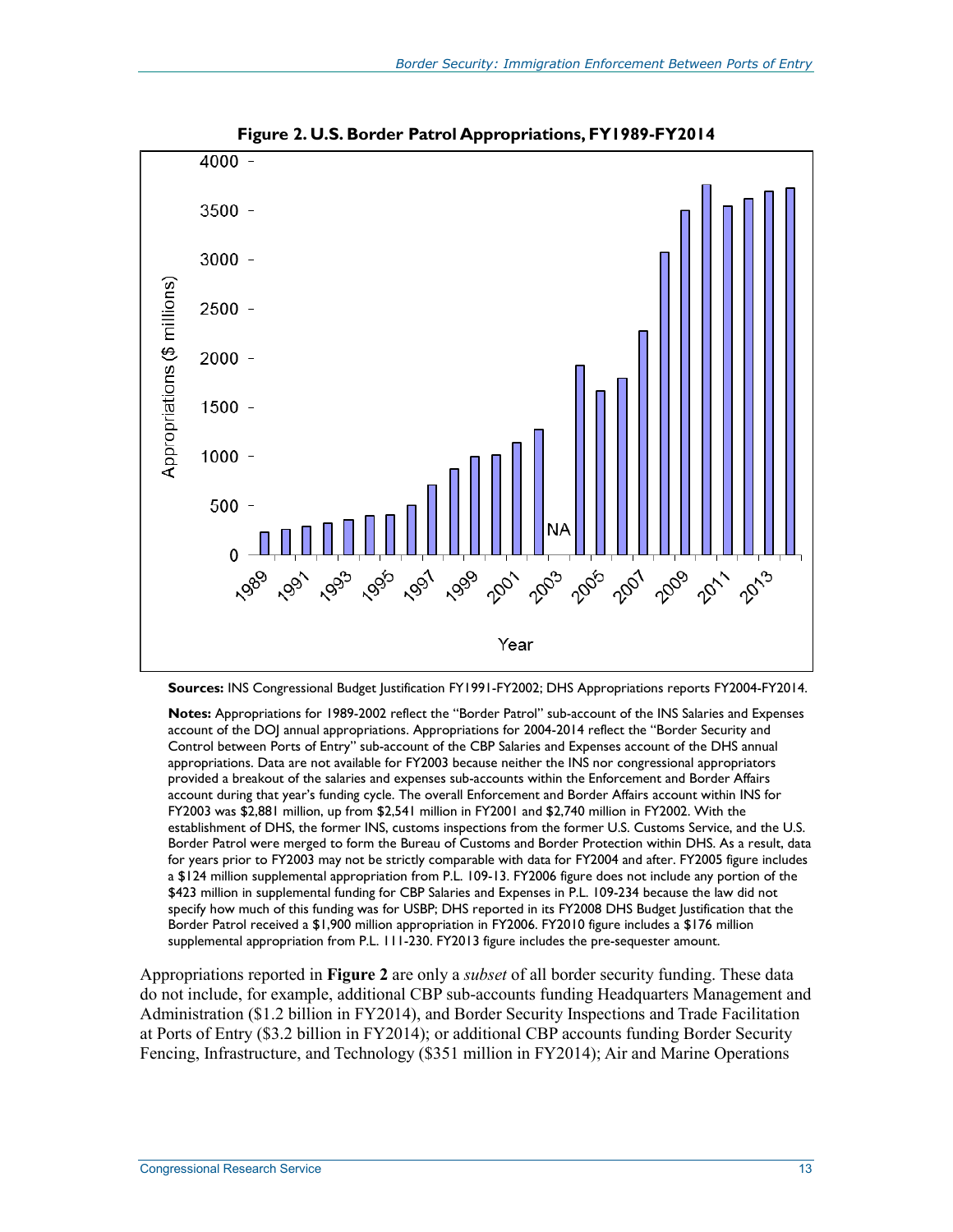(\$805 million in FY2014) and Facilities Management (\$456 million in FY2014).<sup>65</sup> A substantial portion of these accounts is dedicated to border security and immigration enforcement, as these terms are commonly used. The data in **Figure 2** also exclude U.S. Immigration and Customs Enforcement (ICE) appropriations, which totaled \$5.2 billion for Salaries and Expenses for FY2014.<sup>66</sup> About a quarter of ICE's 20,000 personnel reportedly are deployed to the Southwest border.<sup>67</sup> And **Figure 2** excludes border enforcement appropriations for other federal agencies including the Departments of Justice, Defense, the Interior, and Agriculture, all of which play a role in border security—as well as funding for the U.S. federal court system.<sup>68</sup>

#### **Border Patrol Personnel**

Accompanying this budget increase, Congress has passed at least four laws since 1986 authorizing increased Border Patrol personnel.<sup>69</sup> USBP staffing roughly doubled in the decade after the 1986 IRCA, doubled again between 1996 and the 9/11 attacks, and doubled again in the decade after 9/11 (see **Figure 3**). As of September 20, 2014, the USBP had 20,863 agents, including 18,156 posted at the Southwest border.<sup>70</sup>

<u>.</u>

 $<sup>65</sup>$  Account-level data are from the House Explanatory Statement to accompany P.L. 113-76. Also see CRS Report</sup> R43417, *Forest Service Appropriations, FY2010-FY2014: In Brief*, by Katie Hoover.

 $66$  Ibid.

<sup>67</sup> Department of Homeland Security, "Secure and Manage Our Borders," http://www.dhs.gov/xabout/ gc\_1240606351110.shtm.

<sup>68</sup> Over one-third of all federal criminal cases commenced in 2011-12 were for immigration cases; see U.S. Courts, *U.S. District Courts - Criminal Cases Commenced, by Offense*, Washington, DC, 2011, http://www.uscourts.gov/uscourts/ Statistics/JudicialBusiness/2012/appendices/D02DSep12.pdf. The prosecution of these cases involves expenditures by DOJ prosecutors, federal marshals, the federal bureau of prisons, and the U.S. district and magistrate court systems, among others. The costs of border enforcement borne by federal law enforcement and judicial officials outside of DHS are difficult to describe because these agencies do not list border-specific obligations in their budget documents. Also see National Research Council Committee on Estimating Costs of Immigration Enforcement in the Department of Justice, op. cit.

<sup>69</sup> The Immigration Act of 1990 (P.L. 101-649) authorized an increase of 1,000 Border Patrol agents; the IIRIRA (P.L. 104-208, Div. C) authorized an increase of a total of 5,000 Border Patrol agents in FY1997-FY2001; the Uniting and Strengthening America by Providing Appropriate Tools Required to Intercept and Obstruct Terrorism Act (USA PATRIOT, P.L. 107-56) authorized INS to triple the number of Border Patrol agents at the northern border; and the Intelligence Reform and Terrorism Prevention Act (P.L. 108-458) authorized an increase of 10,000 Border Patrol agents between FY2006 and FY2010.

<sup>70</sup> U.S. Customs and Border Protection, Stats and Summaries, Border Patrol Agent Staffing by Fiscal Year, http://www.cbp.gov/sites/default/files/documents/BP%20Staffing%20FY1992-FY2014\_0.pdf.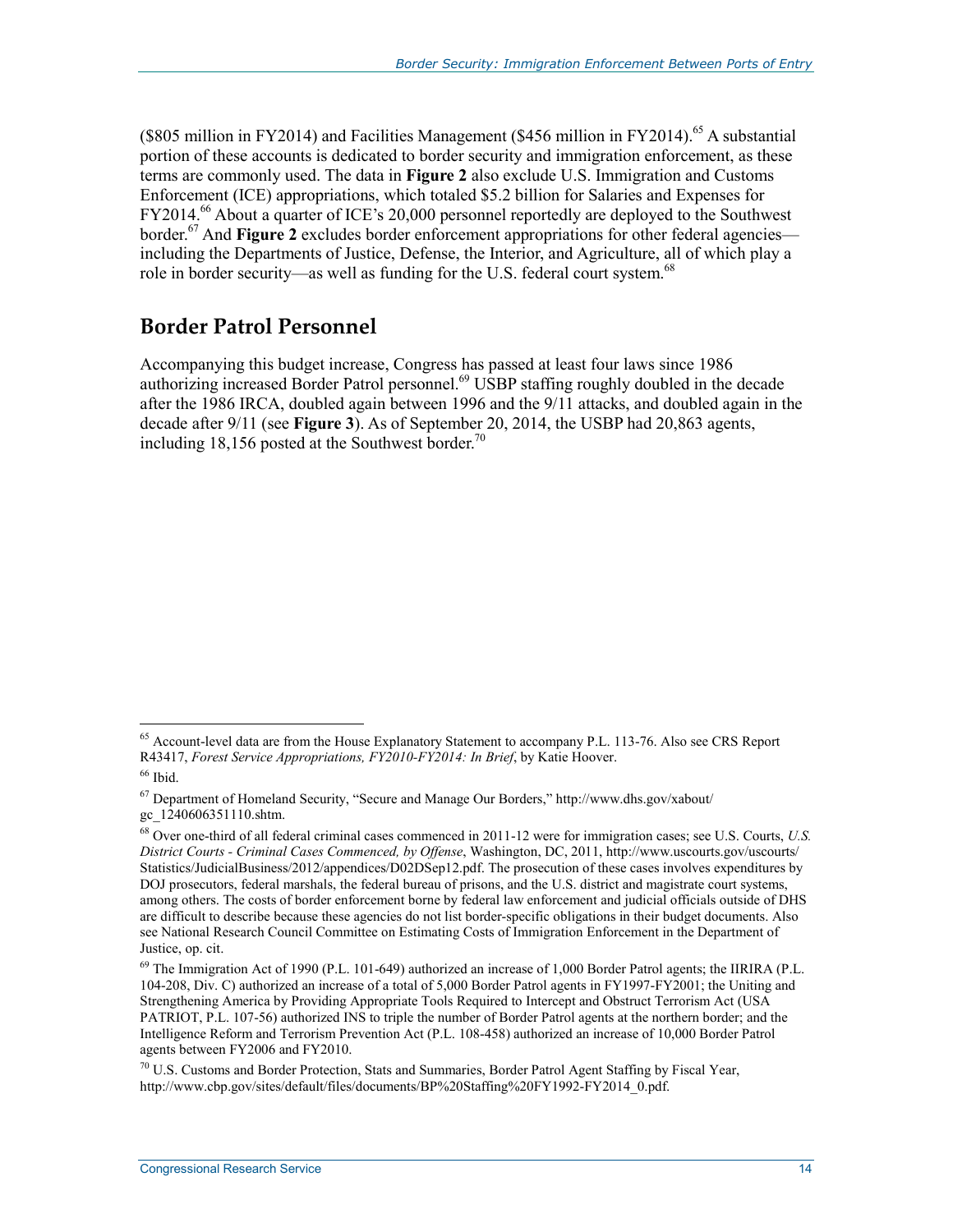

**Figure 3. U.S. Border Patrol Agents, Total and by Region, FY1980-FY2014** 

**Source:** 1980-1991: CRS presentation of data from Syracuse University Transactional Records Access Clearinghouse; 1992-2013: CRS presentation of data provided by CBP Office of Congressional Affairs; 2014: U.S. Customs and Border Protection, Stats and Summaries, Border Patrol Agent Staffing by Fiscal Year, http://www.cbp.gov/sites/default/files/documents/BP%20Staffing%20FY1992-FY2014\_0.pdf.

**Note**: The total number of Border Patrol agents includes agents stationed in coastal sectors and at USBP headquarters.

#### **National Guard Troops at the Border**

The National Guard also is authorized to support federal, state, and local law enforcement agencies (LEAs) at the border. Basic authority for the Department of Defense (DOD, including the National Guard) to assist LEAs is contained in Chapter 18 of Title 10 of the U.S. Code, and DOD personnel are expressly authorized to maintain and operate equipment in cooperation with federal LEAs in conjunction with the enforcement of counterterrorism operations or the enforcement of counterdrug laws, immigration laws, and customs requirements.<sup>71</sup> DOD may assist any federal, state, or local LEA requesting counterdrug assistance under the National Defense Authorization Act, as amended.<sup>72</sup> Under Title 32 of the U.S. Code, National Guard personnel also may serve a federal purpose, such as border security, and receive federal pay while remaining under the command control of their respective state governors.<sup>73</sup>

National Guard troops were first deployed to the border on a pilot basis in 1988, when about 100 soldiers assisted the U.S. Customs Service at several Southwest border locations, and National Guard and active military units provided targeted support for the USBP's surveillance programs throughout the following decade. The first large-scale deployment of the National Guard to the

<sup>1</sup> 71 See CRS Report R41286, *Securing America's Borders: The Role of the Military*, by R. Chuck Mason.

 $72$  P.L. 101-510. Div. A, Title X, §1004; also see Ibid.

<sup>73 32</sup> U.S.C. §§502(a) and 502(f); also see CRS Report R41286, *Securing America's Borders: The Role of the Military*, by R. Chuck Mason.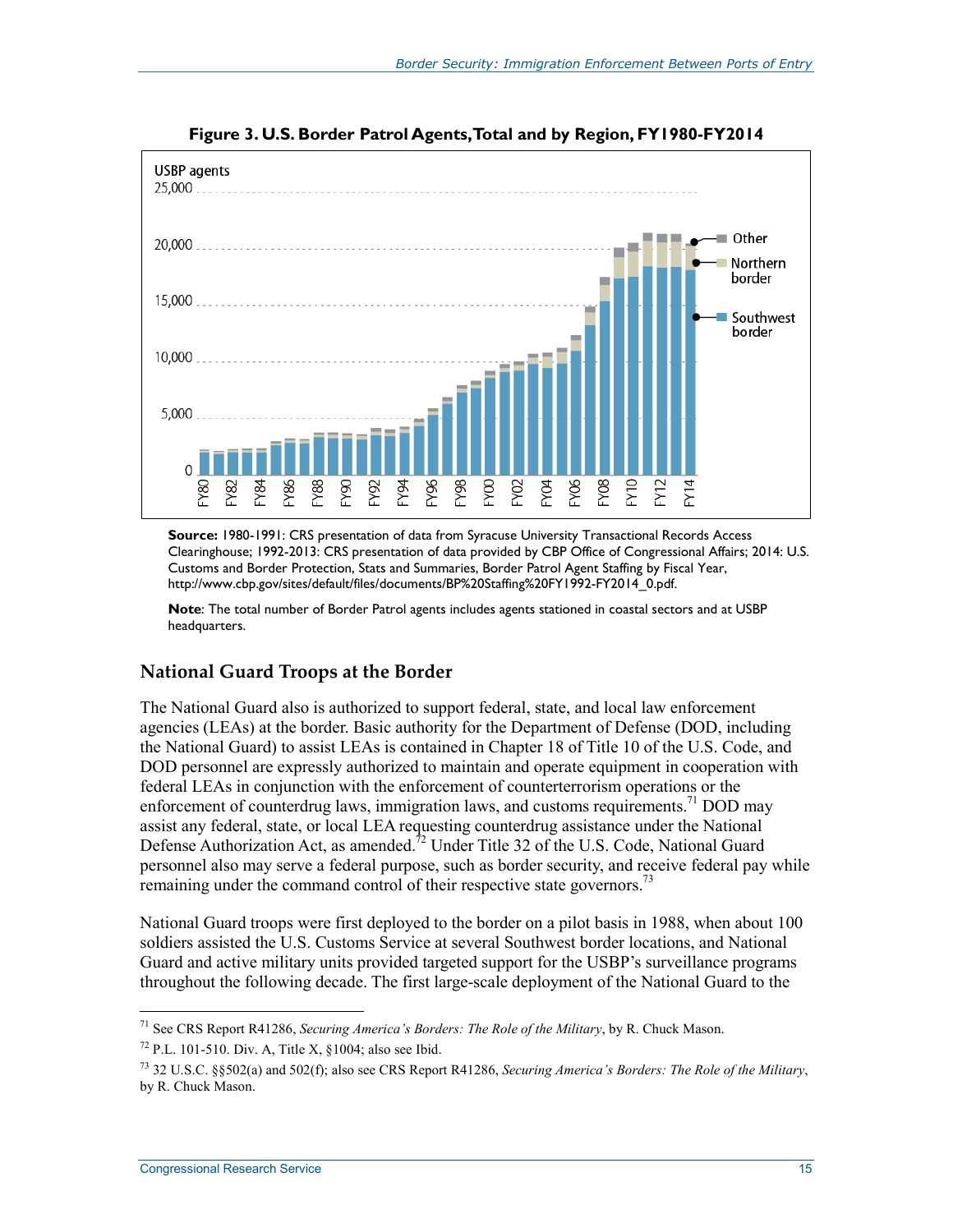border occurred in 2006-2008, when over 30,000 troops provided engineering, aviation, identification, technical, logistical, and administrative support to CBP as part of "Operation Jump Start."74 President Obama announced an additional deployment of up to 1,200 National Guard troops to the Southwest border on May 25, 2010, with the National Guard supporting the Border Patrol, by providing intelligence work and drug and human trafficking interdiction.<sup>75</sup> The 2010 deployment was originally scheduled to end in June 2011, but the full deployment was extended twice (in June and September 2011). The Administration announced in December 2011 that the deployment would be reduced to fewer than 300 troops beginning in January 2012, with National Guard efforts focused on supporting DHS's aerial surveillance operations.<sup>76</sup> In December 2012, DHS and the Department of Defense announced that the National Guard deployment would be extended through December 2013.<sup>77</sup>

#### **Fencing and Tactical Infrastructure**

Border tactical infrastructure includes roads, lighting, pedestrian fencing, and vehicle barriers. Tactical infrastructure is intended to impede illicit cross-border activity, disrupt and restrict smuggling operations, and establish a substantial probability of apprehending terrorists seeking entry into the United States.<sup>78</sup> The former INS installed the first fencing along the U.S.-Mexican border beginning in 1990 east of the Pacific Ocean near San Diego.

Congress expressly authorized the construction and improvement of fencing and other barriers under Section 102(a) of the Illegal Immigration Reform and Immigrant Responsibility Act of 1996 (IIRIRA),<sup>79</sup> which also required the completion of a triple-layered fence along the original 14 mile border segment near San Diego. The Secure Fence Act of 2006<sup>80</sup> amended IIRIRA with a requirement for double-layered fencing along five segments of the Southwest border, totaling about 850 miles.<sup>81</sup> IIRIRA was amended again by the Consolidated Appropriations Act, FY2008. Under that amendment, the law now requires the Secretary of Homeland Security to construct reinforced fencing "along not less than 700 miles of the southwest border where fencing would be most practical and effective and provide for the installation of additional physical barriers, roads, lighting, cameras, and sensors to gain operational control of the southwest border."<sup>82</sup> The act further specifies, however, that the Secretary of Homeland Security is *not* required to install fencing "in a particular location along the international border of the United States if the Secretary determines that the use or placement of such resources is not the most appropriate

79 P.L. 104-208, Div. C

80 P.L. 109-367

<sup>74</sup> See CRS Report R41286, *Securing America's Borders: The Role of the Military*, by R. Chuck Mason.  $75$  Ibid.

<sup>76</sup> Associated Press, "National Guard Troops at Mexico Border Cut to Fewer Than 300," *USA Today*, December 20, 2011.

<sup>77</sup> Homeland Security Today, "Pentagon Extends Deployment of National Guard in CBP Air Support Mission," December 7, 2012.

<sup>78</sup> Customs and Border Protection, "Tactical Infrastructure: History and Purpose," http://www.cbp.gov/xp/cgov/ border\_security/ti/about\_ti/ti\_history.xml.

 $81$  P.L. 109-367 subsequently identified five specific stretches of the border where fencing was to be installed; CBP Congressional Affairs provided CRS with this estimate of the total mileage covered by the law on September 25, 2006.

 $82$  P.L. 110-161, Div. E, §564. Unlike under prior law, the Consolidated Appropriations Act, as enacted, does not specify that reinforced fencing be "at least 2 layers." See P.L. 104-208, Div. C, §102(b), as amended by P.L. 109-367, §3.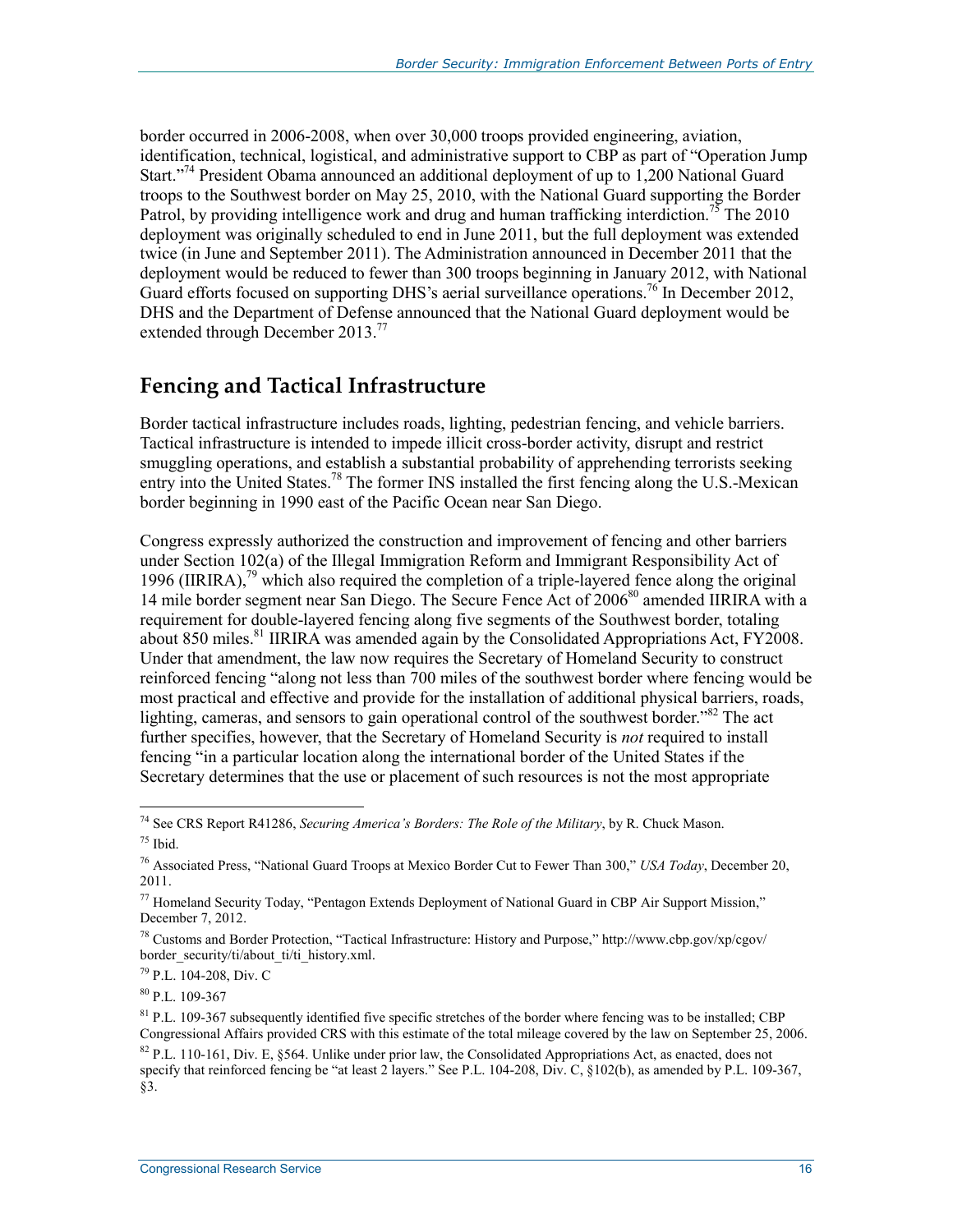means to achieve and maintain operational control over the international border at such location."<sup>83</sup>



**Figure 4. Tactical Infrastructure Appropriations and Miles of Border Fencing, FY1996-FY2013** 

**Sources:** INS Congressional Budget Justifications FY2001-FY2003; DHS Congressional Budget Justifications FY2005-2007; DHS Appropriations bills FY2007-FY2013.

**Notes:** In FY2003, immigration inspections from the former INS, customs inspections from the former U.S. Customs Service, and USBP were merged to form the Bureau of Customs and Border Protection within DHS. As a result, data for years prior to FY2003 may not be comparable with the data for FY2004 and after. Data for FY1996-FY2002 include USBP construction and tactical infrastructure accounts. Construction account funding has been used to fund a number of projects at the border, including fencing, vehicle barriers, roads, and USBP stations and checkpoints. Funding for FY1998-FY2000 includes San Diego fencing as well as fencing, light, and road projects in El Centro, Tucson, El Paso, and Marfa. Data for FY2003-FY2006 include DHS construction and tactical appropriations. Data for FY2007-FY2012 include total appropriations to CBP's Border Security Fencing, Infrastructure, and Technology (BSFIT) account. This account funds the construction of fencing, other infrastructure such as roads and vehicle barriers, as well as border technologies such as cameras and sensors.

As of October 2014, DHS installed 352.7 miles of primary pedestrian fencing, 299 miles of vehicle fencing (total of 651 miles), and 36.3 miles of secondary fencing. The Border Patrol reportedly had identified a total of 653 miles of the border as appropriate for fencing and barriers (i.e., 2 additional miles).84 **Figure 4** summarizes annual appropriations for tactical infrastructure (including surveillance technology) for FY1996-FY2014. Appropriations increased from \$25 million in FY1996 to \$298 million in FY2006, an 11-fold increase (8-fold when adjusting for inflation), and then jumped to \$1.5 billion in FY2007 as DHS created a new Border Security Fencing, Infrastructure, and Technology (BSFIT) account and appropriated money to pay for the border fencing mandate in the Secure Fence Act of 2006. BSFIT appropriations have fallen for

<sup>83</sup> P.L. 110-161, Div. E, §564.

<sup>84</sup> Testimony of DHS Secretary Janet Napolitano before the Senate Judiciary Committee, *The Border Security, Economic Opportunity, and Immigration Modernization Act, S. 744, 113<sup>th</sup> Cong., 1<sup>st</sup> sess., April 23, 2013.*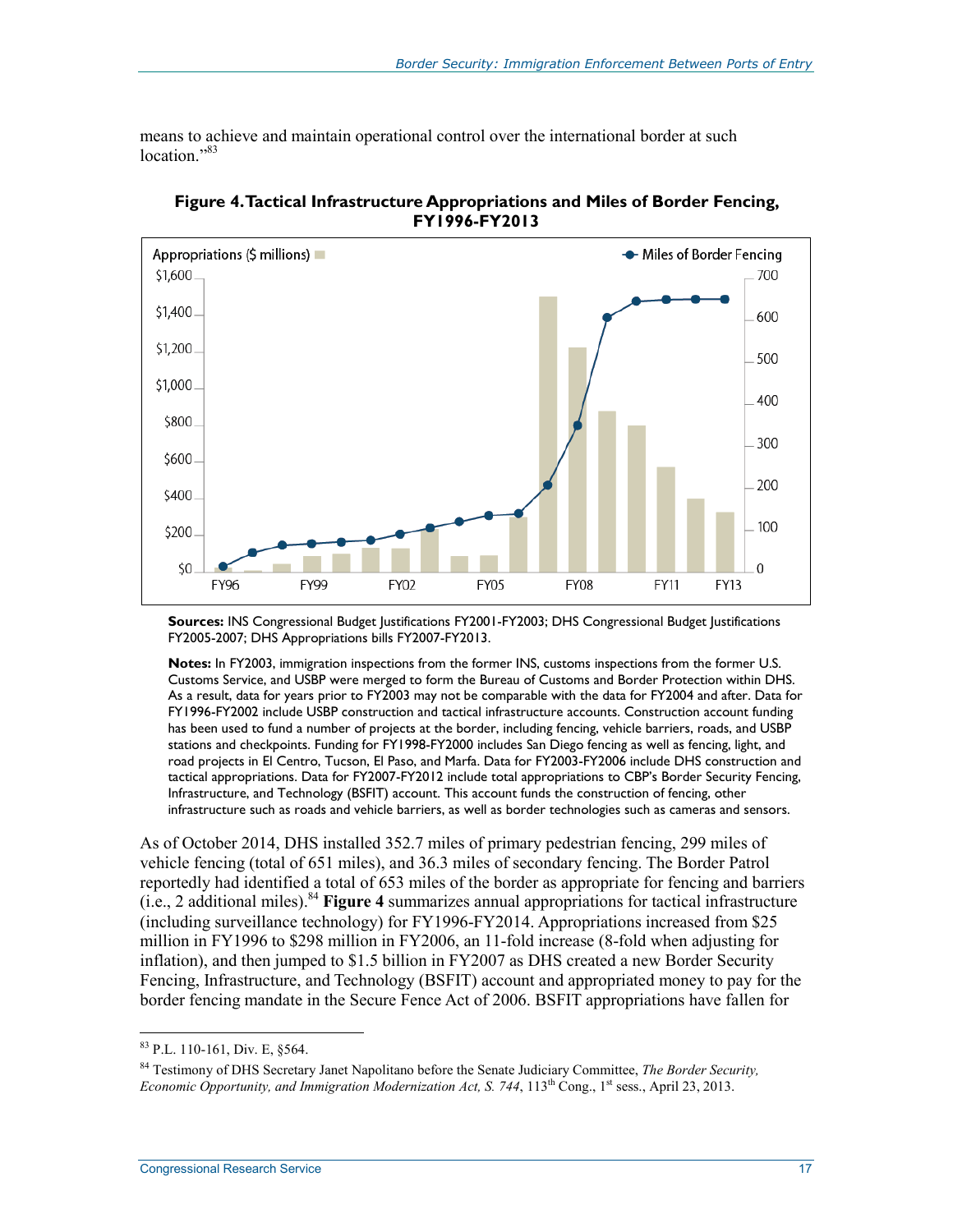seven consecutive years (from FY2007 through FY2013); however, in FY2014 BSFIT appropriations increased to \$351 million (from \$324 million from the previous fiscal year).

#### **Surveillance Assets**

The Border Patrol uses advanced technology to augment its agents' ability to patrol the border. USBP's border surveillance system has its origins in the former Immigration and Naturalization Service's (INS's) Integrated Surveillance Information System (ISIS), initiated in 1998. ISIS was folded into a broader border surveillance system named the America's Shield Initiative (ASI) in 2005, and ASI was made part of DHS's Secure Border Initiative (SBI) the following year, with the surveillance program renamed SBI*net* and managed under contract by the Boeing Corporation.

Under all three of these names, the system consisted of a network of remote video surveillance (RVS) systems (including cameras and infrared systems), and sensors (including seismic, magnetic, and thermal detectors), linked into a computer network, known as the Integrated Computer Assisted Detection (ICAD) database. The system was intended to ensure seamless coverage of the border by combining the feeds from multiple cameras and sensors into one remote-controlled system linked to a central communications control room at a USBP station or sector headquarters. USBP personnel monitoring the control room screened the ICAD system to re-position RVS cameras toward the location where sensor alarms were tripped. Control room personnel then alerted field agents to the intrusion and coordinated the response.

All three of these systems struggled to meet deployment timelines and to provide USBP with the promised level of border surveillance.<sup>85</sup> DHS also faced criticism of ASI and SBI*net* for noncompetitive contracting practices, inadequate oversight of contractors, and cost overruns.<sup>86</sup> DHS Secretary Napolitano ordered a department-wide assessment of the SBI*net* technology project in January 2010 and suspended the SBI*net* contract in March 2010.87 The review confirmed SBI*net*'s history of "continued and repeated technical problems, cost overruns, and schedule delays, raising serious questions about the system's ability to meet the needs for technology along the border."88 DHS terminated SBI*net* in January 2011.

Under the department's Arizona Surveillance Technology Plan, the Border Patrol deploys a mix of different surveillance technologies designed to meet the specific needs of different border regions. As of November 2012, deployed assets included 337 Remote Video Surveillance

<u>.</u>

<sup>&</sup>lt;sup>85</sup> See, for example, testimony of DHS Inspector General Richard L. Skinner before the House Homeland Security Committee, Subcommittee on Management, Integration, and Oversight, *New Secure Border Initiative*, 109<sup>th</sup> Cong., 1<sup>st</sup> sess., December 16, 2005; GAO, *Secure Border Initiative: DHS Needs to Address Significant Risks in Delivering Key Technology Investment*, GAO-08-1086, September 22, 2008; and GAO, Secure *Border Initiative: Technology Deployment Delays Persist and the Impact of Border Fencing Has Not Been Assessed,* GAO-09-896, http://www.gao.gov/new.items/d09896.pdf.

<sup>86</sup> See DHS Inspector General (DHS IG), *Secure Border Initiative: DHS Needs to Address Significant Risks in Delivering Key Technology Investment*, DHS OIG-09-80, Washington, DC, June 2009; DHS IG, *Controls Over SBInet Program Cost and Schedule Could Be Improved*, DHS OIG-10-96, Washington, DC, June 2010.

<sup>&</sup>lt;sup>87</sup> Testimony of CBP Assistant Commissioner Mark Borkowski before the House Committee on Homeland Security, Subcommittee on Border and Maritime Security, *After SBInet–The Future of Technology on the Border*, 112<sup>th</sup> Cong.,  $1<sup>st</sup>$  sess., March 15, 2011.

<sup>88</sup> DHS, *Report on the Assessment of the Secure Border Initiative Network (SBI*net*) Program*, Washington, DC, 2010, p. 1.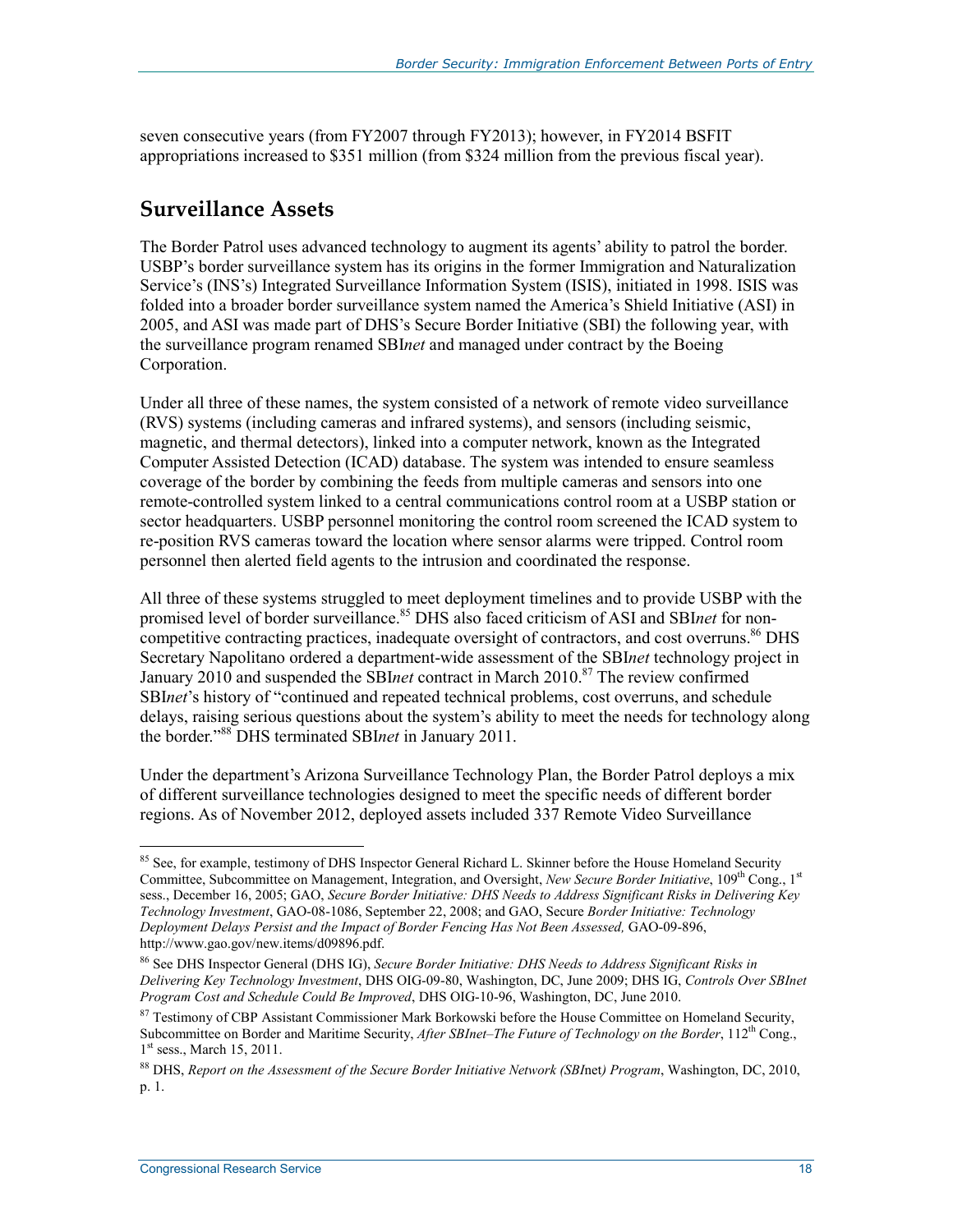Systems (RVSS) consisting of fixed daylight and infrared cameras that transmit images to a central location (up from 269 in 2006), 198 short and medium range Mobile Vehicle Surveillance Systems (MVSS) mounted on trucks and monitored in the truck's passenger compartment (up from zero in 2005) and 41 long range Mobile Surveillance Systems (MSS, up from zero in 2005), 12 hand-held agent portable medium range surveillance systems (APSS, up from zero in 2005), 15 Integrated Fixed Towers that were developed as part of the SBInet system (up from zero in 2005), and 13,406 unattended ground sensors (up from about 11,200 in 2005).<sup>89</sup> According to CBP officials, the department's acquisitions strategy emphasizes flexible equipment and mobile technology that permits USBP to surge surveillance capacity in a particular region, and off-theshelf technology in order to hold down costs and get resources on the ground more quickly.

#### **Aerial and Marine Surveillance**

In addition to these ground-based surveillance assets, CBP deploys manned and unmanned aircraft as well as marine vessels to conduct surveillance. Air and marine vessels patrol regions of the border that are inaccessible to other surveillance assets, with unmanned aerial systems (UAS) deployed in areas considered too high-risk for manned aircraft or personnel on the ground.<sup>90</sup> In FY2012, CBP's Office of Air and Marine deployed 19 types of aircraft and three classes of marine vessels, for a total of 269 aircraft and 293 marine vessels operating from over 70 locations.<sup>91</sup> The agency reported 81,045 flight hours (down from about  $95,000$  in FY2011) and 47,742 underway hours in marine vessels (down from about  $133,000$  in FY2011).<sup>92</sup> As of November 2012, CBP operated a total of 10 UAS up from zero in 2006, including 2 UAS on the Northern border, 5 on the Southwest border, and 3 in the Gulf of Mexico.<sup>93</sup> UAS accounted for 5,737 flight hours in FY2012, up from 4,406 hours in FY2011.<sup>94</sup>

With support from Department of Defense (DOD), CBP conducted an evaluation of two unmanned aerostat (tethered blimp) systems during the summer of 2012: the Persistent Ground Surveillance System (PGSS) and the Rapid Aerostat Initial Deployment (RAID). In addition, CBP evaluated PGSS and RAID towers, which support aerostat deployment as well as groundbased technologies. These two systems have been deployed by the military to conduct area surveillance. As a result of the evaluation, CBP concluded that these systems could provide useful

<sup>89 2012</sup> data from U.S. Border Patrol Office of Congressional Affairs November 8, 2012; FY2006 data from DHS Congressional Budget Justification 2006; 2005 data from GAO, "Border Security: Key Unresolved Issues Justify Reevaluation of Border Surveillance Technology Program," GAO-06-295, February 2006.

According to a 2014 GAO report, in addition to the technology programs mentioned in the text, the plan also includes the following technologies: *Integrated Fixes Towers, Agent Portable Surveillance System, and Thermal Imaging Devices*. GAO Report to Congressional Requesters, "Arizona Border Surveillance Technology Plan: Additional Actions Needed to Strengthen Management and Assess Effectiveness," March 2014.

<sup>90</sup> U.S. Congress, Senate Committee on the Judiciary, *The Future of Drones in America: Law Enforcement and Privacy Considerations*, testimony of DHS Acting Officer for Civil Rights and Civil Liberties Tamara Kessler, 113th Congress, 1<sup>st</sup> sess., March 20, 2013.

<sup>&</sup>lt;sup>91</sup> CBP Office of Congressional Affairs, March 19, 2013.

 $92$  Ibid.; and CBP Office of Air and Marine, 2011 Air and Marine Milestones and Achievements," http://www.cbp.gov/ xp/cgov/border\_security/am/operations/2011\_achiev.xml.

<sup>&</sup>lt;sup>93</sup> Northern border UAS are based in Grand Forks, ND; Southwest border UAS are based in Sierra Vista, AZ (four systems) and Corpus Christi, TX (one system); and maritime UAS are based in Corpus Christi, TX (one system) and in Cape Canaveral, FL (two systems).

 $94$  Ibid.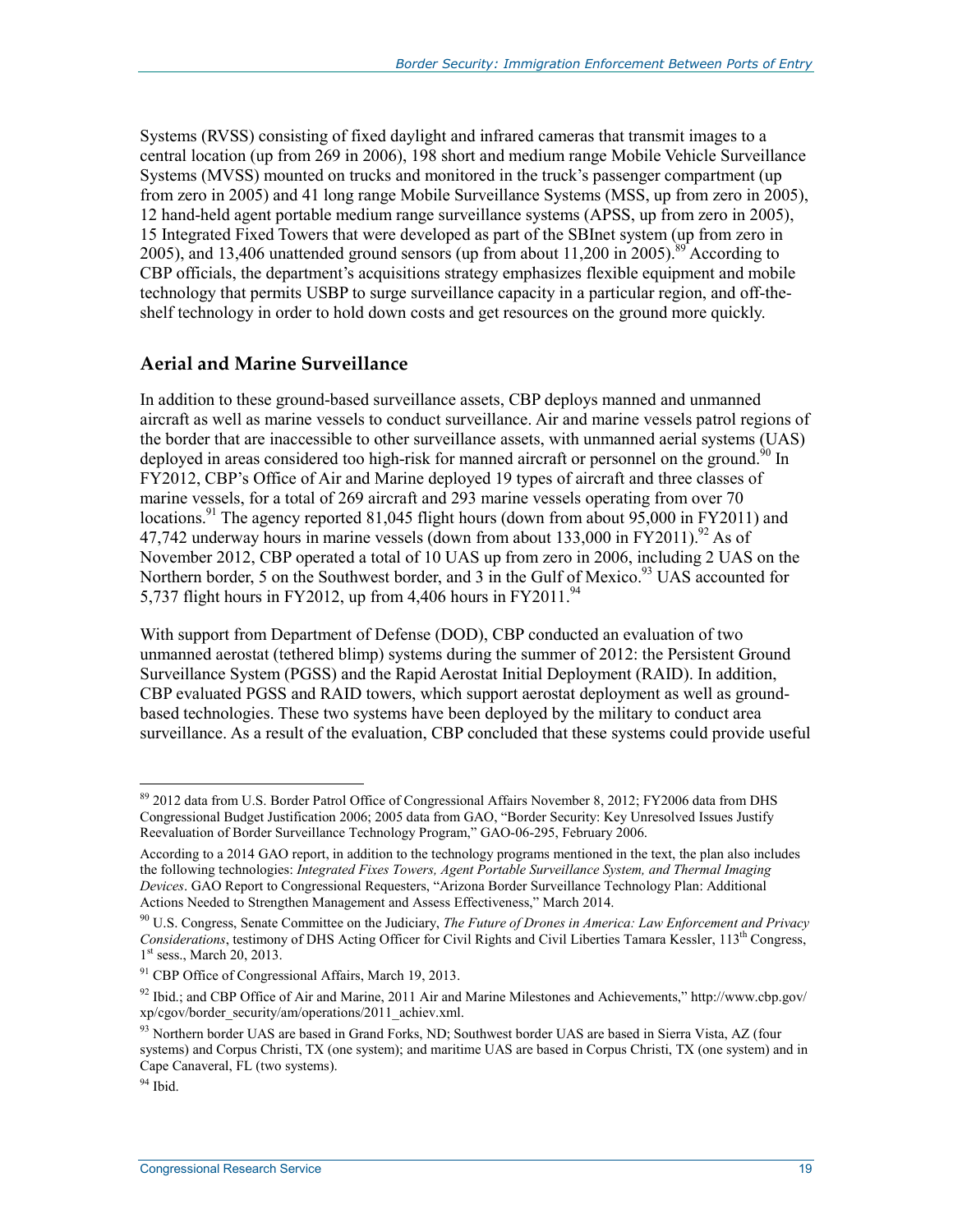support to CBP operations on the border; and CBP reportedly is working with DOD to identify opportunities to transfer ownership of aerostats returning from overseas to CBP.<sup>95</sup>

## **Border Patrol Enforcement Data**

For 90 years, the Border Patrol has recorded the number of deportable aliens apprehended in the United States;<sup>96</sup> and alien apprehensions remain the agency's primary indicator of immigration enforcement. The agency also collects several additional measures of immigration enforcement, including unique apprehensions, alien recidivism, and estimated turn backs and got aways. These enforcement outcomes provide insight into the state of the border, as discussed in this section, but they confront certain limitations when it comes to estimating illegal border inflows (see "Metrics of Border Security").

### **Alien Apprehensions**

**Figure 5** depicts total USBP apprehensions of deportable and removable aliens for FY1960- FY2014. Apprehensions are widely understood to be correlated with illegal flows, and the data in **Figure 5** reflect historical trends in unauthorized migration (see "Border Patrol History and Strategy"). Apprehensions were very low in the 1960s, but climbed sharply in the two decades after 1965. Apprehensions reached an all-time high of 1.7 million in 1986 and again in 2000, and an average of more than 1.2 million apprehensions per year were recorded 1983-2006, reflecting high levels of unauthorized migration throughout this period. As **Figure 5** also illustrates, apprehensions have fallen sharply since 2000, and particularly since 2006. The 340,252 apprehensions observed in 2011 were the lowest level since 1971, and the 364,768 apprehensions in 2012 were the second-lowest level since that time. Falling apprehensions likely reflected fewer illegal inflows between 2006 and 2012, though the degree to which reduced inflows were a result of effective enforcement versus other factors like the recent U.S. economic downturn remains subject to debate (see "How Secure is the U.S. Border?").

The overwhelming majority of apprehensions take place along the Southwest border. In FY2014, the Border Patrol apprehended 479,377 aliens along this border, an increase of 64,980 from the previous year.<sup>97</sup> The majority of these apprehensions occurred in the Rio Grande Valley Sector (see discussion below).

<sup>&</sup>lt;sup>95</sup> CBP Office of Congressional Affairs, March 21, 2013.

<sup>96</sup> Deportable aliens located refer to Border Patrol apprehensions and ICE administrative arrests. Prior to 1952, data refer to Border Patrol apprehensions.

<sup>&</sup>lt;sup>97</sup> "Border Security in the 21<sup>st</sup> Century." The spike in apprehensions in FY2014 can be largely attributed to the unaccompanied alien children crisis.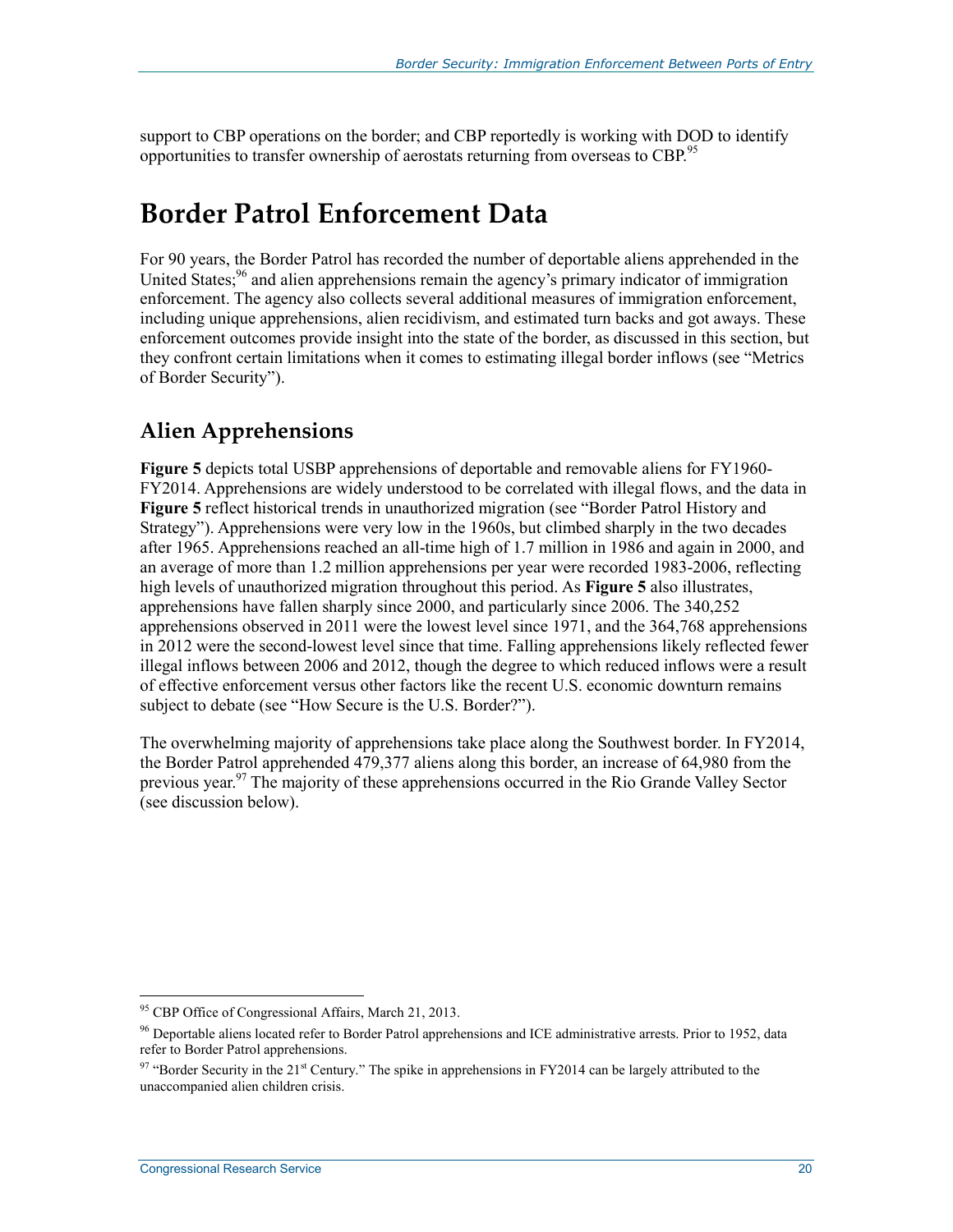

**Figure 5. Total USBP Apprehensions of Deportable Aliens, FY1960-FY2014** 

**Source:** FY1960-FY2012: CRS presentation of data provided by CBP Office of Congressional Affairs; FY2013- FY2014: U.S. Customs and Border Protection, Stats and Summaries, Nationwide Illegal Alien Apprehensions, Fiscal Years 1925-2014, http://www.cbp.gov/sites/default/files/documents/BP%20Total%20Apps%20FY1925- FY2014\_0.pdf.

#### **Southwest Border Apprehensions by Sector**

**Figure 6** depicts apprehensions along the Southwest border for FY1992-FY2014, broken down by certain Border Patrol sectors. The sector-specific apprehension pattern generally adheres to the predictions of the 1994 National Strategic Plan. Increased enforcement in the El Paso and San Diego sectors was associated with high apprehensions in those sectors during the early 1990s, and then with falling apprehensions by the middle of the decade. Apprehensions in the San Diego and El Paso sectors remained well below their early-1990s levels throughout the following decade findings that suggest border enforcement in those sectors has been broadly effective.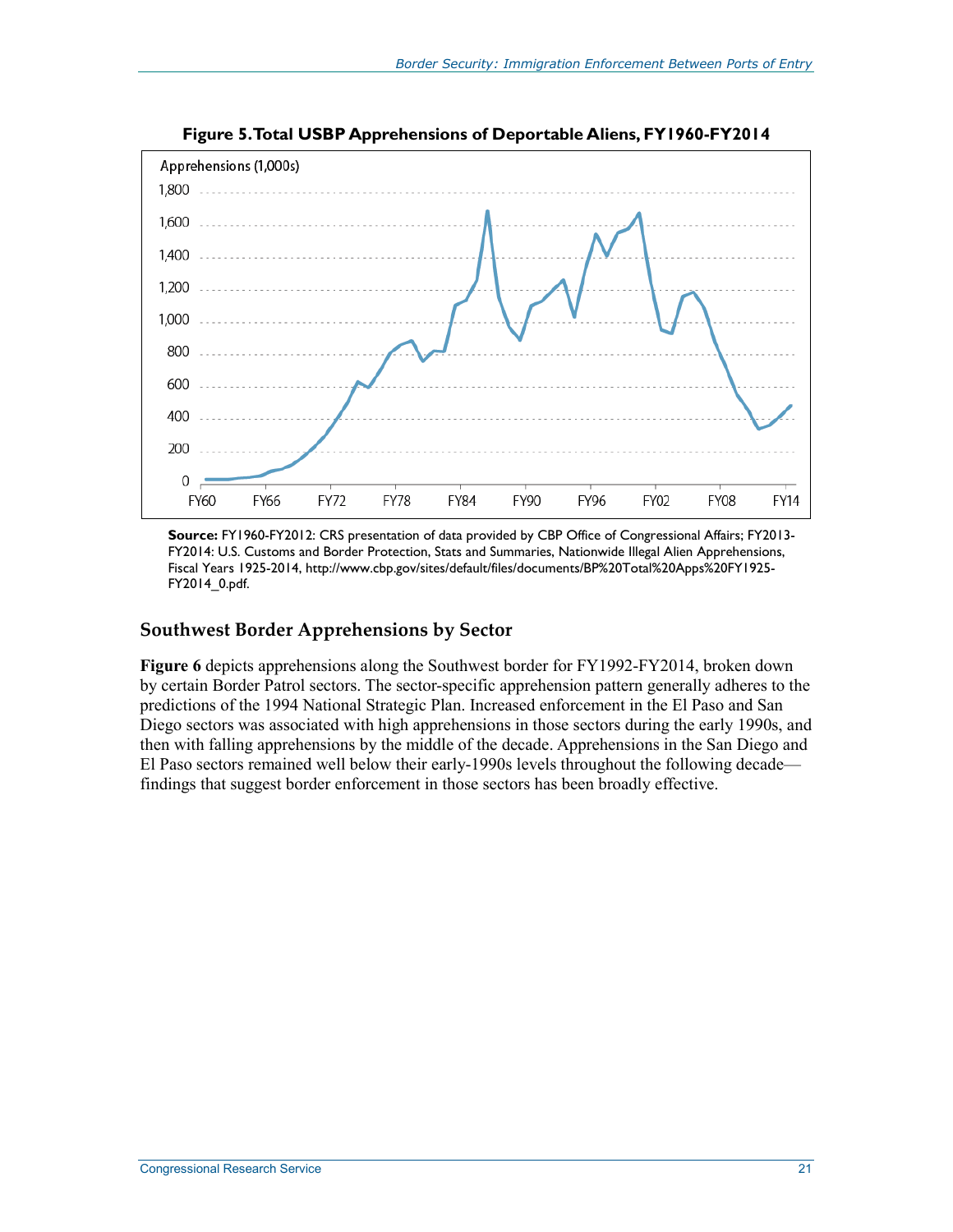

**Figure 6. U.S. Border Patrol Apprehensions of Deportable Aliens, Southwest Border, by Selected Sectors, FY1992-FY2014** 

**Source:** FY1992-FY2012: CRS presentation of data provided by CBP Office of Congressional Affairs; FY2013- FY2014: U.S. Customs and Border Protection, Stats and Summaries, Southwest Border Sectors, Total Illegal Alien Apprehensions by Fiscal Year, http://www.cbp.gov/sites/default/files/documents/ BP%20Southwest%20Border%20Sector%20Apps%20FY1960%20-%20FY2014\_0.pdf.

Falling apprehensions in San Diego and El Paso during the late 1990s initially were more than offset by rising apprehensions in the Tucson, AZ, sector and other border locations, including the Laredo and Del Rio, TX, sectors. Since FY2011, apprehensions in Tucson have fallen back to their lowest level since 1993, but apprehensions in the Rio Grande Valley have increased, and now account for more than a quarter of Southwest border apprehensions.<sup>98</sup> Thus, since the initiation of the prevention through deterrence approach in the mid-1990s, it appears that success in San Diego and El Paso may have come at the expense of Tucson and other sectors.

#### **Unique Subjects and Alien Recidivism**

Overall apprehensions data record apprehension *events*, and therefore count certain individuals more than once because they enter and are apprehended multiple times. Since 2000, the Border Patrol also has tracked the number of *unique subjects* the agency apprehends per year by analyzing biometric data (i.e., fingerprints and digital photographs) of persons apprehended.<sup>99</sup> As

<sup>&</sup>lt;sup>98</sup> As mentioned elsewhere in this report, the recent increase in apprehensions in the Rio Grande Valley sector can largely be attributed to the UAC phenomenon.

<sup>&</sup>lt;sup>99</sup> Biometric data of persons apprehended are recorded in the Automated Biometric Identification System (IDENT) system. When Border Patrol agents enter aliens' biometric data in the IDENT system, the data are automatically checked against DHS' "recidivist" database, which is used to track repeat entrants, and its "lookout" database, which is used to identify criminal aliens. US-VISIT workstations also are fully interoperable with the Federal Bureau of Investigation's (FBI) 10-print Integrated Automated Fingerprint Identification System (IAFIS), a biometric database that includes data on criminal records and the Department of Defense's (DOD) Automated Biometric Identification System (ABIS), which contains national security data.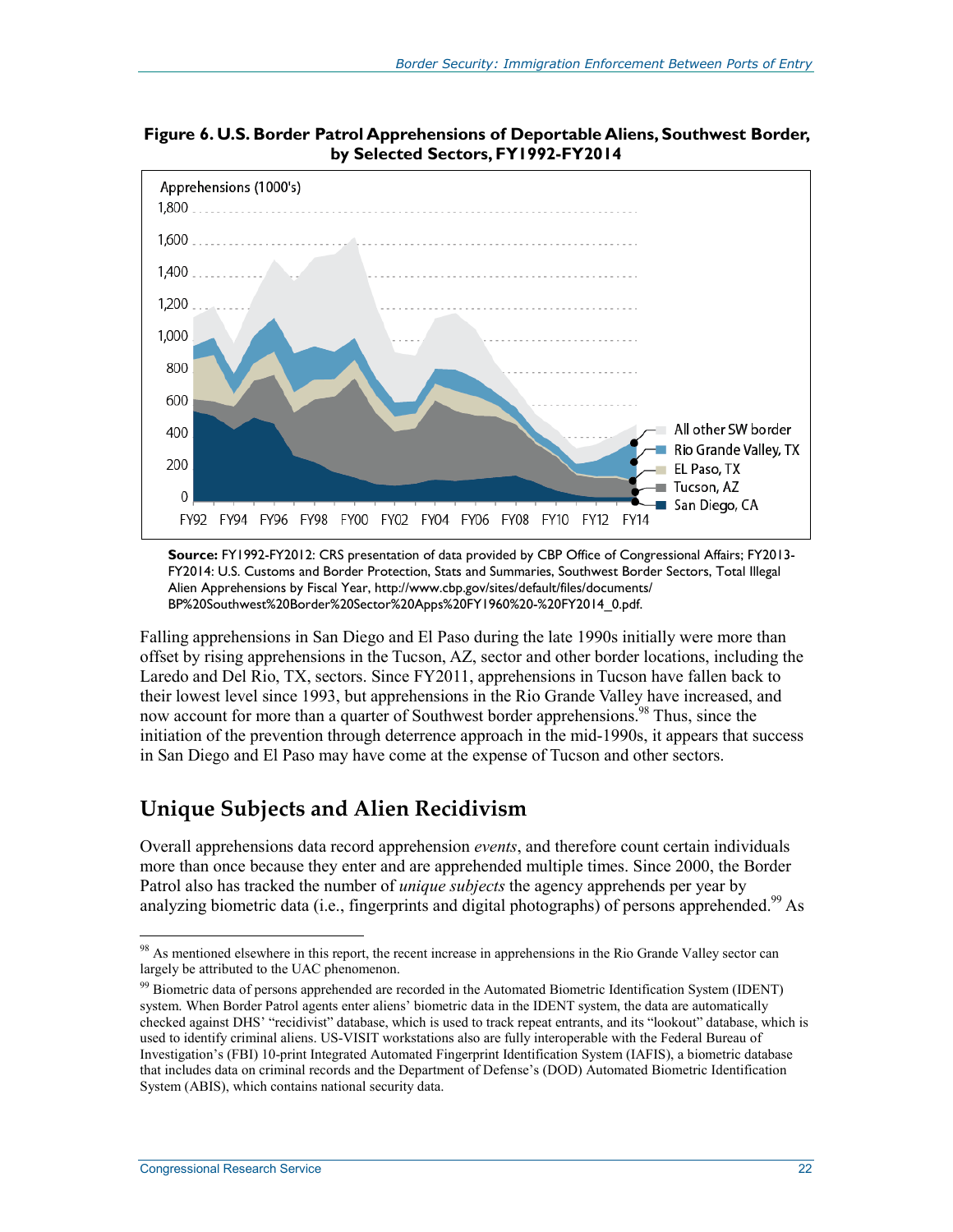**Figure 7** illustrates, trends in unique subjects apprehended are similar to total apprehensions: falling from 2000-2003, climbing in 2004-2005, and then falling sharply from about 818,000 in 2005 to about 247,000 individuals in 2011, before climbing back to  $284,000$  in FY2012.<sup>100</sup>



**Figure 7. USBP Southwest Border Unique Subjects and Recidivism Rates**  FY2000-FY2012

**Notes:** Total apprehensions refer to the total number of USBP apprehensions in Southwest border sectors; *unique subjects* refers to the number of different people apprehended based on biometric records. The recidivism rate is the percentage of unique individuals apprehended two or more times in a given fiscal year.

Significantly, the gap between total and unique apprehensions has steadily narrowed, with unique subjects representing  $54\% - 55\%$  of total apprehensions in 2000-2001,  $65\% - 70\%$  in 2002-2010, and 75%-80% in 2011-2012. Put another way, each unique subject is being apprehended fewer times, on average, with the aggregate average number of apprehensions per person apprehended (i.e., total apprehensions divided by unique subjects) falling from 1.9 apprehensions per person in 2000 to 1.3 apprehensions per person in  $2012$ <sup>101</sup>

This trend is explained, in part, by the bars in **Figure 7**, which depict annual Southwest border recidivism rates, which USBP has tracked since 2005. The Border Patrol defines the annual recidivism rate as the percentage of unique subjects apprehended more than once in a given fiscal year. A goal of the Consequence Delivery System has been to deter aliens from re-entering—that is, to reduce recidivism. As **Figure 7** illustrates, recidivism rates increased slightly between 2005 (25%) and 2007 (29%), but have fallen since that time, reaching 17% in 2012.

**Source:** CRS presentation of data provided by CBP Office of Congressional Affairs, March 10, 2013.

<sup>&</sup>lt;sup>100</sup> CRS attempted to obtain more current data (i.e., FY2013 and FY2014); however, according to DHS the data are not available for release. CRS email with DHS Congressional Affairs office on November 13, 2014.

 $101$  These calculations are based on aggregate data provided to CRS.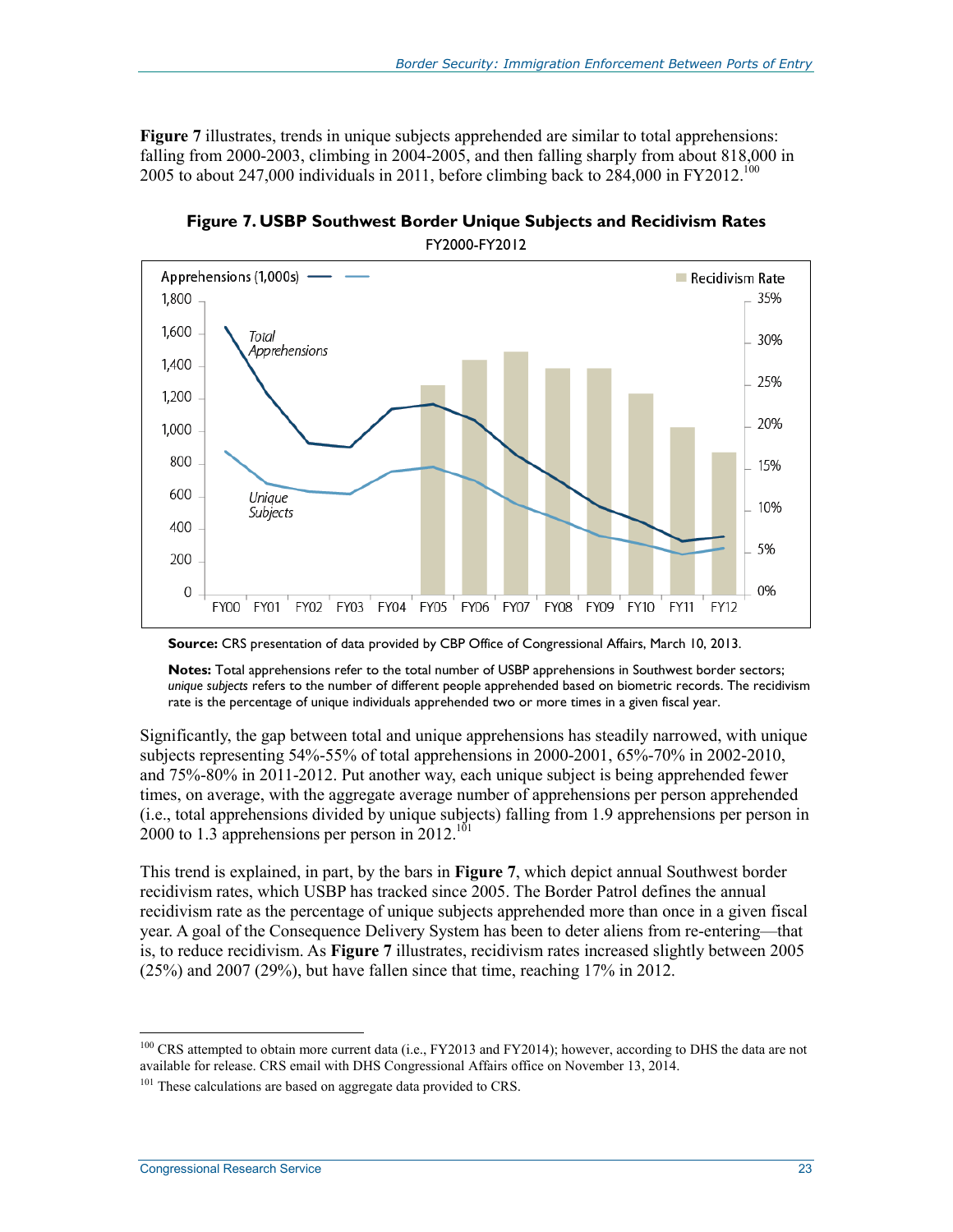#### **Estimated "Got Aways" and "Turn Backs"**

Border Patrol stations and sectors estimate the number of illegal entrants who successfully travel to the U.S. interior and who USBP ceased pursuing, or "got aways."<sup>102</sup> Stations and sectors also estimate "turn backs," the number of people who illegally cross the border but then cross back to Mexico. USBP uses the sum of got aways, turn backs, and apprehensions to estimate *the total number of known illegal entries* (also see "Border Patrol Effectiveness Rate"). The agency has used these data since 2006 to inform tactical decision making and to allocate resources across Southwest border sectors, but the Border Patrol has not published them or viewed them as reliable metrics of border security because of challenges associated with measuring got aways and turn backs across different border sectors.<sup>103</sup>

## **Additional Border Security Data: Migrant Surveys**

Apart from Border Patrol data on enforcement outcomes, a second major source of information about unauthorized migration and border security is survey data based on interviews with migrants and potential migrants. Much of the research on unauthorized migration across the Southwest border focuses on Mexicans because Mexico historically accounts for about 95% of persons apprehended at the Southwest border.<sup>104</sup> An advantage to surveys is that they may collect more information about their subjects than is found in enforcement data. In addition, because surveys are conducted within the U.S. interior as well as in migrant countries of origin (i.e., Mexico), surveys may capture more information about successful illegal inflows and about the deterrent effects of enforcement. In 2011, DHS commissioned a comprehensive study by the National Research Council (NRC) on the use of surveys and related methodologies to estimate the number of illegal U.S.-Mexico border crossings; and the NRC recommended that DHS use survey data along with enforcement data to measure illegal flows and the effectiveness of border enforcement.<sup>105</sup>

Two binational (U.S.-Mexican) surveys may be particularly useful for estimating illegal flows because they have examined migration dynamics in migrant-sending and –receiving communities for a number of years. The surveys are the Mexican Migration Field Research Program (MMFRP) based at the University of California-San Diego (UCSD) and the Mexican Migration Project (MMP) based at Princeton University. These targeted surveys ask a number of questions about U.S. immigration enforcement and how it affects respondents' migration histories and future plans. While analysts must account for the likelihood that unauthorized migrants may be less than forthcoming with interviewers and may be under-represented in certain survey samples,

<sup>&</sup>lt;u>.</u> 102 For a fuller discussion, see U.S. Government Accountability Office (GAO), *Border Patrol: Key Elements of Strategic Plan not Yet in Place to Inform Border Security Status and Resource Needs*, GAO-13-25, December 2012 (hereafter: GAO, *Key Elements of Strategic Plan*.) Also see Elliot Spagat, "Under Pressure, Border Patrol Now Counts Getaways," *Associate Press*, April 22, 2013.

<sup>103</sup> Ibid., p. 30.

<sup>&</sup>lt;sup>104</sup> Mexicans accounted for about 59% of unauthorized migrants in the United States in 2011; see Michael Hoefer, Nancy Rytina, and Bryan Baker, *Estimates of the Unauthorized Immigrant Population Residing in the United States: January 2011*, Department of Homeland Security, Office of Immigration Statistics, Washington, DC, March 2011. For a fuller discussion, see CRS Report R42560, *Mexican Migration to the United States: Policy and Trends*, coordinated by Ruth Ellen Wasem.

<sup>105</sup> NRC, *Options for Estimating Illegal Entries*, pp. 5-4 – 5-15.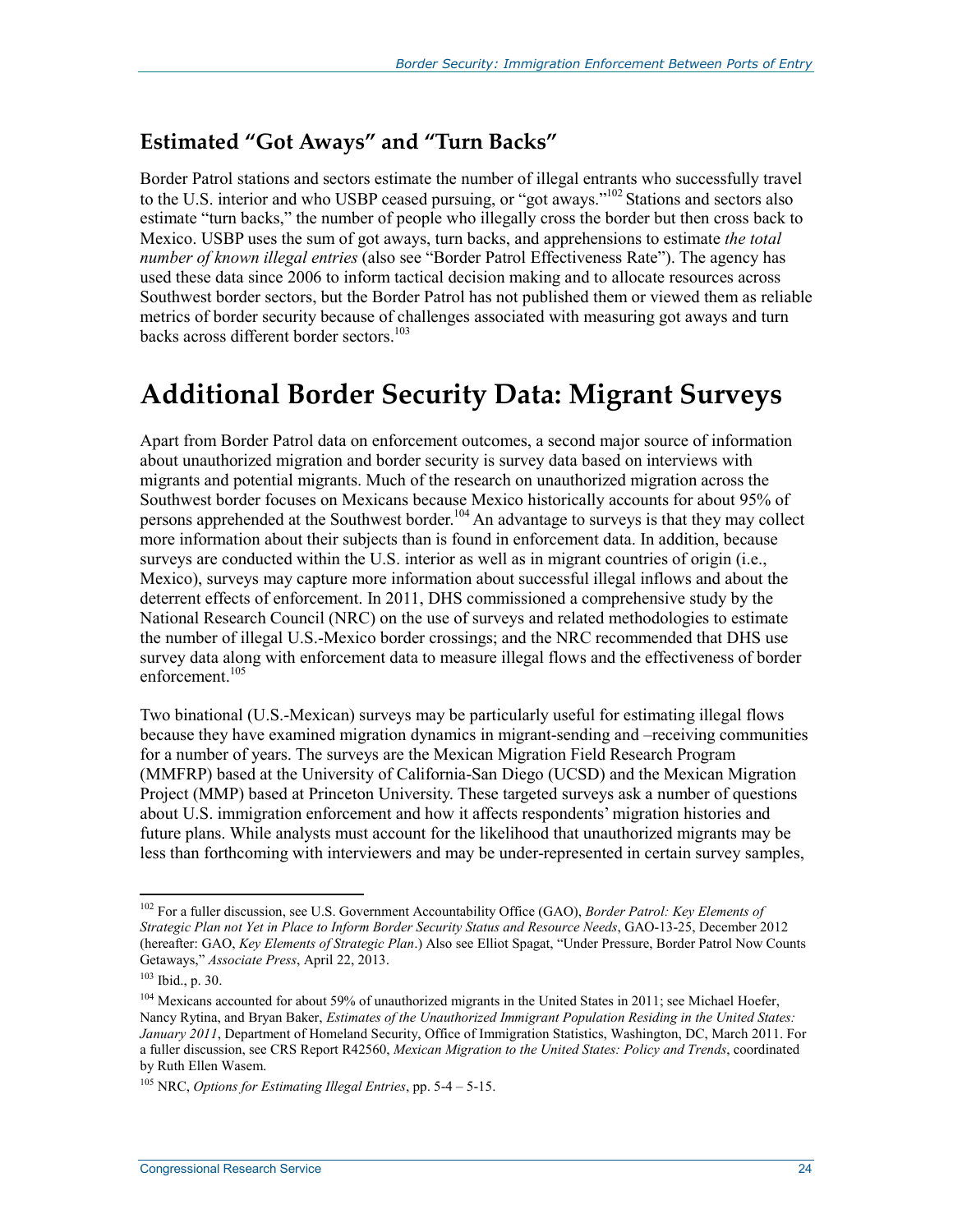a body of social science research has made use of these data and developed commonly cited methodologies to account for these and other challenges.<sup>106</sup>

### **Probability of Apprehension**

The UCSD and Princeton surveys both include data, based on self-reporting by people who have previously attempted to migrate illegally, on the probability that an alien will be apprehended on any given attempted crossing. According to the Princeton data, the probability of being apprehended on any given crossing averaged about .37 in the two decades before IRCA's passage, ranging from a low of .31 to a high of .42 during this period. The probability of apprehension was somewhat lower in the decade after IRCA's passage, ranging from .22 to .32 between 1986 and 1995, and averaging .26 for the decade. Between 1996 and 2010, the last year for which sufficient data are available, the apprehension rate returned to an average of .36, with a low of .29 and a high of .50 during these years. $107$ 

The UCSD data suggest slightly higher apprehension rates, and show broadly similar trends. According to these data, the probability of being apprehended on any given crossing averaged .51 between 1974 and 1983, ranging from .32 to .67 during this period. After peaking at .67 in 1981, the probability of apprehension fell steadily to a low of .34 in 1992-1993. Since 1994 the probability of apprehension has averaged .49, ranging from .30 to .58 during this period.<sup>108</sup> The UCSD and the Princeton estimates of apprehension rates are substantially lower than the Border Patrol's current estimate, which is between .67 and .86.<sup>109</sup>

#### **Border Deterrence**

<u>.</u>

The Princeton and UCSD surveys thus find that unauthorized migrants are apprehended about a third to one-half of the time on any given crossing attempt. Both surveys also find that most aliens who attempt to cross illegally eventually succeed, meaning border deterrence rates are low. According to the Princeton data, between 75% and 90% of aliens apprehended at the border between 1965 and 2009 made a subsequent attempt to re-enter the United States and between 55% and 88% eventually succeeded. Border deterrence (i.e., the proportion of aliens who *failed* to re-enter the United States) averaged 37% in the two decades before IRCA's passage; averaged 26% between 1986 and 1995, reaching an all-time low of 21% in 1989; and averaged 34% in 1996-2009, the last year for which sufficient data are available. The UCSD survey finds at-theborder deterrence rates below 10% for the entire post-1980 period.<sup>110</sup>

<sup>&</sup>lt;sup>106</sup> See for example, Wayne A. Cornelius and Idean Salehyan, "Does border enforcement deter unauthorized immigration? The case of Mexican migration to the United States of America," *Regulation & Governance* 1.2 (2007): pp. 139-153; Manuela Angelucci, "U.S. Border Enforcement and the Net Flow of Mexican Illegal Migration," *Economic Development and Cultural Change*, 60, 2 (2012):311-357.

<sup>&</sup>lt;sup>107</sup> CRS Calculations based on data provided by Princeton University Mexico Migration Project. All figures are based on three-year moving averages of annual apprehension probabilities.

<sup>&</sup>lt;sup>108</sup> CRS calculations based on data provided by University of California-San Diego Mexico Migration Field Research Project. All figures are based on three-year moving averages of annual apprehension probabilities. Figures are based on total apprehensions divide by total trips, not once-or-more apprehension rates by individual migrants.

<sup>&</sup>lt;sup>109</sup> Estimates provided by CBP Office of Congressional Affairs, April 24, 2013. Border Patrol reportedly estimates apprehensions using a methodology broadly similar to the capture-recapture method discussed elsewhere in this report (see "Estimating Illegal Flows Using Recidivism Data").

<sup>&</sup>lt;sup>110</sup> Survey data on at-the-border deterrence may under-estimate deterrence rates due to the difficulty of measuring (continued...)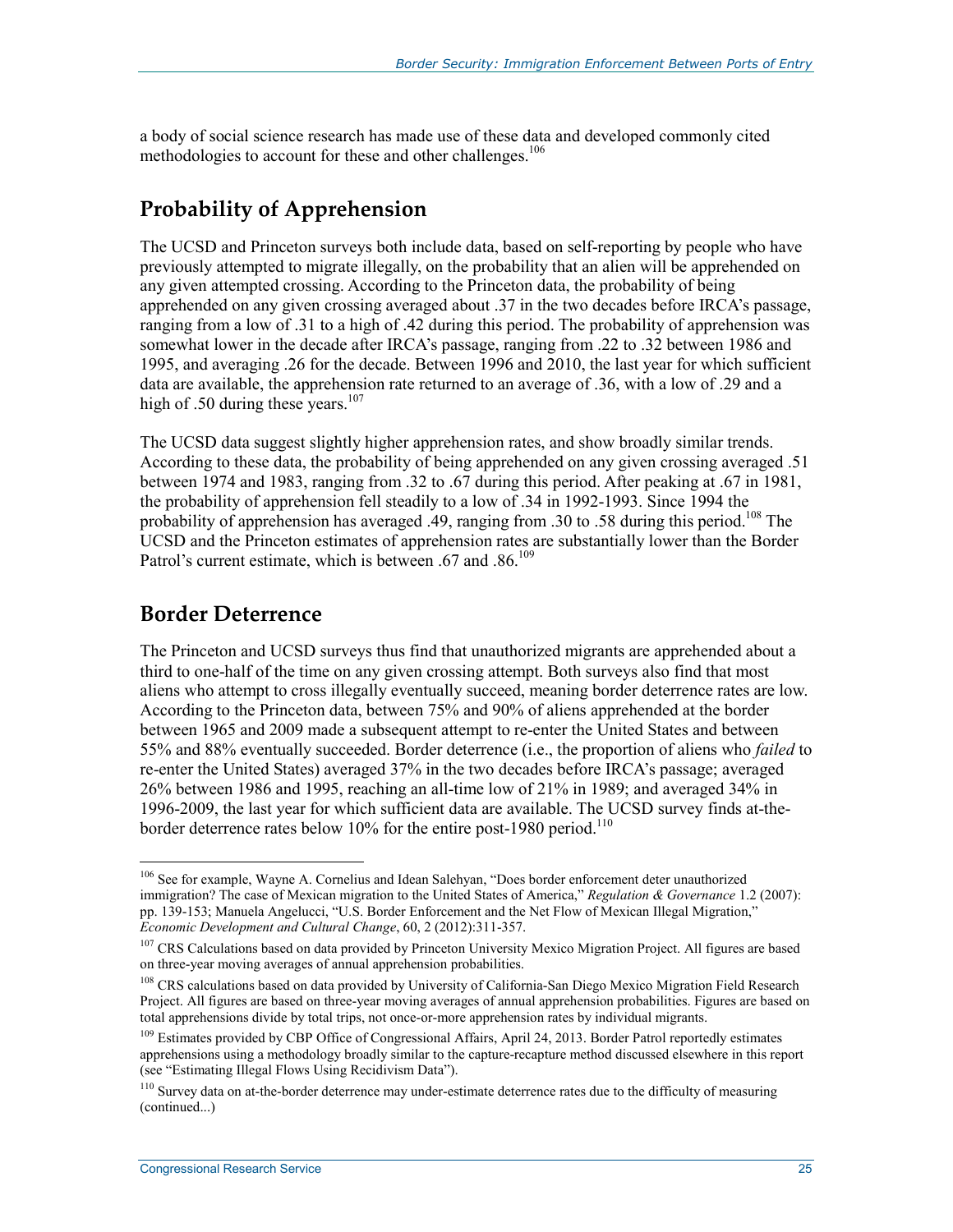### **Smuggling Fees**

Princeton and UCSD surveys indicate that the majority of unauthorized migrants to the United States make use of human smugglers (often referred to in Mexico as "coyotes" or "polleros") to facilitate their illegal admission to the country. Indeed, whereas about 80% of unauthorized migrants from Mexico reportedly relied on human smugglers during the 1980s, about 90% did so in 2005-2007, though the use of smugglers may have declined a bit during the recent economic downturn.<sup>111</sup> Migrants' reliance on human smugglers, along with prices charged by smugglers, are an additional potential indicator of the effectiveness of U.S. border enforcement efforts, as more effective enforcement should increase the costs to smugglers of bringing migrants across the border, with smugglers passing such costs along to their clients in the form of higher fees.<sup>112</sup>

**Figure 8** summarizes data from the Princeton and UCSD surveys describing average smuggling fees paid by certain unauthorized migrants from Mexico to the United States. In both cases, the data reflect reported smuggling fees based on surveys conducted with unauthorized migrants in the United States and in Mexico (i.e., after migrants had returned home), with fees adjusted for inflation and reported in 2010 dollars.

 $\overline{a}$ 

<sup>(...</sup>continued)

successful entry on a single trip, versus successful entry over the course of a lifetime.

<sup>&</sup>lt;sup>111</sup> See Princeton University Mexican Migration Project, "Access to Border-Crossing Guides and Family/Friends on First Undocumented Trip," http://mmp.opr.princeton.edu/results/002coyote-en.aspx.

<sup>112</sup> See Bryan Roberts, Gordon Hanson, and Derekh Cornwell et al., *An Analysis of Migrant Smugglng Costs along the Southwest Border*, DHS Office of Immigration Statistics, Washington, DC, November 2010. The extent to which smugglers may pass their costs along to migrants also depends on the elasticity of migration with respect to such costs, as Roberts et al. discuss; smuggling fees may also therefore depend on the broader migration context, including economic "pulls" and "pushes" in the United States and its migration partner states.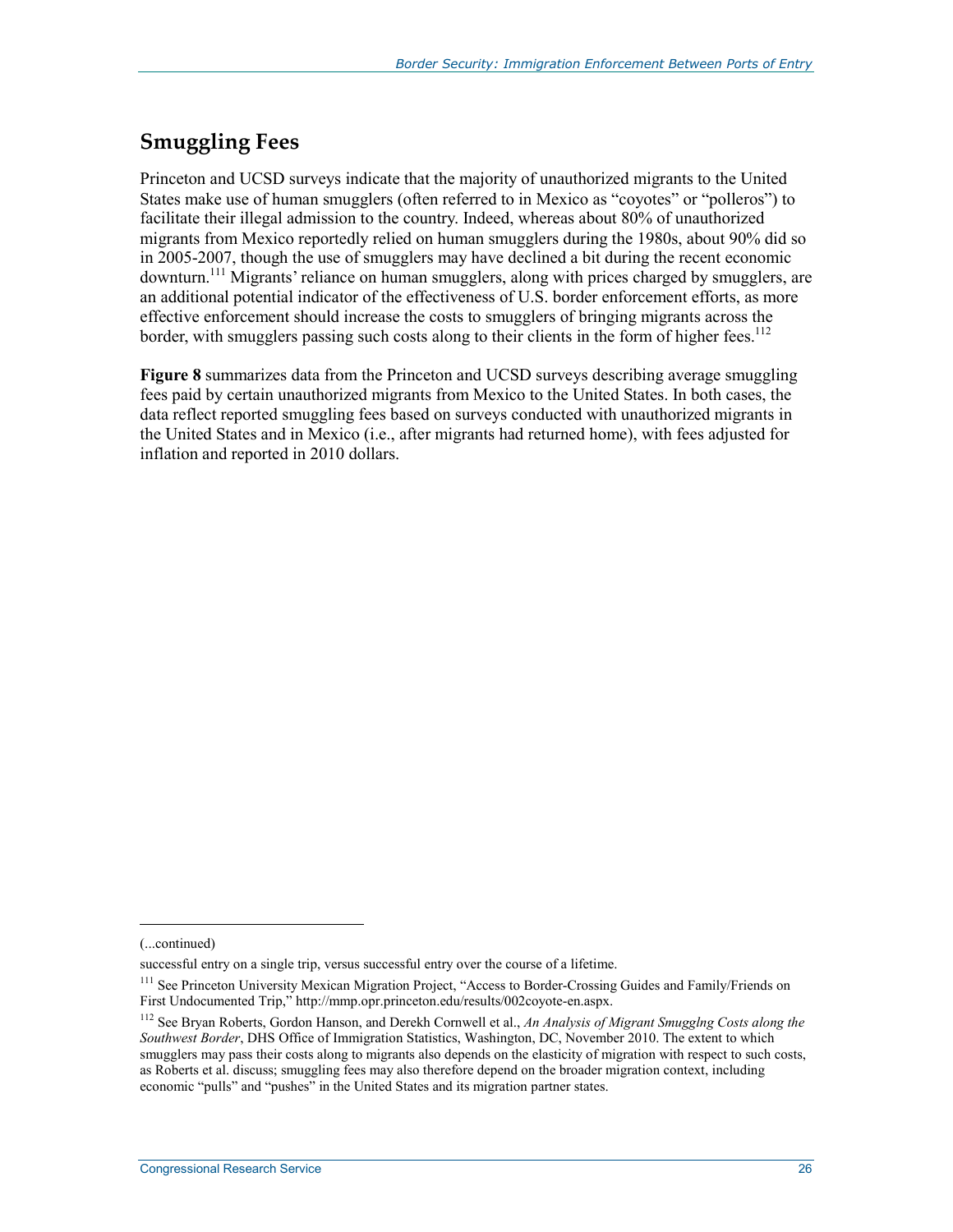

**Figure 8. Smuggling Fees Paid by Unauthorized Mexican Migrants, 1980-2010** 

**Source:** Princeton University Mexican Migration Project (MMP) and University of California, San Diego Mexican Migration Field Research Program (MMFRP).

**Notes:** Data based on surveys of unauthorized Mexican migrants about their most recent unauthorized trip to the United States, with reported amounts adjusted for inflation using Bureau of Labor Statistics Consumer Price Index Research Series Using Current Methods (CPI-R-US). Data are a weighted three-year average to account for a small sample size. MMFRP estimate for 2010 may be unreliable due to a small sample size for that year.

According to these data, smuggling fees were mostly flat between 1980 and 1993, at about \$600- \$850, with an average annual real growth rate of 1.5%-02.0%. Smuggling fees in both samples began to rise beginning around 1994, and climbed by an average of 11% per year between 1994 and 2002, reaching about \$2,000 in both samples by 2002. Growth in smuggling fees has been slower since then, averaging 3.7% per year in the Princeton sample and 1.8% in the UCSD sample (excluding data from 2010, a year in which a small sample may have resulted in an unreliable annual estimate).<sup>113</sup> Thus, these data suggest that crossing the border illegally became somewhat more difficult—or at least most expensive—in the decade after the USBP began to implement its 1994 national strategy.

## **Metrics of Border Security**

Some Members of Congress and others have asked the Border Patrol to provide a clear measure of how many aliens cross the border illegally and/or of the overall state of border security,  $^{114}$  but measuring illegal border flows is difficult for the obvious reason that unauthorized aliens seek to

<sup>1</sup> 113 All data are CRS calculations based on data provided by Princeton University Mexico Migration Project and UCSD Mexican Migration Field Research Project.

<sup>&</sup>lt;sup>114</sup> See for example, U.S. Congress, House Committee on Homeland Security, Subcommittee on Borders and Maritime Security, *Measuring Outcomes to Understand the State of Border Security*, 113<sup>th</sup> Congress, 1<sup>st</sup> sess., March 20, 2013; U.S. Congress, Senate Committee on Homeland Security and Governmental Affairs, *Border Security: Measuring Progress and Addressing the Challenges,* 113<sup>th</sup> Congress, 1<sup>st</sup> sess., March 14, 2013.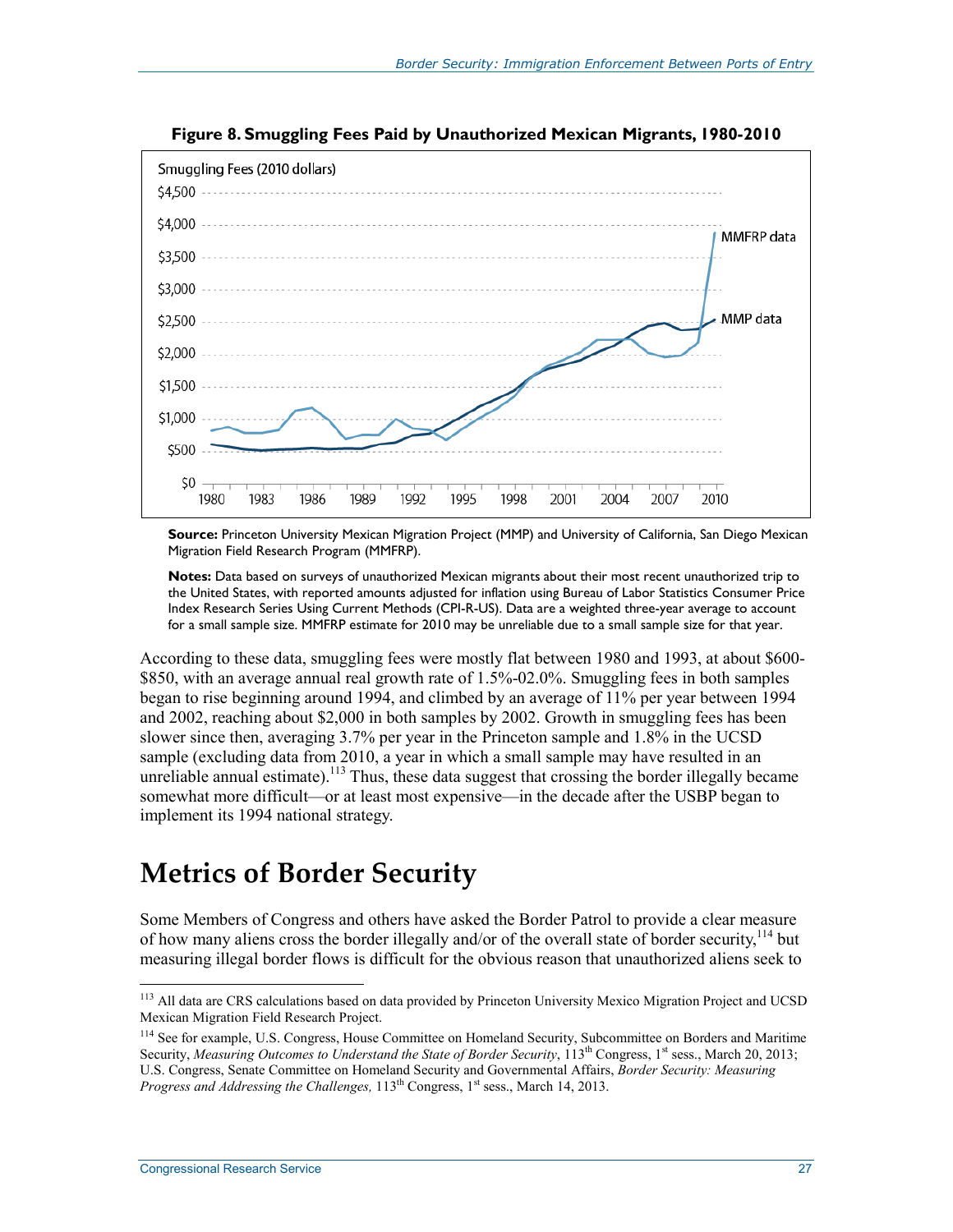avoid detection. While the Border Patrol has accurate data on various *enforcement outcomes*, these enforcement data were not designed to measure overall *illegal inflows*. Thus, DHS officials have testified that current enforcement data do not offer a suitable metric to describe border security. $^{115}$ 

Apprehensions data are imperfect indicators of illegal flows because they exclude two important groups when it comes to unauthorized migration: aliens who successfully enter and remain in the United States (i.e., enforcement failures) and aliens who are deterred from entering the United States (i.e., certain enforcement successes). Thus, analysts do not know if a decline in apprehensions is an indicator of successful enforcement, because fewer people are attempting to enter, or of enforcement failures, because more of them are succeeding.<sup>116</sup> A further limitation to apprehensions data is that they count events, not unique individuals, so the same person may appear multiple times in the dataset after multiple entry attempts.

Unique apprehensions and USBP's estimate of got aways and turn backs are designed, in part, to address these limitations, but they offer only partial solutions. Unique apprehensions address the "overcount" problem associated with recidivism, but still misses information about certain enforcement failures (got-aways) and certain enforcement successes (deterrence). Estimated got aways and turn backs attempt to grapple with the latter problem; but (like apprehensions) they count events rather than individuals. Moreover, because estimated got-aways and turn backs attempt to measure enforcement outcomes that do not result in apprehensions, they are heavily dependent on the subjective judgment of individual border agents.<sup>117</sup> To the extent that agents—or the agency—are rewarded for effective enforcement, some people may question the credibility of a measure based on such judgments. Indeed, some media reports already have raised questions about the accuracy of the got away and turn back data.<sup>118</sup> The Border Patrol issued new guidance in September 2012 designed to impose greater consistency on turn back and got away data collection and reporting,<sup>119</sup> but data from the new system have not yet been analyzed.

A further limitation of enforcement data is that all such data depend on enforcement resources. In general, USBP enforcement outcomes (e.g., apprehensions, estimated got aways) are a function of (1) the underlying illegal flows and (2) the agency's ability to detect such flows. Enforcement data alone cannot disentangle these two factors. As a result, enforcement data may tend to overestimate illegal flows where resources are robust, and to under-estimate such flows where resources are scarce.

<u>.</u>

<sup>&</sup>lt;sup>115</sup> U.S. Congress, House Committee on Homeland Security, Subcommittee on Borders and Maritime Security, *Measuring Outcomes to Understand the State of Border Security*, testimony of Assistant Commissioner of Homeland Security Mark Borkowski, 113<sup>th</sup> Congress, 1<sup>st</sup> sess., March 20, 2013; U.S. Congress, House Committee on Homeland Security, Subcommittee on Borders and Maritime Security, *Measuring Outcomes to Understand the State of Border Security*, testimony of Border Patrol Chief Michael Fisher, 113<sup>th</sup> Congress, 1<sup>st</sup> sess., March 20, 2013. Also see U.S. Congress, House Committee on Homeland Security, Subcommittee on Border and Maritime Security, *What Does a Secure Border Look Like*, testimony by Marc R. Rosenblum, 113<sup>th</sup> Cong., 1<sup>st</sup> sess., February 26, 2013.

<sup>116</sup> See Edward Alden and Bryan Roberts, "Are U.S. Borders Secure? Why We Don't Know and How to Find Out," *Foreign Affairs* 90, 4 (2011): pp. 19-26.

<sup>117</sup> For a fuller discussion, see GAO, *Key Elements of Strategic Plan*, pp. 28-31.

<sup>118</sup> See for example, Andrew Becker, "New Drone Radar Reveals Border Patrol 'Gotaways' in High Numbers," *Center for Investigative Reporting*, April 4, 2013.

<sup>119</sup> GAO, *Key Elements of Strategic Plan*, p. 24.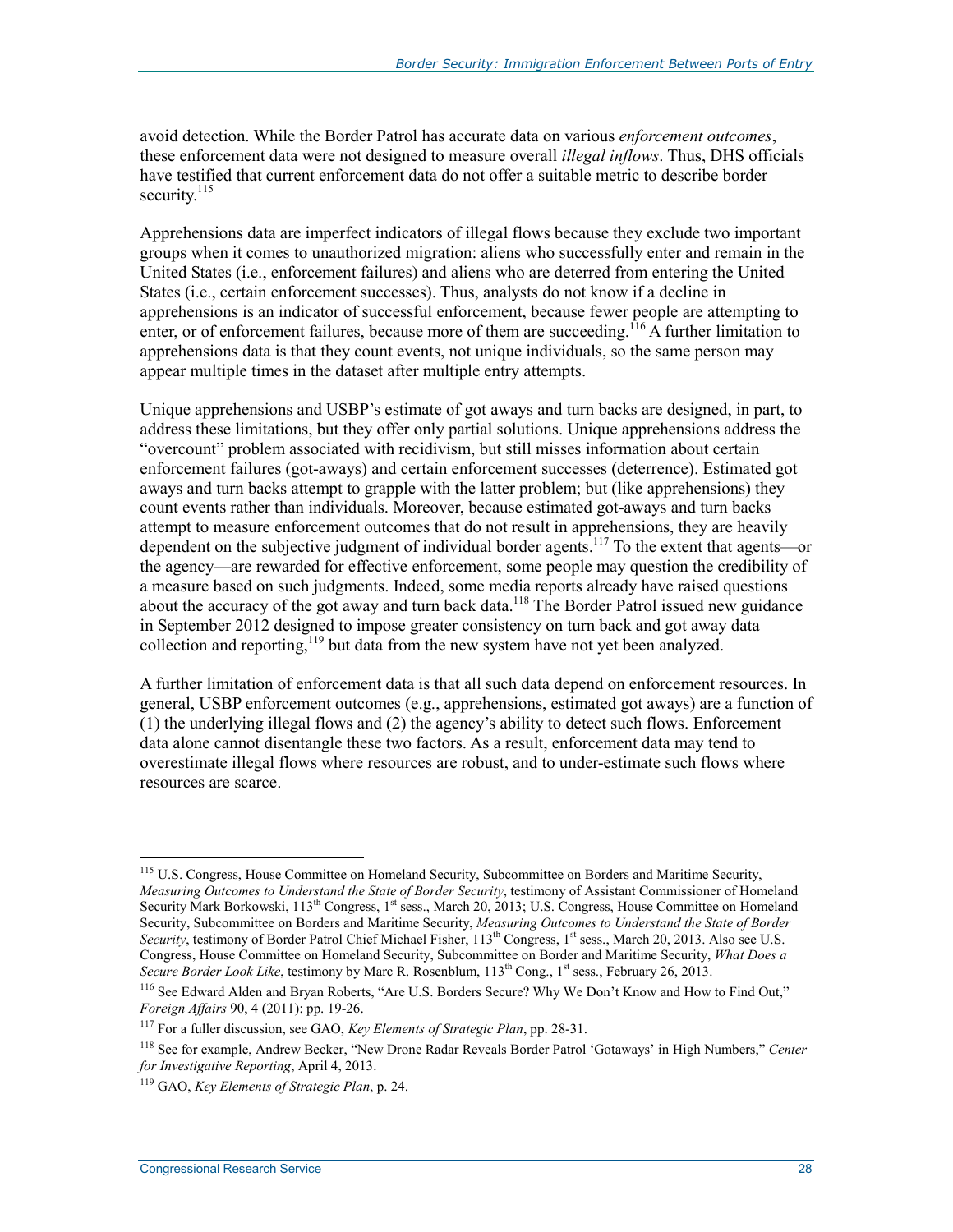Given the limits of existing border enforcement data, DHS and outside researchers have developed several different metrics for estimating illegal border flows and describing border security. Three different methods for estimating illegal migration stocks and flows are described in the remainder of this section, and broad conclusions based on these metrics are described below (see "How Secure is the U.S. Border?").<sup>120</sup>

### **The Residual Method for Estimating Unauthorized Residents in the United States**

Arguably the most well-developed approach to measuring unauthorized migration focuses on the number of unauthorized migrants residing in the United States. For many years, analysts within DHS and other social scientists have used the so-called "residual method" to estimate this number. In essence, the method involves using legal admissions data to estimate the legal, foreign-born population, and then subtracting this number from the overall count of foreign-born residents based on U.S. census data.<sup>121</sup>

The residual method provides limited information about the border *per se* because many unauthorized residents enter the United States through ports of entry, lawfully or otherwise.<sup>122</sup> Nonetheless, estimates of the size of the unauthorized population may offer several advantages over the border metrics discussed below. First, for many people, how many unauthorized aliens reside within the United States ultimately is a more important question than how many cross the border. After all, if illegal border flows fall to zero, but many people continue to enter illegally through ports of entry or by overstaying nonimmigrant visas, many people would consider such an outcome problematic. Second, for this reason, the size of the unauthorized population more comprehensively reflects how well immigration policy and immigration enforcement function, including for example the effectiveness of worksite and other interior enforcement efforts as well as how well visas meet employer and family demands. Third, estimates of the unauthorized population offer the advantage of a nearly 30-year track record and a relatively uncontroversial methodology. As long ago as 2001, the Department of Justice used the total estimated stock of unauthorized migrants in the United States as a key performance metric for the department's evaluation of its border security efforts.<sup>123</sup>

<u>.</u>

<sup>&</sup>lt;sup>120</sup> For a fuller discussion of border metric methodologies and additional estimates of border security, also see Bryan Roberts, John Whitley and Edward Alden, *Managing lllegal Immigration to the United States: How Effective is Enforcement?* New York: Council on Foreign Relations Press, 2013 (hereafter: Roberts et al., *Managing Illegal Immigration to the United States*).

<sup>&</sup>lt;sup>121</sup> For a clear discussion of this methodology, see Jeffrey S. Passel, "The Size and Characteristics of the Unauthorized Migrant Population in the U.S.," *Pew Hispanic Center*, March 6, 2006, http://www.pewhispanic.org/2006/03/07/sizeand-characteristics-of-the-unauthorized-migrant-population-in-the-us/. Also see CRS Report RL33874, *Unauthorized Aliens Residing in the United States: Estimates Since 1986*, by Ruth Ellen Wasem.

<sup>&</sup>lt;sup>122</sup> In general, unauthorized migrants enter the United States three ways: by crossing the border without inspection between ports of entry (the focus of this report); by entering illegally through ports of entry, either by using a fraudulent document or by hiding in a vehicle; or by entering legally and then overstaying a temporary visa or becoming deportable for some other reason.

<sup>123</sup> See Department of Justice, *FY2001 Performance Report & FY2002 Revised Final, FY2003 Performance Plan*, Washington, DC 2001, pp. 120-122.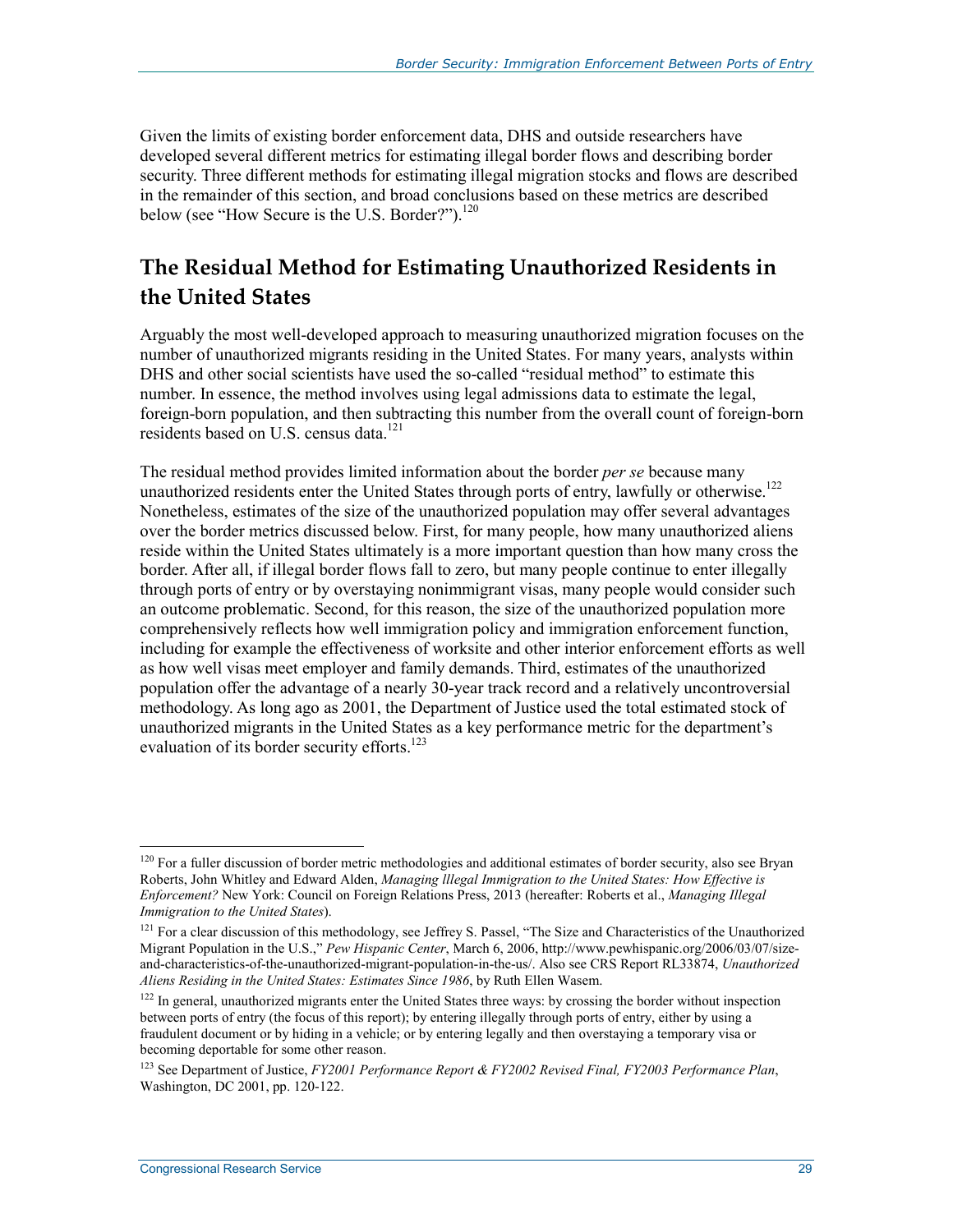#### **CBP Metrics of Border Security**

#### **Operational Control of the Border**

Section 2 of the Secure Fence Act of 2006 (P.L. 109-367) defines operational control of the border to mean "the prevention of all unlawful entries into the United States, including entries by terrorists, other unlawful aliens, instruments of terrorism, narcotics, and other contraband." Most experts agree that preventing 100% of unlawful entries across U.S. borders is an impossible task;<sup>124</sup> and through FY2010, the Border Patrol classified portions of the border as being under "effective" or "operational" control if the agency "has the ability to detect, respond, and interdict illegal activity at the border or after entry into the United States."125 The agency conducted a fivelevel assessment of border security, with the two top levels ("controlled" and "managed") defined as being under effective control, and the three remaining levels ("monitored," "low-level monitored," and "remote/low activity") defined as not being under effective control.<sup>126</sup> In February 2010, the Border Patrol reported that 1,107 miles (57%) of the Southwest border were under effective control.<sup>127</sup>

Beginning in FY2011, USBP stopped using this measure of effective control.<sup>128</sup> The agency reportedly no longer views operational or effective control as a useful metric because station and sector chiefs could not accurately and reliably use the five-level coding scheme to assess different border regions.<sup>129</sup> In addition, given the dynamic nature of border threats, the agency does not view it as useful to evaluate border security on a mile-by-mile basis.<sup>130</sup>

#### **Border Conditions Index**

In May 2011, DHS announced that CBP was developing a new "border conditions index" (BCI).131 Reportedly, the BCI will include measures of estimated illegal flows between ports of entry, wait times and the efficiency of legal flows at ports of entry, and public safety and quality of life in border regions. These three components will be combined to develop a holistic "score" calculated for different regions of the border.<sup>132</sup> With these different components, the BCI

<sup>&</sup>lt;sup>124</sup> See, for example, Edward Alden and Bryan Roberts, "Are US Borders Secure? Why We Don't Know, and How to Find Out," *Foreign Affairs*, vol. 90, no. 4 (July/August 2011), pp. 19-26.

<sup>125</sup> U.S. Government Accountability Office, *Border Security: Preliminary Observations on Border Control Measuers for the Southwest Border*, GAO-11-374T, February 15, 2011, p. 7.

 $126$  Ibid., p. 8.

<sup>127</sup> U.S. Congress, House Committee on Homeland Security, Subcommittee on Border and Maritime Security, *Securing Our Borders: Operational Control and the Path Forward*,  $112^{th}$  Congress, 1<sup>st</sup> sess., February 15, 2010.

<sup>&</sup>lt;sup>128</sup> DHS did not report on border miles under effective control in its FY2010 Annual Performance Report; see DHS, *Annual Performance Report: Fiscal Years 2010-2012*, Washington, DC, April 2011, http://www.dhs.gov/xlibrary/ assets/cfo\_apr\_fy2010.pdf.

<sup>&</sup>lt;sup>129</sup> CBP Office of Congressional Affairs, March 15, 2013.

<sup>&</sup>lt;sup>130</sup> U.S. Congress, House Committee on Homeland Security, Subcommittee on Borders and Maritime Security, *Measuring Outcomes to Understand the State of Border Security*, testimony of Border Patrol Chief Michael Fisher,  $113<sup>th</sup> Congress, 1<sup>st</sup> sess., March 20, 2013.$ 

<sup>131</sup> U.S. Congress, Senate Committee on Homeland Security and Governmental Affairs, *Securing the Border: Progress at the Federal Level*, testimony of Secretary of Homeland Security Janet Napolitano, 112<sup>th</sup> Cong., 1<sup>st</sup> sess., May 4, 2011.

<sup>&</sup>lt;sup>132</sup> CBP Office of Congressional Affairs, December 9, 2011.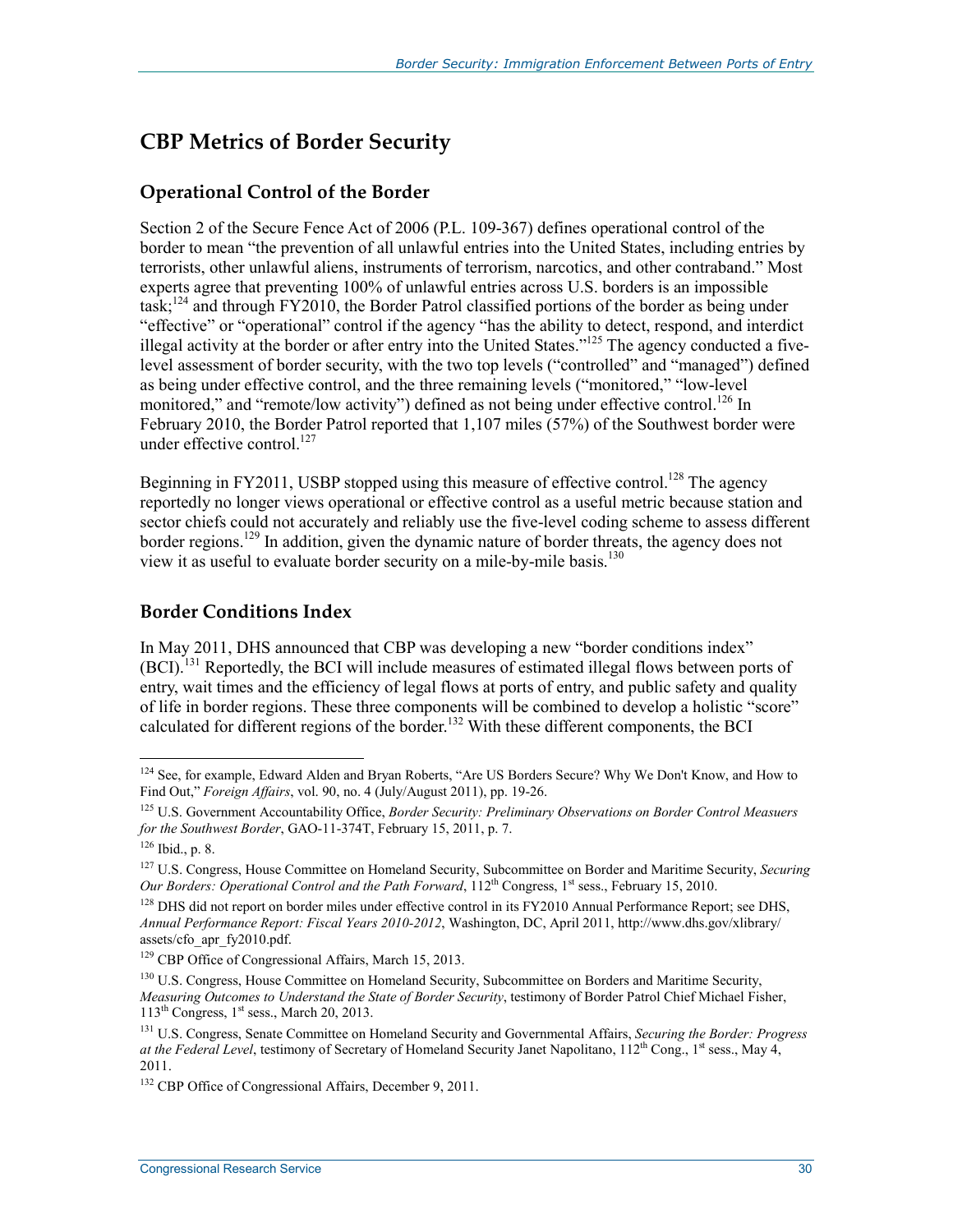includes some of the same information some Members of Congress and others may consider to be of interest with respect to describing border security; but DHS officials have emphasized that the BCI encompasses a broader set of issues than "border security" as this term is normally used, and that the BCI therefore may not satisfy demands for a single comprehensive measure of border security.<sup>133</sup> Officials have also testified that the BCI remains in the development phase.<sup>134</sup>

#### **Border Patrol Effectiveness Rate**

By dividing apprehensions and estimated turn backs (i.e., successful enforcement outcomes) by estimated known illegal entries (see "Estimated "Got Aways" and "Turn Backs""), USBP calculates an *estimated enforcement effectiveness rate.* Some people have proposed using this effectiveness rate as a measure of border security. While using enforcement data to measure border security raises a number of methodological concerns (see "Metrics of Border Security"), the effectiveness *rate* would have an advantage over other enforcement metrics because, as a ratio, it may be somewhat less sensitive to the level of enforcement resources in place.<sup>135</sup> As with the BCI, it is difficult to evaluate USBP's effectiveness rate as a border metric because little is known about the agency's new protocols for collecting got away and turn back data.

### **Estimating Illegal Flows Using Recidivism Data**

For many years, social scientists have used the so-called "capture-recapture" method to estimate unauthorized flows based on recidivism data.<sup>136</sup> The capture-recapture method estimates the total flow of unauthorized migrants based on the ratio of persons re-apprehended after an initial enforcement action to the total number of persons apprehended.<sup> $137$ </sup> In the basic model, the probability of apprehension is calculated by taking the ratio of recidivist apprehensions to total apprehensions; and the total illegal inflow is calculated by dividing total apprehensions by the odds of apprehension.138 See **Appendix** for more details.

An advantage to the capture-recapture method is that it relies on observable administrative enforcement data—apprehensions and recidivists—to calculate key border security metrics: apprehension rates and illegal flows. Yet the basic model assumes that all intending unauthorized

<sup>&</sup>lt;sup>133</sup> U.S. Congress, House Committee on Homeland Security, Subcommittee on Borders and Maritime Security, *Measuring Outcomes to Understand the State of Border Security*, testimony of Assistant Commissioner of Homeland Security Mark Borkowski, 113<sup>th</sup> Congress, 1<sup>st</sup> sess., March 20, 2013.

<sup>134</sup> Ibid.

<sup>&</sup>lt;sup>135</sup> That is, whereas using apprehensions as a metric of border security is problematic because apprehensions depend on border resources, the ratio of apprehensions to got aways is somewhat less problematic because both apprehensions *and* estimated known got aways depend on resources, so the ratio may more accurately reflect the proportion of aliens that successfully enters. Nonetheless, the ratio may still be sensitive to border resources if estimating inflows is less (or more) resource-intensive than apprehending aliens. And the enforcement rate by itself may not be an acceptable metric without also considering data on total illegal attempts: many would consider a 10% effectiveness rate based on 100 entry attempts to be more effective than a 90% rate based on a million attempts, for example.

<sup>&</sup>lt;sup>136</sup> According to CBP Office of Congressional Affairs December 20, 2011 and more recent CRS conversations with DHS officials, DHS reportedly plans to use a capture-recapture model as one element of the border conditions index (BCI).

<sup>&</sup>lt;sup>137</sup> Thomas J. Espenshade, "Using INS Border Apprehension Data to Measure the Flow of Undocumented Migrants Crossing the U.S.-Mexico Frontier," *International Migration Review*, vol. 29, no. 2 (Summer 1995), pp. 545-565. <sup>138</sup> In statistical methods, the odds of apprehension equal the probability of apprehension divided by one minus the

probability of apprehension; see Ibid.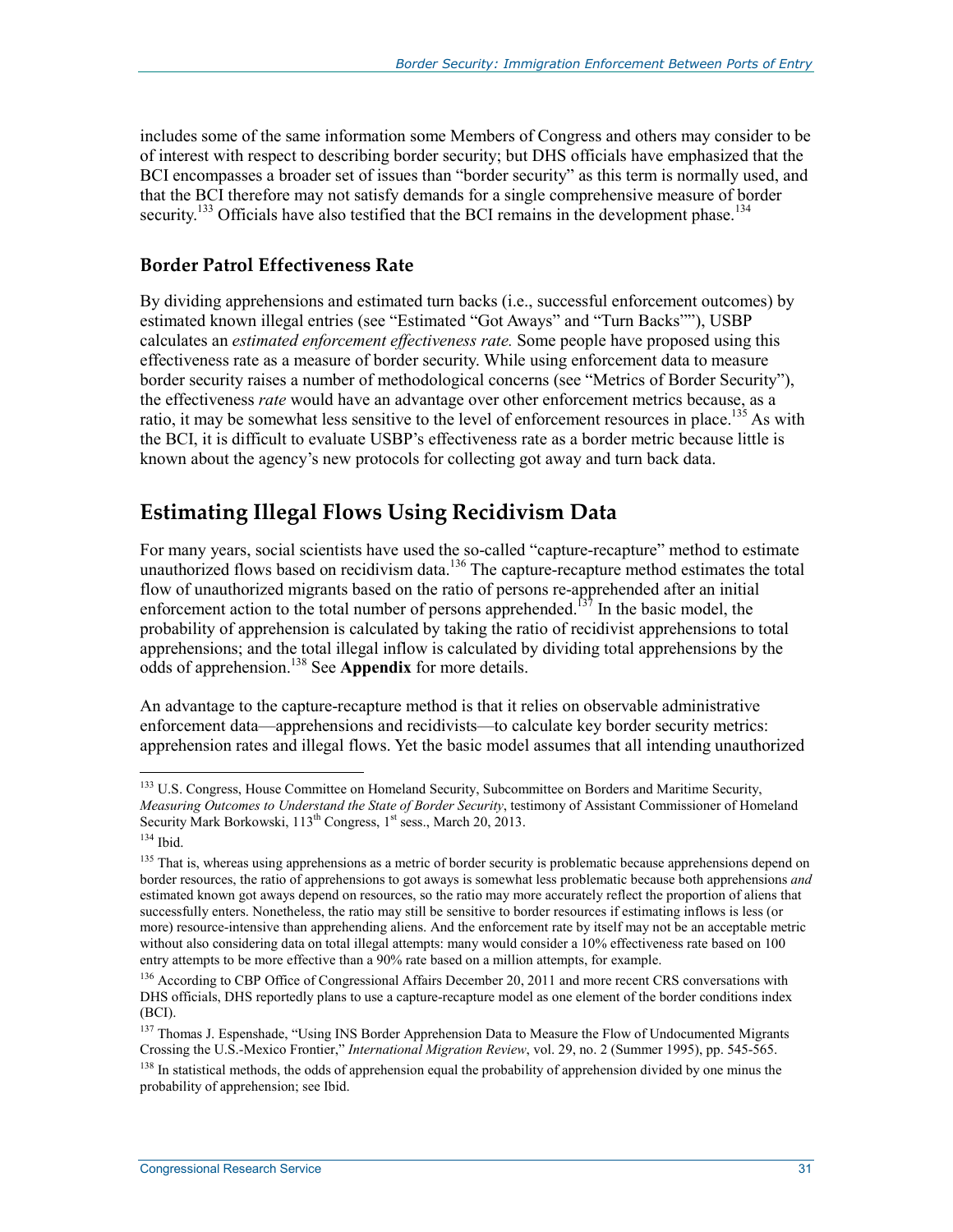migrants eventually succeed (i.e., that none are deterred at the border).<sup>139</sup> To the extent that the build-up in border enforcement resources and the deployment of the Consequence Delivery System cause some would-be unauthorized migrants to give up and return home, the capturerecapture method *underestimates* successful enforcement and *overestimates* illegal flows. Likewise, the basic model assumes that all border crossers originate in—and are repatriated to— Mexico, facilitating re-entry attempts. As the proportion of border crossers from countries other than Mexico increases—as it has in recent years<sup>140</sup>—repatriated aliens may be less likely to attempt re-entry, an additional reason the capture-recapture model may over-estimate illegal inflows.

Thus, to estimate illegal flows based on the capture-recapture method, enforcement data on apprehensions and repeat apprehensions must be supplemented with additional information about the proportion of migrants deterred, and must control for lower recidivism rates among non-Mexicans.141 Estimates of illegal flows based on this methodology are discussed below (see "How Secure is the U.S. Border?").

## **How Secure is the U.S. Border?**

While no single metric accurately and reliably describes border security (see "Metrics of Border Security"), most analysts agree, based on available data, that the number of illegal border crossers fell sharply between about 2005 and 2011, with some rise in illegal flows in 2012. This conclusion is supported by key Border Patrol enforcement data described above, including the drop in total apprehensions, the drop in unique apprehensions, and the drop in estimated got aways and total estimated known entries across eight out of nine Border Patrol sectors.

Survey data confirm an apparent drop in illegal inflows, and measure such effects away from the border. For example, according to data collected by the Princeton Mexican Migration Project, an average of about 2% of all Mexican men initiated a first unauthorized trip to the United States each year between 1973 and 2002; but that percentage has fallen sharply since 2002, to below  $0.4\%$  in 2008-2011.<sup>142</sup> Estimates of the unauthorized population based on the residual method report drops of about 1 million unauthorized migrants living in the United States, from about 12.4 million in 2007 to 13.1 million in 2011.<sup>143</sup> And the Pew Hispanic Center estimates that net (i.e.,

<sup>1</sup> <sup>139</sup> Ibid. The basic model also assumes that that the odds of being apprehended are the same across different border regions and across multiple attempts to cross the border.

<sup>&</sup>lt;sup>140</sup> Mexicans accounted for 87% of USBP apprehensions in FY2010, 84% in FY2011, and 73% in FY2012, the three lowest proportions ever recorded.

<sup>141</sup> See Roberts et al., *Managing lllegal Immigration to the United States*); Panel on Survey Options for Estimating the Flow of Unauthorized Crossings at the U.S.-Mexico Border, *Options for Estimating Illegal Entries at the U.S.-Mexico Border*, Washington, DC: National Research Council, 2012 (hereafter: NRC, *Options for Estimating Illegal Entries*). Accounting for deterrence, flows are estimated to be equal to the number of total apprehensions divided by the the odds of successful enforcement; and the probability of successful enforcement is defined as the number of recidivists divided by total apprehensions, divided by one minus the probability of deterrence.

<sup>&</sup>lt;sup>142</sup> Princeton University Mexican Migration Project, "Probability of a Mexican Taking a First U.S. Trip," http://mmp.opr.princeton.edu/results/009firsttrip-en.aspx.

<sup>&</sup>lt;sup>143</sup> Jeffrey Passel and D'Vera Cohn, "Unauthorized Immigrants: 11.1 Million in 2011," Pew Hispanic Center, December 6, 2012, http://www.pewhispanic.org/2012/12/06/unauthorized-immigrants-11-1-million-in-2011/; also see CRS Report R42988, *U.S. Immigration Policy: Chart Book of Key Trends*, by William A. Kandel.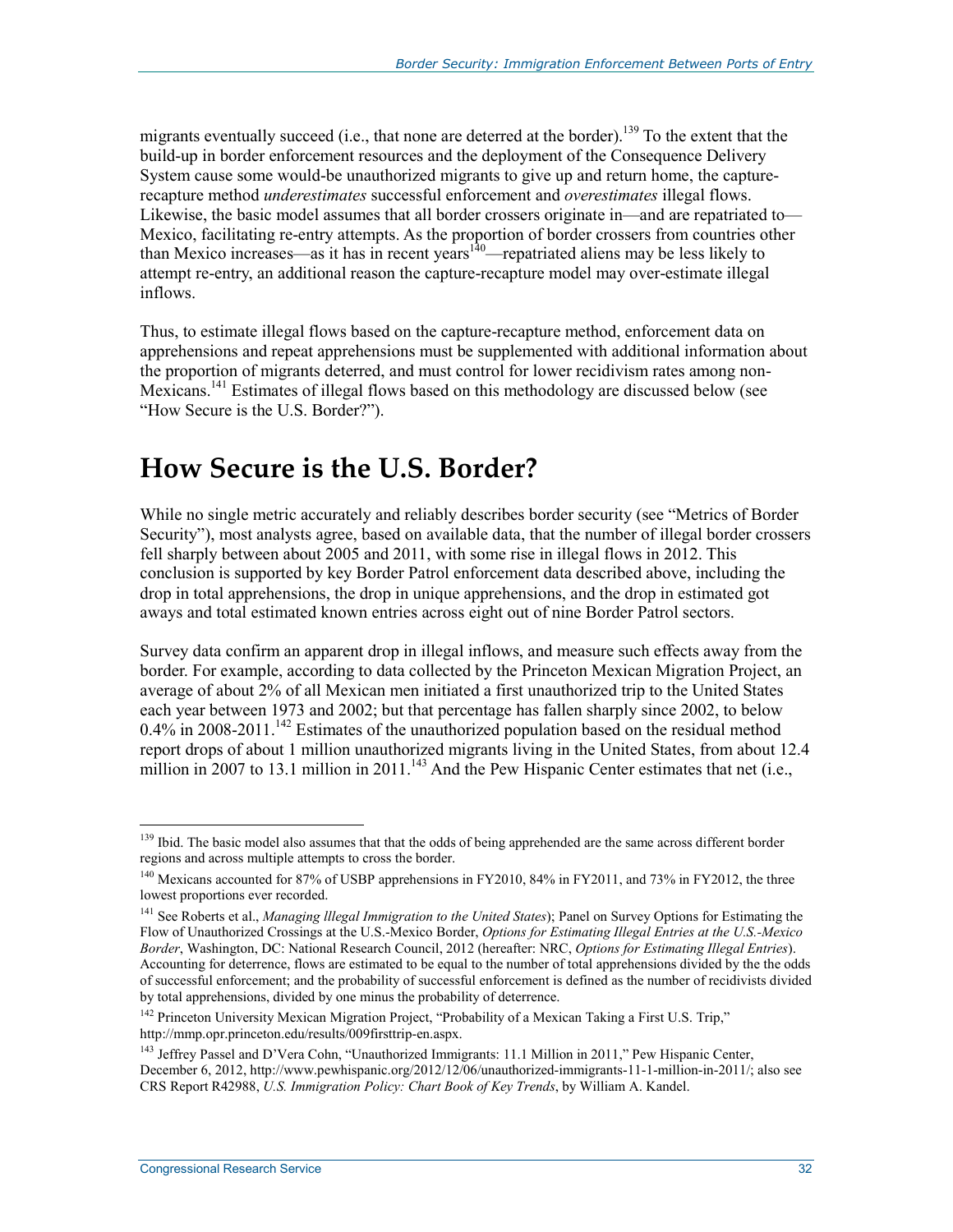northbound minus southbound) unauthorized migration from Mexico fell to about zero in 2011, and that outflows may have even exceeded inflows.<sup>144</sup>

According to GAO's analysis of Border Patrol metrics, eight out of nine Border Patrol sectors (all except the Big Bend sector) showed improved effectiveness rates between FY2006 and  $FY2011<sup>145</sup>$  In the Tucson sector, the main focus of GAO's analysis, the effectiveness rate improved from 67% to 87% during this period. The San Diego, El Centro, Yuma, and El Paso sectors all had effectiveness rates in FY2011 of about 90%; the Del Rio and Laredo sectors (along with Tucson) had rates above 80%; and the Big Bend and Rio Grande Valley sectors had rates between 60% and 70%.

CRS estimates based on USBP recidivism data and using the capture-recapture method also suggest that illegal flows between ports of entry fell substantially between 2005 and 2011, before rising somewhat in 2012 (see **Figure 9**). The shaded area in **Figure 9** depicts total estimated illegal inflows, which are equal to the total number of apprehensions divided by the estimated odds of successful enforcement. (See **Appendix** for a discussion of the methodology used to generate **Figure 9**.) Based on available data, the figure assumes deterrence rates in 2000-2012 were between 20% (the estimates depicted by the upper bound of the shaded area) and 40% (the lower bound). As the figure indicates, total estimated illegal inflows fell from a high of between 760,000 and 1.4 million in 2004 to a low of between 340,000 and 580,000 in 2009-2010.146 The model estimates that total illegal inflows were between 400,000 and 660,000 in 2012. Although recidivism data are not available to make similar calculations for previous years, apprehension levels and survey data from the 1980s and 1990s suggest that total illegal inflows likely were lower in 2007-2012 than at any other point in the last three decades.

<sup>1</sup> 144 Jeffrey Passel, D'Vera Cohn and Ana Gonzalez-Barrera, "Net Migration from Mexico Falls to Zero—and Perhaps Less," Washington, DC: Pew Hispanic Center, May 3, 2012.

<sup>145</sup> GAO, *Key Elements of Strategic Plan*, pp. 74-82. Effectiveness rates in this paragraph are defined as the proportion of known illegal entrants who are apprehended or return to Mexico; effectiveness rates are lower if turn-backs are not counted in the numerator.

<sup>&</sup>lt;sup>146</sup> As **Figure 9** illustrates, the model estimates that illegal inflows reached their lowest point in 2009 if deterrence is assumed to be 40%, while inflows reached their lowest point in 2011 if deterrence is assumed to be 20%.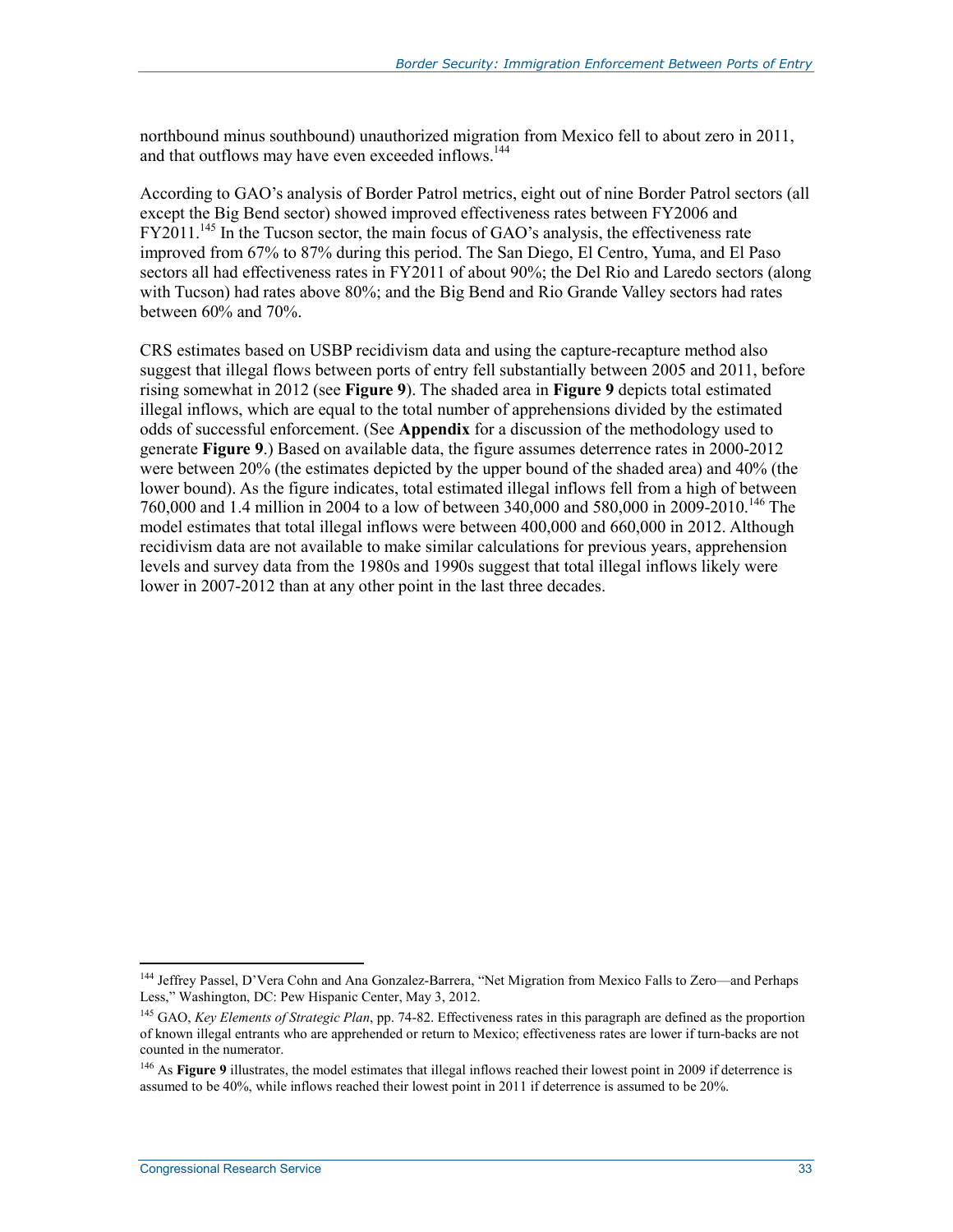**Figure 9. Total Estimated Illegal Border Inflows, by Assumed Rate of Deterrence**  FY2000-FY2012





**Notes:** See text for discussion of methodology.

Border enforcement is only one of several factors that affect illegal migration.<sup>147</sup> Thus, if illegal entries indeed fell after 2006, to what degree is this change attributable to enforcement versus other developments, such as the U.S. economic downturn since 2007, and/or economic and demographic changes in Mexico and other countries of origin?<sup>148</sup> Disentangling the effects of enforcement from other factors influencing migration flows is particularly difficult in the current case because many of the most significant new enforcement efforts—including a sizeable share of new border enforcement personnel, most border fencing, new enforcement practices at the border, and many of the new migration enforcement measures within the United States—all have occurred at the same time as the most severe recession since the 1930s.

Nonetheless, the drop in recidivism rates suggests that an increasing proportion of aliens are being deterred by CBP's enforcement efforts, a finding that also appears to be reflected in survey data from the Princeton survey (see "Border Deterrence"). Surveys of unauthorized migrants repatriated to Mexico in 2005 and 2010 also suggest that enforcement is increasingly likely to deter future immigration.149 As **Figure 9** illustrates, the more unauthorized migrants that are being deterred by U.S. enforcement efforts, the lower the number of successful illegal inflows.

<sup>147</sup> See, for example, Douglas S. Massey, Joaquin Arango, and Graeme Hugo et al., *Worlds In Motion: Understanding International Migration at the End of the Millenium*, 2<sup>nd</sup> ed. (New York: Oxford University Press, 2005).

<sup>&</sup>lt;sup>148</sup> On the effects of Mexico's falling birthrate on U.S. immigration, see Gordon H. Hanson, Esther Duflo, and Craig McIntosh, "The Demography of Mexican Migration to the United States," *American Economic Review*, vol. 99, no. 2 (May 2009), pp. 22-27. Also see CRS Report R42560, *Mexican Migration to the United States: Policy and Trends*, coordinated by Ruth Ellen Wasem.

 $149$  Among Mexicans who migrated illegally to look for work (83% of those in the survey), 60% of those repatriated in 2010 reported that they intended to return to the United States immediately, and 80% reported that they intended to (continued...)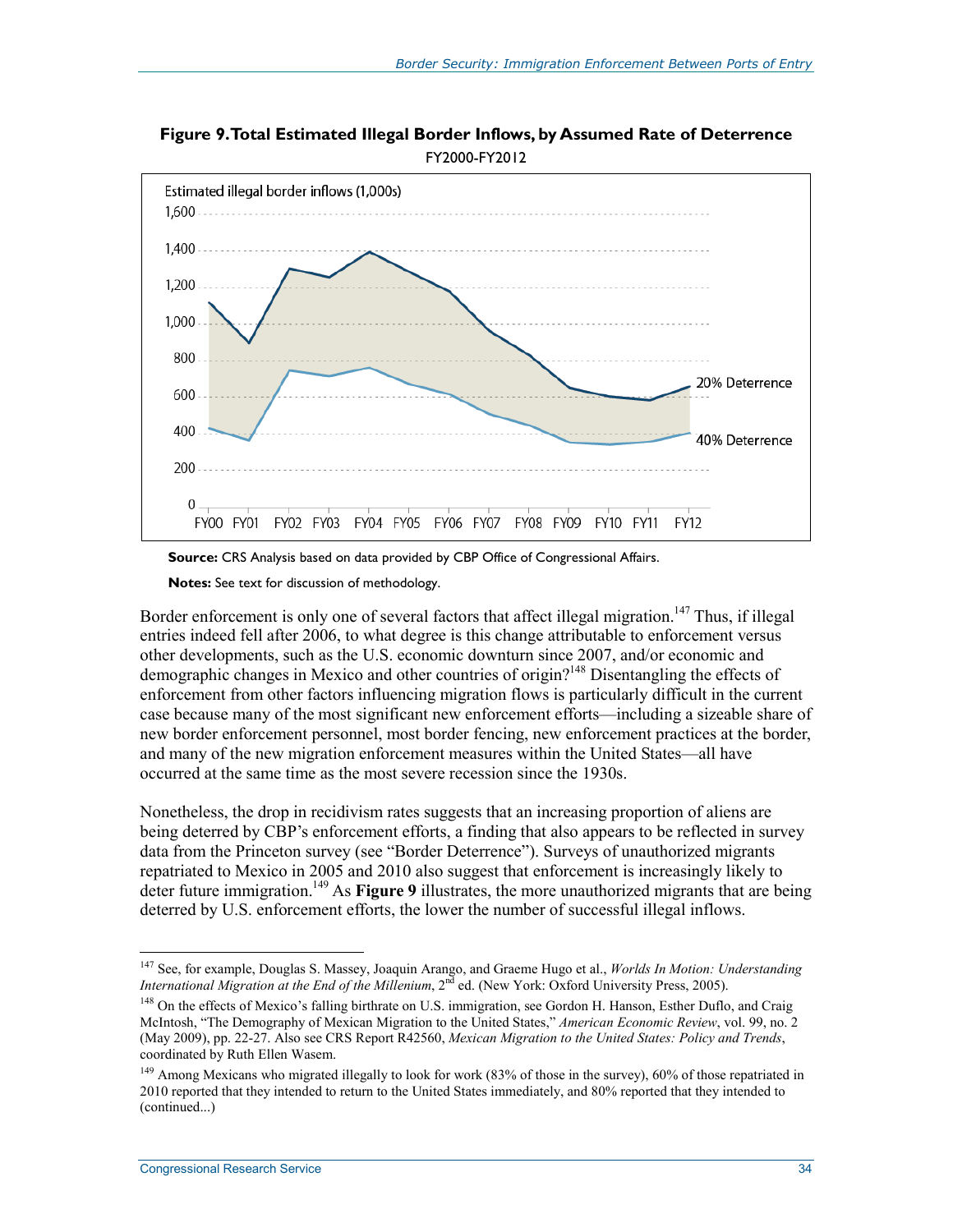Academic research from 2012 also provides evidence that border enforcement has contributed to a reduction in illegal flows.<sup>150</sup> These findings are noteworthy, in part, because they contradict earlier academic research, much of which found that border enforcement had a limited impact or even was counter-productive when it came to migration control efforts (also see "Migration Flows: "Caging" Effects and Alternative Modes of Entry").<sup>151</sup> This research suggests that the recent build-up in immigration enforcement at the border and within the United States may have had a greater deterrent effect on illegal migration than earlier efforts.<sup>152</sup> Nonetheless, some uncertainty will remain about the true level of border security as long as U.S. employment demand remains below historic levels.

## **Unintended and Secondary Consequences of Border Enforcement**

The preceding discussion includes estimates of what may be described as the primary costs and benefits of border enforcement, defined in terms of congressional appropriations and deployment of enforcement resources on one hand, and alien apprehensions and other indicators of successful enforcement on the other. A comprehensive analysis of the costs and benefits of border enforcement policies may also consider possible unintended and secondary consequences. Such consequences may produce both costs and benefits—many of which are difficult to measure—in at least five areas: border-area crime and migrant deaths, migrant flows, environmental impacts, effects on border communities, and U.S. foreign relations.

### **Border-Area Crime and Migrant Deaths**

Illegal border crossing is associated with a certain level of border crime and violence and, in the most unfortunate cases, with deaths of illegal border crossers and border-area law enforcement officers. Unauthorized migration may be associated with crime and mortality in several distinct ways. First, unauthorized migration is associated with crime—apart from the crime of illegal entry—because some unauthorized migrants contract with immigrant smugglers and because

<sup>(...</sup>continued)

return eventually, down from 81% and 92%, respectively, in 2005. Among new unauthorized migrants (those who had spent less than a week in the United States before being repatriated to Mexico), 18% of those repatriated in 2010 reported that they would *not* return to the United States compared to 6% in 2005. See Jeffrey Passel, D'Vera Cohn, and Ana Gonzalez-Barrera, *Net Migration from Mexico Falls to Zero—And Perhaps Less*, Pew Hispanic Center, Washington, DC, 2012, http://www.pewhispanic.org/files/2012/04/PHC-04-23a-Mexican-Migration.pdf, pp. 24-25.

<sup>&</sup>lt;sup>150</sup> See for example, Scott Borger, Gordon Hanson, and Bryan Roberts "The Decision to Emigrate From Mexico," presentation at the Society of Government Economists annual conference, November 6, 2012; Manuela Angelucci, "U.S. Border Enforcement and the Net Flow of Mexican Illegal Migration," *Economic Development and Cultural Change*, 60, 2 (2012):311-357; Rebecca Lessem. "Mexico-US Immigration: Effects of Wages and Border Enforcement," Carnegie Mellon University, Research Showcase, May 2, 2012.

<sup>&</sup>lt;sup>151</sup> See for example, Wayne Cornelius, "Evaluating Recent US Immigration Control Policy: What Mexican Migrants Can Tell Us," in *Crossing and Controlling Borders: Immigration Policies and Their Impact on Migrants' Journeys*, ed. Mechthild Baumann, Astrid Lorenz, and Kerstin Rosenhow (Farmington, MI: Budrich Unipress Ltd, 2011); Douglas S. Massey, Jorge Durand, and Nolan J. Malone, *Beyond Smoke and Mirrors: Mexican Immigration in an Era of Economic Integration* (Russell Sage Foundation, 2002).

<sup>152</sup> See Manuela Angelucci, "U.S. Border Enforcement and the Net Flow of Mexican Illegal Migration," *Economic Development and Cultural Change*, 60, 2 (2012):311-357.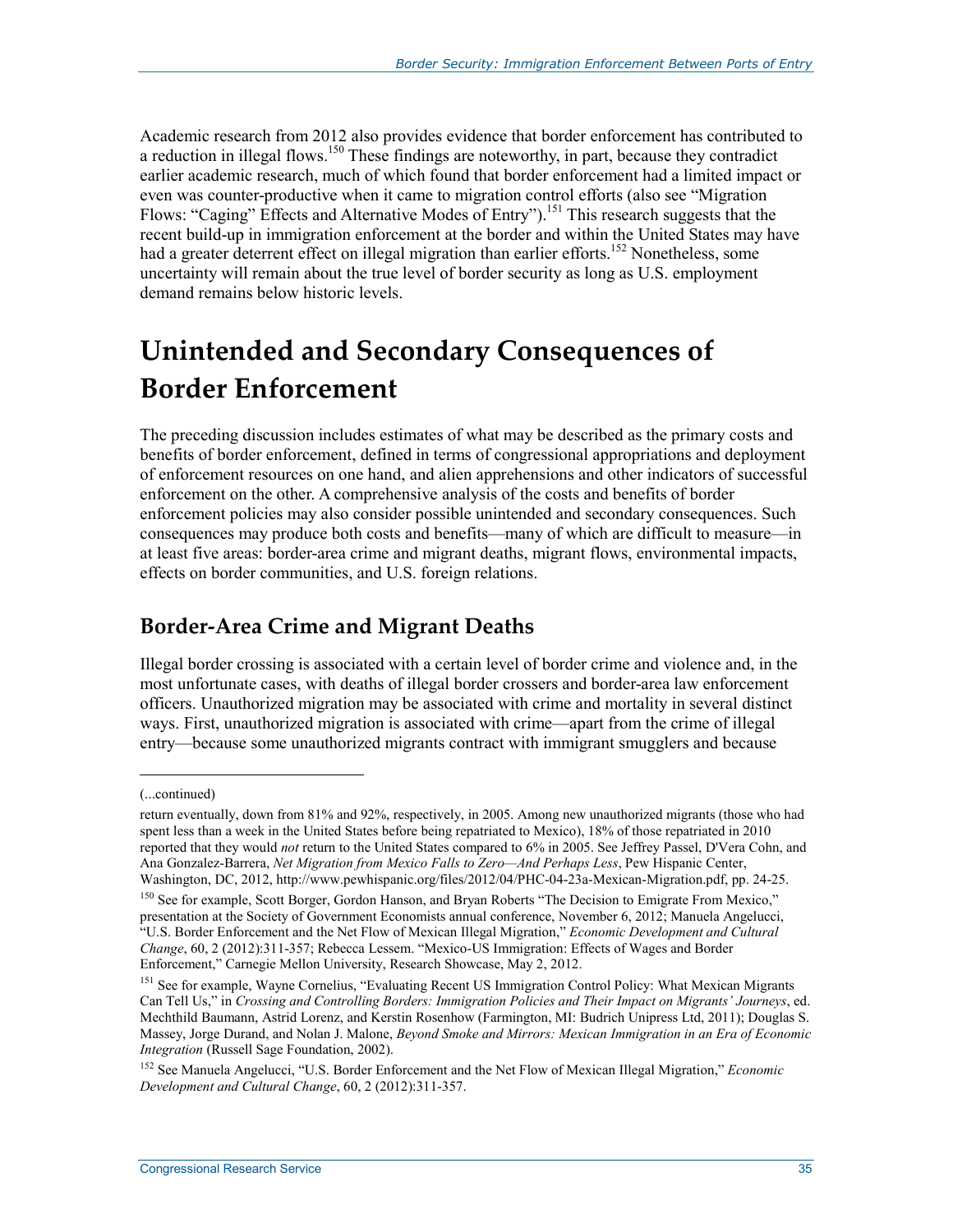unauthorized migrants may engage in related illegal activity, such as document fraud. Yet fear of the police may make unauthorized aliens *less* likely to engage in other types of criminal activity, and research on the subject finds low immigrant criminality rates, especially when accounting for education levels and other demographic characteristics.<sup>153</sup> Second, illegal border crossers face risks associated with crossing the border at dangerous locations, where they may die from exposure or from drowning.<sup>154</sup>

Border *enforcement* therefore may affect crime and migrant mortality in complex ways.<sup>155</sup> On one hand, the concentration of enforcement resources around the border may exacerbate adverse outcomes by making migrants more likely to rely on smugglers, as noted above (see "Smuggling Fees"). The 1994 National Strategic Plan *predicted* a short-term rise in border violence for these reasons.156 On the other hand, to the extent that enforcement successfully deters illegal crossers, such prevention should reduce crime and mortality. The concentration of law enforcement personnel near the border may further enhance public safety and migrant protection, especially where CBP has made a priority of protecting vulnerable populations.<sup>157</sup>

The empirical record suggests that there is *no significant difference* in the average violent crime rate in border and non-border metropolitan areas.<sup>158</sup> Indeed, the border cities El Paso, TX, and San Diego, CA, are regularly listed among the safest large cities in the country based on their rankings among similarly sized cities in the Federal Bureau of Investigation's Uniform Crime Report.<sup>159</sup> The specific impact of border enforcement on border-area crime is unknown, however, because available data cannot separate the influence of border enforcement from other factors.<sup>160</sup>

<sup>153</sup> See CRS Report R42057, *Interior Immigration Enforcement: Programs Targeting Criminal Aliens*, by Marc R. Rosenblum and William A. Kandel.

<sup>&</sup>lt;sup>154</sup> In 2011, for example, of the 238 migrants deaths for which DHS was able to determine a cause of death, 139 were attributed to exposure to heat or cold or water-related; data provided to CRS by CBP Office of Congressional Affairs December 15, 2011.

<sup>155</sup> Also see Karl Eschbach, Jacqueline Hagan, and Nestor Rodriguez et al., "Death at the Border," *International Migration Review*, vol. 33, no. 2 (Summer 1999), pp. 430-454.

<sup>156</sup> National Strategic Plan, p. 11-12.

<sup>&</sup>lt;sup>157</sup> The USBP's Border Patrol Search, Trauma, and Rescue Unit (BORSTAR) is comprised of agents with specialized skills and training for tactical medical search and rescue operations. BORSTAR agents provide rapid response to search and rescue and medical operations, including rescuing migrants in distress.

<sup>158</sup> For a fuller discussion, see CRS Report R41075, *Southwest Border Violence: Issues in Identifying and Measuring Spillover Violence*, by Kristin Finklea.

<sup>159</sup> See for example, Daniel Borunda, "El Paso Ranked Safest Large city in U.S. for 3rd Straight Year," *El Paso Times*, February 6, 2013, http://www.elpasotimes.com/ci\_22523903/el-paso-ranked-safest-large-city-u-s.

<sup>&</sup>lt;sup>160</sup> Uniform Crime Report (UCR) data provide the most information about crime rates, but they are not sufficiently fine-tuned to provide information on the diverse factors affecting such trends; see CRS Report RL34309, *How Crime in the United States Is Measured*, by Nathan James and Logan Rishard Council.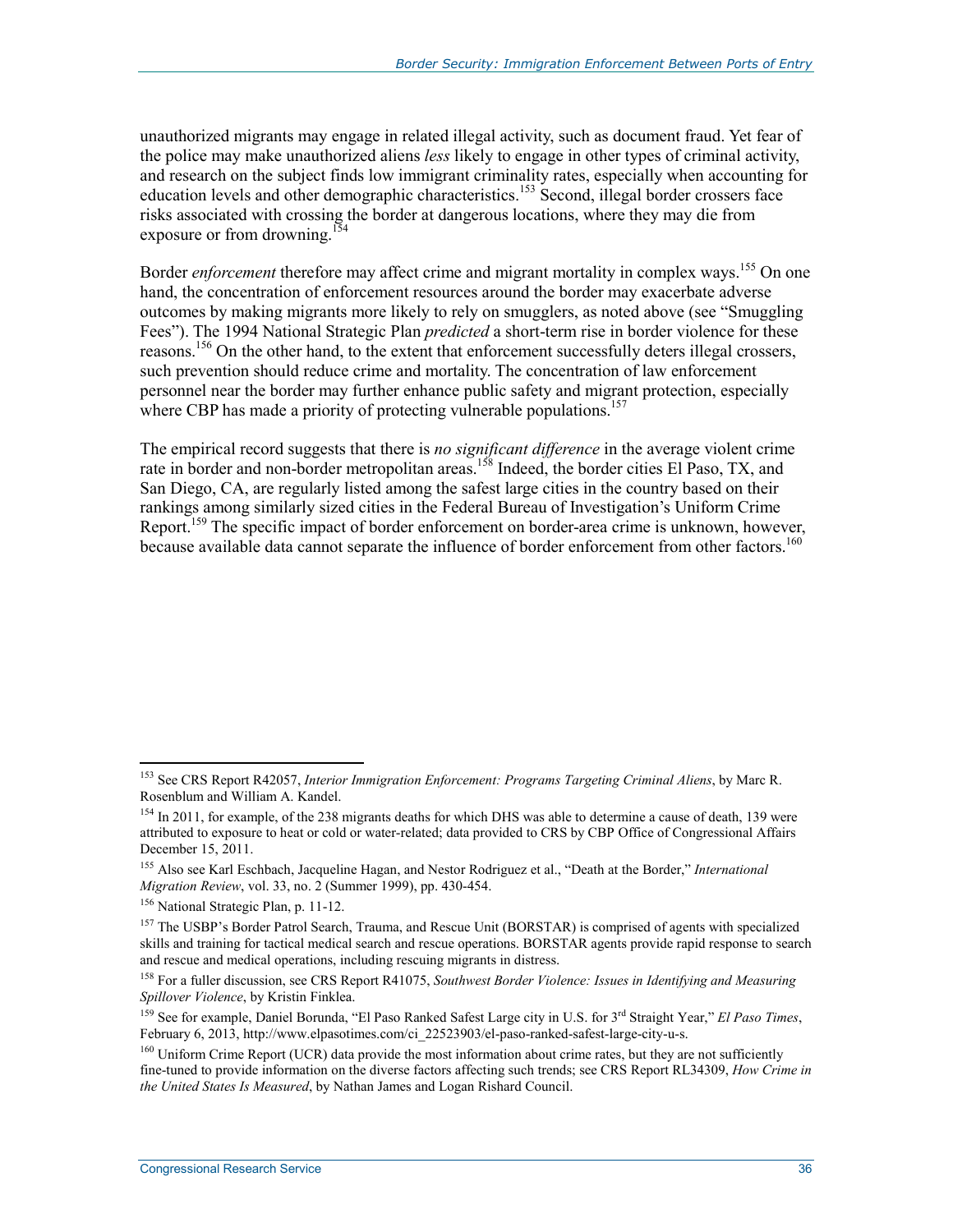

**Figure 10. Known Migrant Deaths, Southwest Border, 1985-2014** 

**Source:** University of Houston Center for Immigration Research (CIR); Jimenez, "Humanitarian Crisis," 2009 (ACLU); CBP Office of Congressional Affairs and U.S. Customs and Border Protection, Stats and Summaries, Southwest Border Deaths by Fiscal Year, http://www.cbp.gov/sites/default/files/documents/ BP%20Southwest%20Border%20Sector%20Deaths%20FY1998%20-%20FY2014\_0.pdf.

With respect to mortality, available data about migrant deaths along the Southwest border are presented in **Figure 10**. The figures come from academic research based on local medical investigators' and examiners' offices in California, Arizona, New Mexico, and Texas between 1985 and 1998 (the University of Houston's Center for Immigration Research, CIR); Mexican foreign ministry and Mexican media counts compiled by the American Civil Liberties Union of San Diego; and data compiled by DHS based on bodies recovered on the U.S. side of the border.161 All three data sources reflect *known* migrant deaths, and therefore undercount actual migrant deaths since some bodies may not be discovered.<sup>162</sup> Additionally, U.S. data sources generally do not include information from the Mexican side of the border and therefore further undercount migration-related fatalities.

As **Figure 10** illustrates, data from the CIR indicate that known migrant deaths fell from a high of 344 in 1988 to a low of 171 in 1994 before climbing back to 286 in 1998. According to DHS data, known migrant deaths climbed from 250 in 1999 to 492 in 2005, and averaged 431 deaths per year in 2005-2009. DHS's count fell to an average of 369 per year in 2010-2011, but increased to 463 in FY2012 before falling again to 445 in FY2013 and to a low of 307 in FY2014.

<sup>&</sup>lt;sup>161</sup> See Stanley Bailey, Karl Eschbach, and Jacqueline Hagan et al., "Migrant Death on the US-Mexco Border 1985-1996," *University of Houston Center for Immigration Research Working Paper Series*, vol. 96, no. 1 (1996); Jimenez, "Humanitarian Crisis," 2009.

<sup>&</sup>lt;sup>162</sup> The Border Patrol has drawn criticism from human rights activists who claim that the agency's migrant death count understates the number of fatalities. Some contend that the Border Patrol undercounts fatalities by excluding skeletal remains, victims in car accidents, and corpses discovered by other agencies or local law enforcement officers; see , for example, Raymond Michalowski, "Border Militarization and Migrant Suffering: A Case of Transnational Social Injury," *Social Justice*, Summer 2007.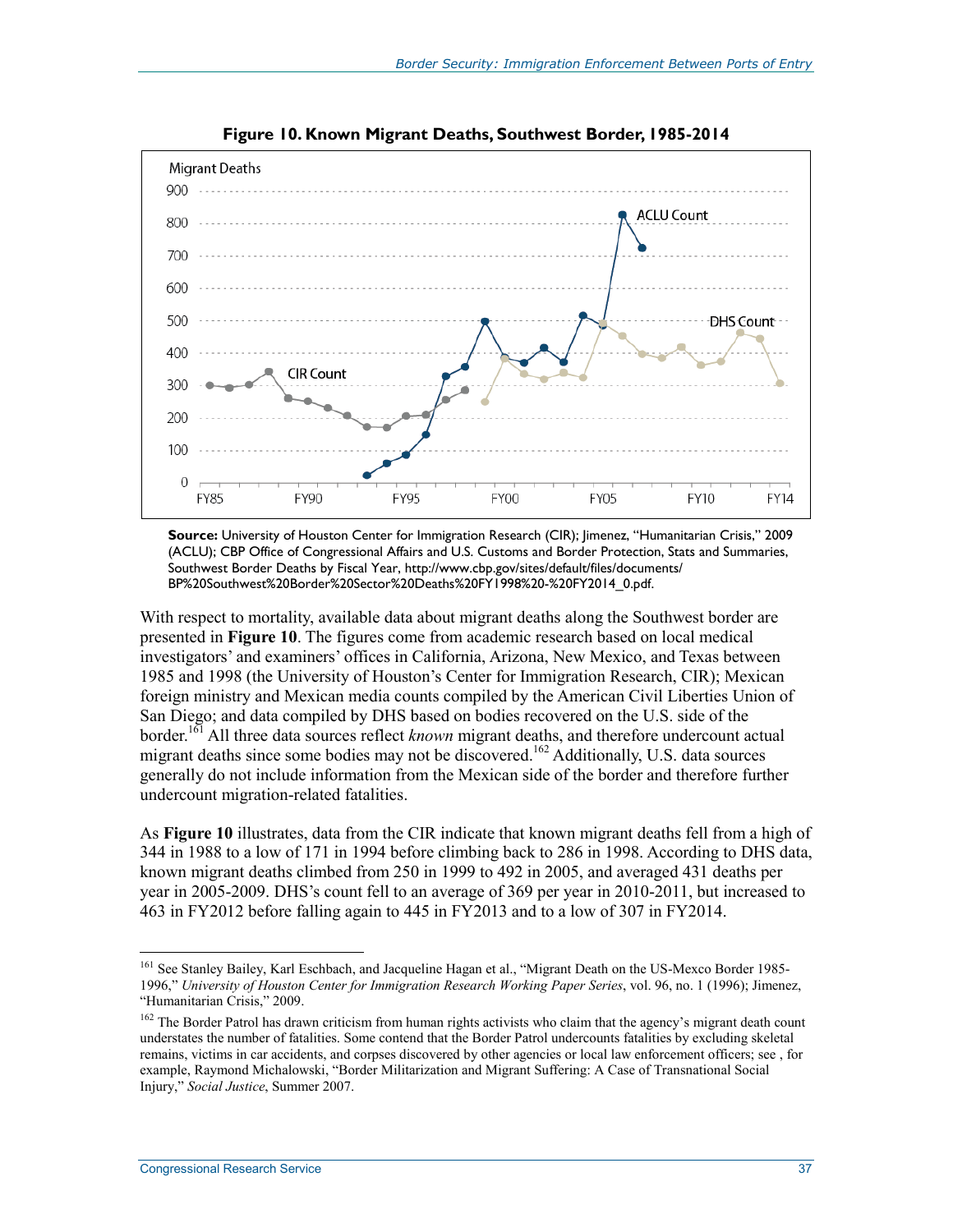The ACLU found that known migrant deaths increased from just 80 per year in 1993-1996 to 496 per year in 1997-2007. The apparent increase in migrant deaths in the past decades is noteworthy in light of the apparent decline in unauthorized entries during the same period. These data offer evidence that border crossings have become more hazardous since the "prevention through deterrence" policy went into effect in the  $1990s<sub>s</sub><sup>163</sup>$  though (as with crime) the precise impact of enforcement on migrant deaths is unknown.

### **Migration Flows: "Caging" Effects and Alternative Modes of Entry**

With illegal border crossing becoming more dangerous and more expensive, some unauthorized aliens appear to have adapted their behavior to avoid crossing the border via traditional pathways. Most notably, social science research suggests that border enforcement has had the unintended consequence of encouraging unauthorized aliens to settle permanently in the United States rather than working temporarily and then returning home, as was more common prior to the mid-1980s.164 The primary evidence for this so-called "caging" effect is that unauthorized migrants appear to be staying longer in the United States and raising families here more often rather than making regular trips to visit families that remain in countries of origin.<sup>165</sup> Although other factors also likely contribute to these changes,<sup>166</sup> survey results appear to confirm that border enforcement has been a factor behind these longer stays.<sup>1</sup>

A second unintended consequence of enhanced border enforcement between ports of entry may have been an increase in illegal entries through ports of entry and other means. According to UCSD Mexico Migration Field Research Program research, unauthorized Mexican migrants from one community in Mexico interviewed in 2009 used six different methods to enter the United States illegally, with one in four such aliens passing illegally through a port of entry by using

<sup>&</sup>lt;sup>163</sup> Also see Adam Isacson and Maureen Meyer, "Border Security and Migration: A Report from South Texas," *Washington Office on Latin America*, http://www.wola.org/sites/default/files/downloadable/Mexico/2013/ Border%20Security%20and%20Migration%20South%20Texas.pdf.

<sup>&</sup>lt;sup>164</sup> See Wayne Cornelius, "Evaluating Recent US Immigration Control Policy: What Mexican Migrants Can Tell Us," in *Crossing and Controlling Borders: Immigration Policies and Their Impact on Migrants' Journeys*, ed. Mechthild Baumann, Astrid Lorenz, and Kerstin Rosenhow (Farmington, MI: Budrich Unipress Ltd, 2011); Douglas S. Massey, Jorge Durand, and Nolan J. Malone, *Beyond Smoke and Mirrors: Mexican Immigration in an Era of Economic Integration* (Russell Sage Foundation, 2002).

<sup>&</sup>lt;sup>165</sup> Whereas almost half of unauthorized aliens from Mexico who arrived in 1980 remained in the United States for less than a year, fewer than 20% of unauthorized Mexicans who entered in 2010 returned home within a year; see Mexican Migration Project, "Probability of Return within 12 Months," http://mmp.opr.princeton.edu/results/010returnpersen.aspx. Also see Jonathan Hicken, Mollie Cohen, and Jorge Narvaez, "Double Jeopardy: How U.S. Enforcement Policies Shape Tunkaseño Migration," in *Mexican Migration and the U.S. Economic Crisis*, ed. Wayne A. Cornelius, David FitzGerald, Pedro Lewin Fischer, and Leah Muse-Orlinoff (La Jolla, CA: University of California, San Diego Center for Comparative Immigration Studies, 2010), pp. 56-57. And whereas an estimated 60-90% of unauthorized migrants during the 1970s were single men, by 2008 men only accounted for an estimated 53% of unauthorized aliens, with women representing 34% and the remainder children; see Jeffrey S. Passel and D'Vera Cohn, *A Portrait of Unauthorized Immigrants in the United States*, Pew Hispanic Center, Washington, DC, April 14, 2009, p. 4, http://pewhispanic.org/files/reports/107.pdf.

<sup>&</sup>lt;sup>166</sup> For example, changes in U.S. labor markets have resulted in more permanent (non-seasonal) employment opportunities for unauthorized aliens as well as more employment opportunities for unauthorized women; See CRS Report R41592, *The U.S. Foreign-Born Population: Trends and Selected Characteristics*, by William A. Kandel.

<sup>&</sup>lt;sup>167</sup> Half of the Mexico-based family members of unauthorized aliens interviewed by the UC, San Diego MMFRP in 2009 indicated that they had a relative who had remained in the United States longer than they had intended because they feared they would be unable to reenter the United States if they returned home; see Hicken et al. "Double Jeopardy," 57-58.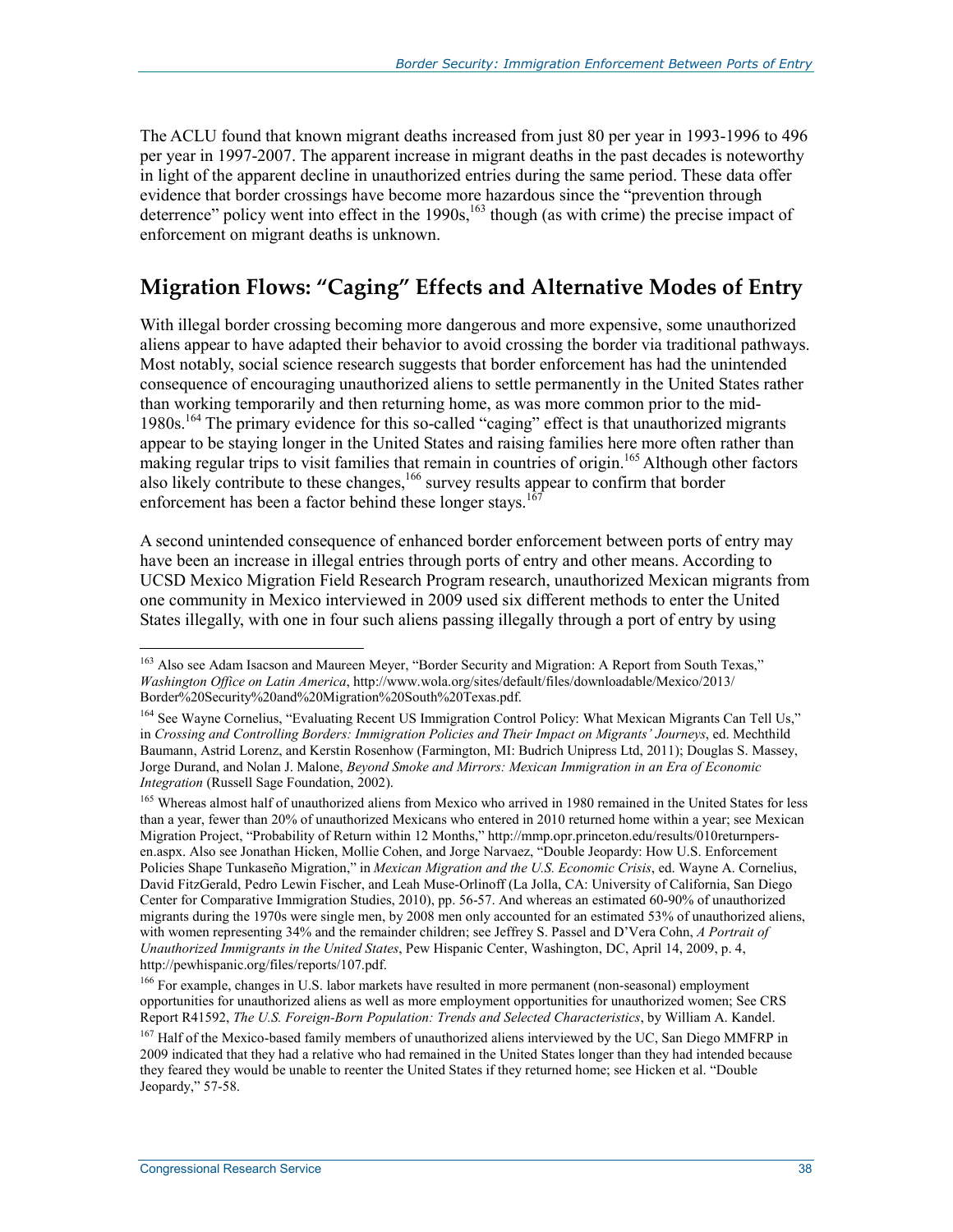borrowed or fraudulent documents or by hiding in a vehicle.<sup>168</sup> Based on three different surveys conducted between 2008 and 2010, UCSD researchers found that the probability of being apprehended while passing illegally though a port of entry was about half as high as the probability of being apprehended while crossing between the ports.<sup>169</sup> CBP's Passenger Compliance Examination (COMPEX) System reportedly detects very little illegal migration through ports of entry, however.<sup>170</sup> There is also anecdotal evidence that unauthorized aliens have recently turned to maritime routes as alternative strategies to cross the U.S.-Mexican border.<sup>171</sup>

#### **Environmental Impact**

A third set of potential unintended consequences concern the effect of border enforcement on the environment. As with the effects of enforcement on border crime and violence, the effects of enforcement on the environment are complex because they reflect changes in migrant behavior and the secondary effects of enforcement per se.

On one hand, many illegal border crossers transit through sensitive environmental areas, cutting vegetation for shelter and fire, potentially causing wildfires, increasing erosion through repeated use of trails, and discarding trash.<sup>172</sup> Thus, to the extent that border enforcement successfully deters illegal flows, enforcement benefits the environment by reducing these undesirable outcomes. On the other hand, the construction of fencing, roads, and other tactical infrastructure may damage border-area ecosystems. These environmental considerations may be especially important because much of the border runs through remote and environmentally sensitive areas.<sup>173</sup> For this reason, even when accounting for the possible environmental benefits of reduced illegal border flows, some environmental groups have opposed border infrastructure projects because they threaten rare and endangered species as well as other wildlife by damaging ecosystems and restricting the movement of animals, and because surveillance towers and artificial night lighting have detrimental effects on migrant birds.<sup>174</sup>

### **Effects on Border Communities and Civil Rights**

Although economists disagree about the overall economic impact of unauthorized migration, unauthorized migrants may impose a number of costs at the local level, including through their

<u>.</u>

<sup>&</sup>lt;sup>168</sup> Hicken et al., "Double Jeopardy," pp. 60-61.

<sup>&</sup>lt;sup>169</sup> Probability of apprehension on an alien's most recent attempt to illegally pass through a port of entry was 0.36, compared to 0.73 on the most recent entry attempt between ports of entry; UC San Diego MMFRP data provided to CRS September 23, 2010.

<sup>&</sup>lt;sup>170</sup> CBP Office of Congressional Affairs March 21, 2013.

 $171$  See for example, Adolfo Flores and Ruben Vives, "New Panga Incident Investigated as Possible Smuggling Operation," *Los Angeles Times*, December 10, 2012; Dave Graham, "By Land or by Sea, Tougher U.S. Border Tests Illegal Immigrants," *Reuters*, March 20, 2013. Border tunnels are mainly used to smuggle narcotics into the United States, rather than for illegal migration.

<sup>&</sup>lt;sup>172</sup> Department of Homeland Security, *Environmental Impact Statement for the Completion of the 14-mile Border Infrastructure System, San Diego, California* (July 2003), pp. 1-11.

<sup>&</sup>lt;sup>173</sup> According to the GAO, about 25% of the northern border and 43% of the Southwest border consist of federal and tribal lands overseen by the U.S. Forest Service and Department of the Interior; see CRS Report R42346, *Federal Land Ownership: Overview and Data*, by Carol Hardy Vincent, Laura A. Hanson, and Jerome P. Bjelopera.

<sup>&</sup>lt;sup>174</sup> See for example, University of Texas School of Law, "The Texas-Mexico Border Wall," http://www.utexas.edu/ law/centers/humanrights/borderwall/.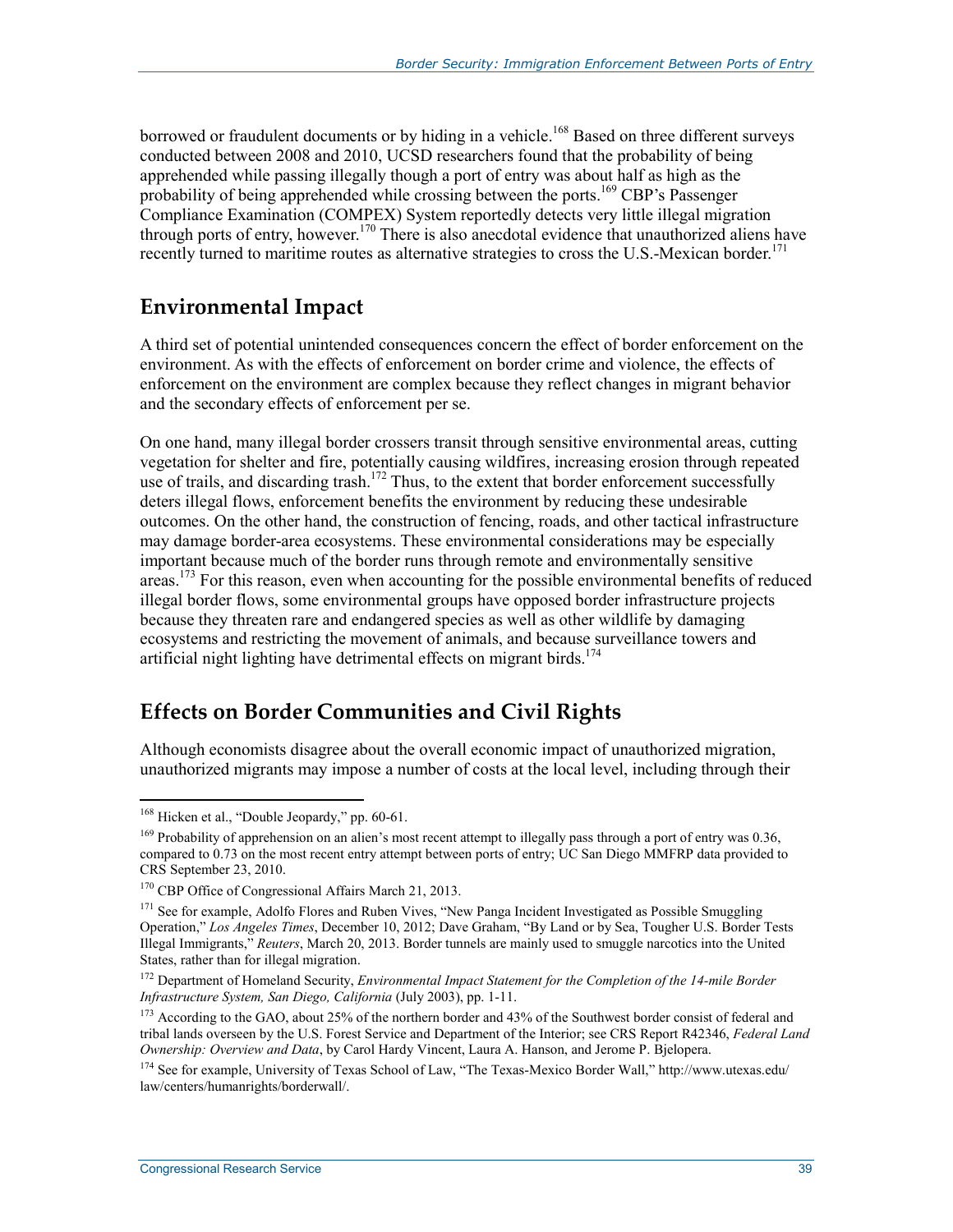use of schools and other public programs.<sup>175</sup> Some are also concerned that illegal migration undermines the rule of law. For these reasons, successful border enforcement may benefit border communities by reducing illegal inflows.

Yet some business owners on the Southwest and Northern borders have complained that certain border enforcement efforts threaten their economic activities, including farming and ranching activities that are disrupted by the deployment of USBP resources to the border and commercial activities that suffer from reduced regional economic activity.176 More generally, some people have complained that the construction of barriers divides communities that have straddled international land borders for generations.<sup>177</sup>

Some people have raised additional concerns about the effects of border enforcement on civil rights. Some residents of Southwest and Northern border communities see enhanced border enforcement as leading to racial profiling and wrongful detentions.<sup>178</sup> On top of this general concern, some people argue that Operation Streamline raises additional questions about whether migrants receive adequate legal protections during fast-tracked criminal procedures.<sup>179</sup> And some have argued that mistreatment and abuse are widespread in CBP detention facilities.<sup>180</sup>

An additional concern that some have raised about CBP's focus on high consequence enforcement is the possibility that focusing scarce judicial and prosecutorial resources on immigration enforcement diverts attention from more serious crimes.<sup>181</sup> A 2013 Justice Department study found that the number of immigration defendants in federal courts increased 664% between 1995 and 2010 (from 5,103 to 39,001); and that immigration cases accounted for 60% of the overall increase in pretrial detentions during that period.<sup>182</sup> More generally, immigration offenders accounted for 46% of federal arrests in 2010, outnumbering all other crimes and up from 22% a decade earlier.<sup>183</sup> A 2008 study by the Administrative Office of the

180 See for example, Alan Gomez, "Lawsuits Allege abuses by Border Patrol Agents," *USA Today*, March 13, 2013; Judith Greene and Alexis Mazón, "Privately Operated Federal Prisons for Immigrants: Expensive, Unsafe,

<sup>175</sup> See CRS Report R42053, *Fiscal Impacts of the Foreign-Born Population*, by William A. Kandel. Although the overall economic effects of migration—and unauthorized migration in particular—are difficult to estimate, research suggests that fiscal costs of migration are disproportionately borne at the local level.

<sup>176</sup> See, for example, Mark Harrison, "Beefed Up Border Patrol Jolts Farmers, Cows," *Seattle Times*, November 13, 2011; Rafael Carranza, "Leaders Blame Lost Business Deals on Border Fence," *KGBT Channel 4 News*, November 2, 2009, http://www.valleycentral.com/news/story.aspx?id=371266#.Tt0oAmNM8rs.

<sup>177</sup> See, for example, Associated Press, "Quebec-Vermont Border Communities Divided by Post-9/11 Security," *CBC News: Canada*, August 14, 2011.

<sup>178</sup> See, for example, NY School of Law, NY Civil Liberties Union, and Families for Freedom, *Justice Derailed: What Raids On New York's Trains And Buses Reveal About Border Patrol's Interior Enforcement Practices*, New York: November, 2011, http://www.nyclu.org/publications/report-justice-derailed-what-raids-trains-and-buses-reveal-aboutborder-patrols-interi; Lornet Turnbull and Roberto Daza, "Climate of Fear Grips Forks Illegal Immigrants," *Seattle Times*, June 26, 2011.

<sup>&</sup>lt;sup>179</sup> See for example, American Civil Liberties Union, "Immigration Reform Should Eliminate Operation Streamline," http://www.aclu.org/files/assets/operation\_streamline\_issue\_brief.pdf.

Unenecessary," *Justice Strategies,* September 13, 2012; No More Deaths/No Mas Muertes, *A Culture of Cruelty: Abuse and Impunity in Short-Term U.S. Border Patrol Custody*, 2011.

<sup>181</sup> See, for example, National Immigration Forum, *Operation Streamline: Unproven Benefits Outweighed by Costs to Taxpayers*, Washington, DC, September 2012.

<sup>182</sup> Thomas H. Cohen, *Special Report: Pretrial Detention and Misconduct in Federal District Courts, 1995-2010*, U.S. Department of Justice, Bureau of Justice Statistics, NCJ 239673, Washington, DC, February 2013.

<sup>183</sup> Mark Motivans, *Immigration Offenders in the Federal Justice System, 2010*, U.S. Department of Justice, Bureau of Justice Statistics, NCJ 238581, Washington, DC, July 2012.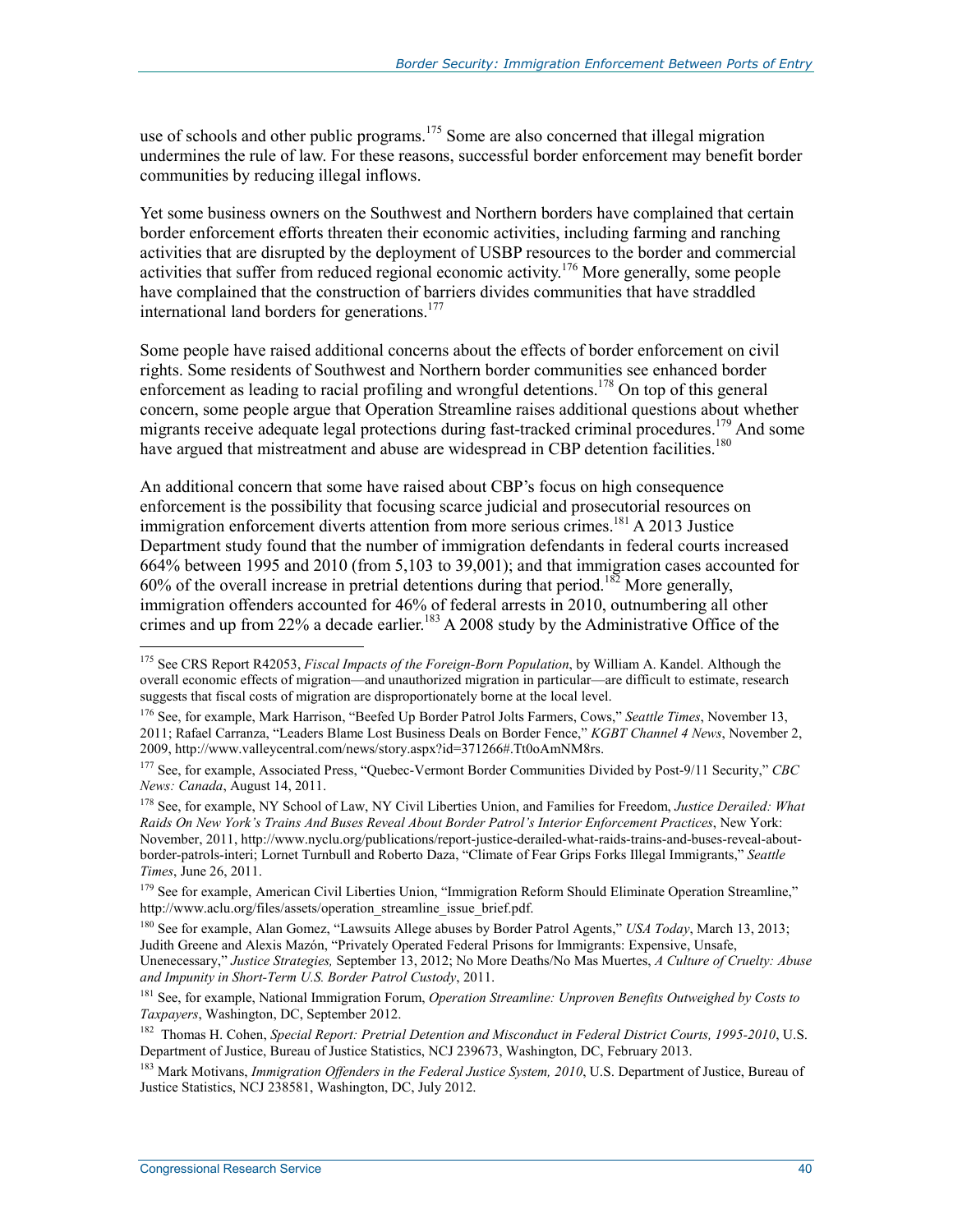U.S. Courts found that while Congress had provided short-term funding to allow the courts to respond to increased prosecutions, the courts faced a shortage of suitable courthouse and detention facilities in some border locations.<sup>184</sup>

### **Effects on Regional Relations**

What are the effects of U.S. border enforcement policies on U.S. relations with its continental neighbors, Mexico and Canada? The United States and Canada have a strong record of collaborative border enforcement, including through 15 binational, multi-agency Integrated Border Enforcement Teams (IBETs) operating at 24 locations at and between U.S.-Canadian ports of entry. In February 2011, President Obama and Prime Minister Harper signed the Beyond the Border declaration, which described their shared visions for a common approach to perimeter security and economic competitiveness; and the countries released an Action Plan on December 7, 2011, to implement the agreement.185 While some Canadians have raised objections to some of the information sharing and joint law enforcement provisions of the agreement,<sup>186</sup> border enforcement between the ports has not been identified as a significant source of bilateral tension.

The United States and Mexico also cooperate extensively on border enforcement operations at the Southwest border.<sup>187</sup> Yet immigration enforcement occasionally has been a source of bilateral tension. And with Mexicans being the most frequent target of U.S. immigration enforcement efforts, some Mexicans have expressed concerns about the construction of border fencing, the effects of border enforcement on migrant deaths, and the protection of unaccompanied minors and other vulnerable groups, among other issues related to immigration enforcement.<sup>188</sup>

## **Conclusion: Understanding the Costs and Benefits of Border Enforcement between Ports of Entry**

The United States has focused substantial resources along its land borders to prevent and control illegal migration since the 1980s, with investments in personnel, fencing, and surveillance assets all up significantly in the post 9/11 period, in particular. Since 2005, CBP also has transformed its approach to managing enforcement outcomes, through its Consequence Delivery System.

Measuring the *effects* of border enforcement is difficult. On one hand, after reaching a high point in 2000, Border Patrol apprehensions fell sharply in 2007-2011, reaching a 42-year low in

<sup>184</sup> Administrative Office of the U.S. Courts, *Report on the Impact on the Judiciary of Law Enforcement Activities Along the Southwest Border*, Washington, DC: Administrative Office of the U.S. Courts, July 2008.

<sup>185</sup> DHS, "Beyond the Border Action Plan," December 2011, http://www.dhs.gov/files/publications/beyond-the-borderaction-plan.shtm; also see CRS Report 96-397, *Canada-U.S. Relations*, coordinated by Ian F. Fergusson and Derek E. Mix.

<sup>&</sup>lt;sup>186</sup> See for example, Dana Gabriel, "Toward a North American Police State and Security Perimeter: U.S.-Canada 'Beyond the Border Agreement,'" *Global Research,* May 14, 2012.

<sup>187</sup> See CRS Report R41349, *U.S.-Mexican Security Cooperation: The Mérida Initiative and Beyond*, by Clare Ribando Seelke and Kristin Finklea.

<sup>188</sup> See CRS Report R42560, *Mexican Migration to the United States: Policy and Trends*, coordinated by Ruth Ellen Wasem; Marc R. Rosenblum, *Obstacles and Opportunities for Regional Cooperation: The US-Mexico Case*, Migration Policy Institute, April 2011, http://www.migrationpolicy.org/pubs/USMexico-cooperation.pdf.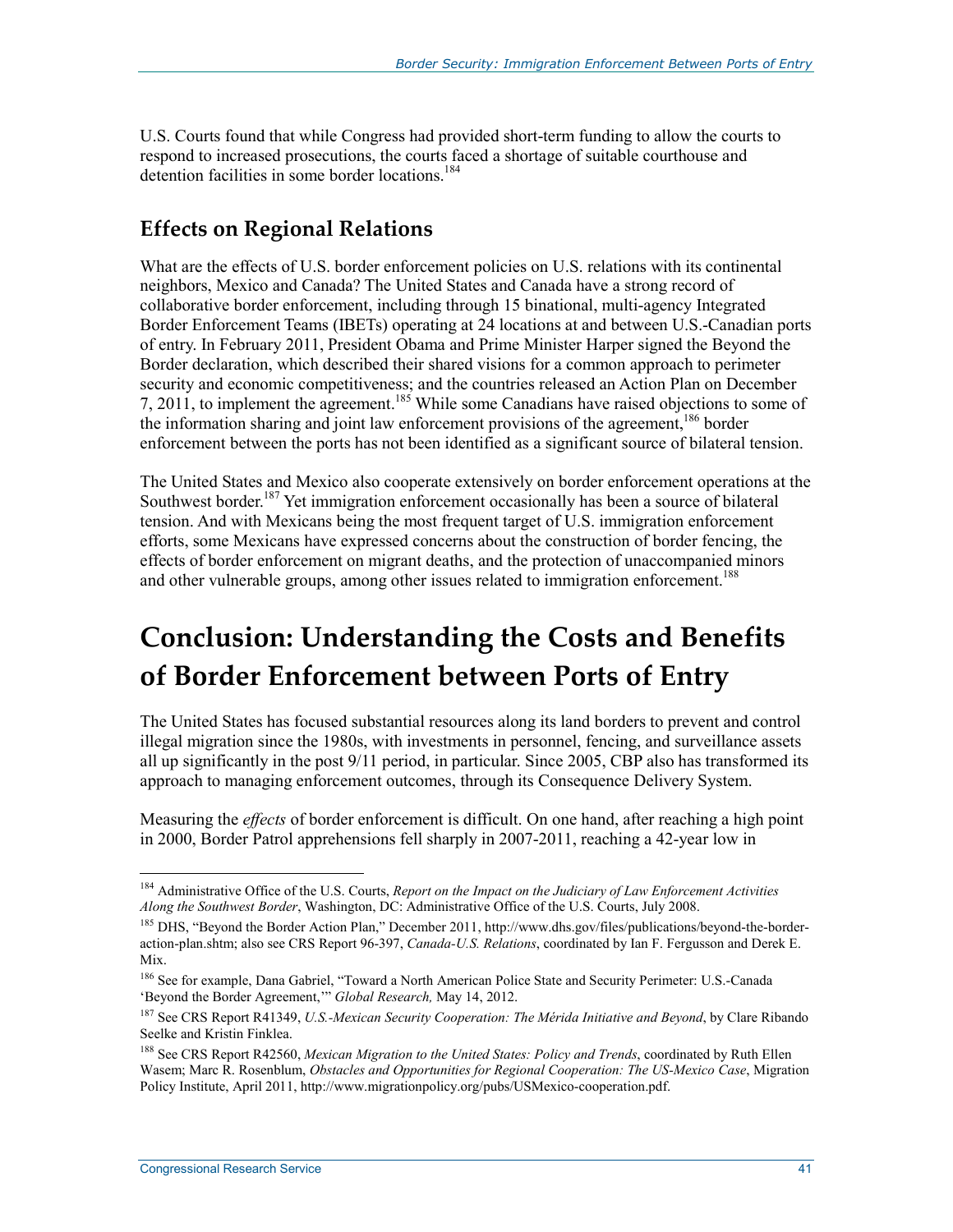FY2011. The Border Patrol's IDENT database also indicates a declining proportion of aliens is apprehended more than once (i.e., recidivism is down). Estimates based on enforcement and survey data and accounting for estimated apprehension and deterrence rates suggest that total illegal inflows in 2009-2011 were well below levels observed in the two decades after IRCA's passage, but that illegal inflows increased somewhat in 2012.

On the other hand, there is also some evidence that migrants have adapted to more difficult conditions at the border by using other means to enter the United States and by remaining longer. A comprehensive accounting also may consider various potential unintended consequences of border enforcement on the civil rights of legal residents and U.S. citizens in the border region, on migrants' human rights, on the quality of life in border communities, on the environment and wildlife, and on U.S.-regional relations.

What do these findings mean for Members of Congress who oversee border security and immigration policy? Especially in light of current fiscal constraints, some Members of Congress may evaluate future border enforcement in terms of expected returns on America's investments, and they may consider the possibility that certain additional investments at the border may be met with diminishing returns. Border infrastructure may offer an example: with 651 miles of fencing and barriers already in place along the Southwest border, each additional mile would be in ever more remote locations, and therefore more expensive to install and maintain and likely to deter fewer unauthorized migrants. Similarly, some Members of Congress may question the concrete benefits of deploying more sophisticated surveillance systems across the entire northern and southern borders, including vast regions in which too few personnel are deployed to respond to the occasional illegal entry that may be detected.

Deciding how to allocate border resources therefore requires a clear definition of the goals of border security. Zero admissions of unauthorized migrants may not be a realistic goal when it comes to migration control, as noted above, and is a higher standard than is expected of most law enforcement agencies. While this report focuses on migration control at U.S. borders, border security also encompasses the detection and interdiction of weapons of mass destruction (WMD), narcotics, and other illicit goods; policies to combat human trafficking; and other security goals. These diverse goals are often conflated in an undifferentiated debate about "border security"; but each of these goals may suggest a different mix of border investments, as well as different metrics and different standards for successful enforcement outcomes. Should policies to prevent unauthorized migration be held to the same standards as policies to prevent the entry of WMDs, for example?

Regardless of how these questions are answered in principle, debates about immigration control and border security may benefit from better metrics of border security and illegal migration, and from a more analytical approach to program design. The Border Patrol has taken a step in this direction by analyzing recidivism data as a function of different enforcement outcomes through its Consequence Delivery System. This report also identifies several metrics for measuring border security, all of which have advantages and disadvantages. In the context of immigration policy and a possible immigration reform bill, Members of Congress may choose to focus on the total number of unauthorized aliens in the United States, in addition to border flows, since border enforcement is just one of many factors (along with interior enforcement, visa policies, etc.) influencing the size of the unauthorized population, and because more is known about the population number than about border flows.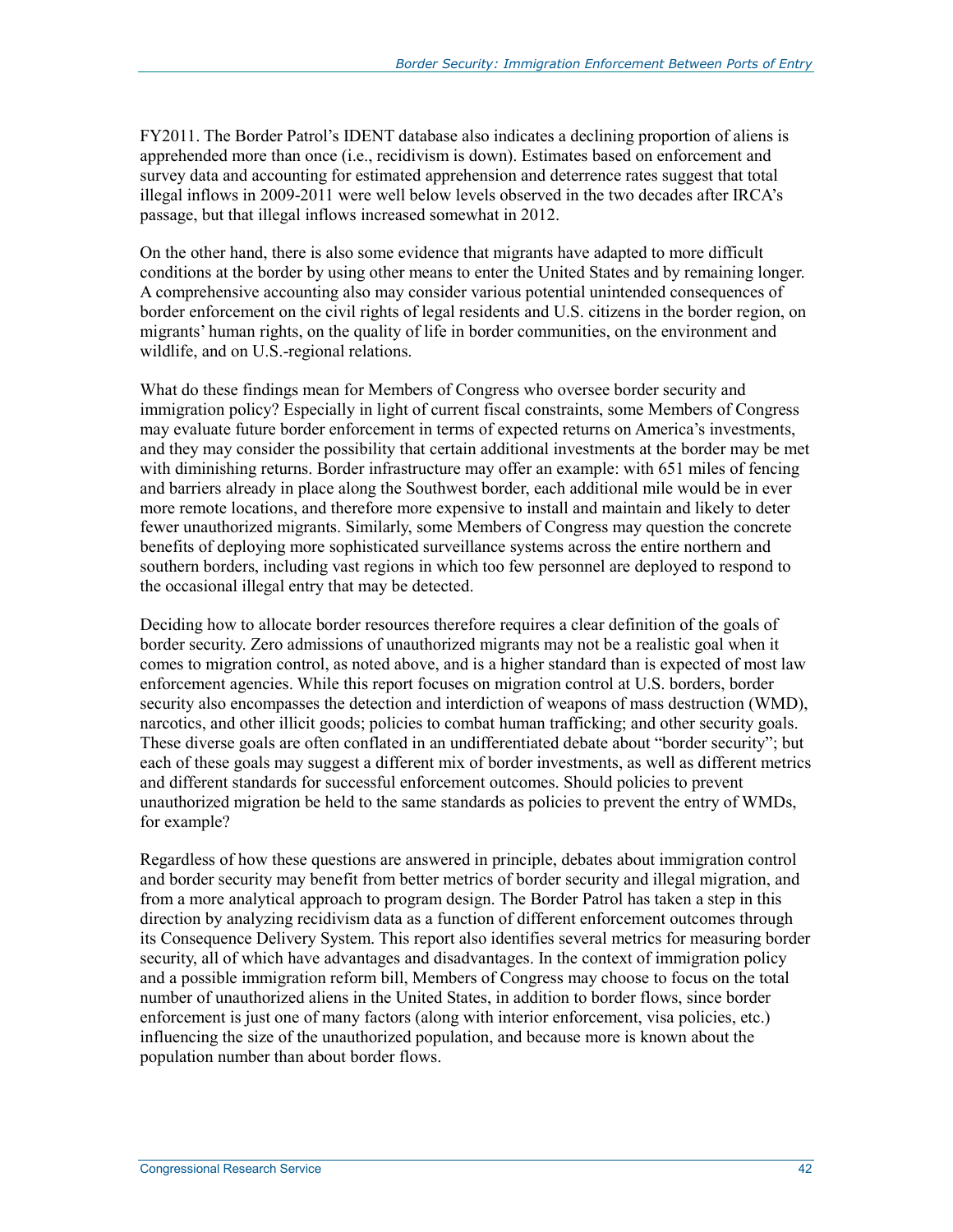## **Appendix. Capture-Recapture Methodology**

The capture-recapture methodology for estimating unauthorized migration flows based on total and recidivist alien apprehensions was first proposed by the sociologist Thomas Espenshade in 1995.<sup>189</sup> Espenshade's original model assumed that all intending migrants (i.e., everyone who makes an initial crossing attempt) eventually succeed—an assumption supported by academic research at the time.<sup>190</sup> Likewise, the model focused exclusively on unauthorized Mexican migrants, a population of particular interest since Mexicans represented 96% of all alien apprehensions during the 1990s,<sup>191</sup> and since Mexico's long shared border with the United States creates unique enforcement dynamics, including high recidivism rates.

The basic capture-recapture model works backwards from the total number of apprehensions and recidivist apprehensions to calculate total illegal flow and the odds of apprehension. First, by definition, the number of apprehensions is related to the total number of illegal crossings multiplied by the probability of being apprehended on any given attempt. For example, if 1,000 aliens attempt to cross, and the probability of being apprehended on a given trip is 50%, then the number of apprehensions would be 500. If unsuccessful migrants always make a second (and subsequent) attempt to enter, the number of aliens making a second attempt is equal to number of initial apprehensions (i.e., 500 in the previous example); and the number of apprehensions among one-time repeat crossers would be 250. In the following period, 250 would attempt entry and 125 would succeed, and so on. By adding up these iterations, Espenshade shows that the total number of apprehensions (A) is equal to the total flow of unauthorized aliens (F) times the odds of apprehension, where odds are defined statistically as the probability of apprehension (P) divided by one minus the probability of apprehension.<sup>192</sup> Re-arranging this statement to solve for flow:

$$
F = A/[P/(1-P)] \tag{1}
$$

Second, the ratio of repeat apprehensions to total apprehensions is used to calculate the probability of apprehension on a given attempt. In short, the formula for repeat apprehensions is simply the formula for total apprehensions times the probability of being apprehended. As a result, repeat apprehensions (R) divided by total apprehensions (A) yields the probability of apprehension  $(\overrightarrow{P}_{\text{apprenchision}})$  on a given trip:<sup>193</sup>

$$
P_{\text{apprenehsion}} = R/A \tag{2}
$$

The methodology used in this report adapts Espenshade's model to account for the fact that some aliens do not make a second or subsequent attempt after being apprehended—that is, that some are deterred.<sup>194</sup> This modified capture-recapture model also has been used in a 2013 Council on

<sup>&</sup>lt;sup>189</sup> Thomas J. Espenshade, "Using INS Border Apprehension Data to Measure the Flow of Undocumented Migrants Crossing the U.S.-Mexico Frontier," *International Migration Review*, vol. 29, no. 2 (Summer 1995), pp. 545-565. 190 Ibid., pp. 549-550.

<sup>&</sup>lt;sup>191</sup> CRS analysis of apprehensions data from DHS, *Yearbook of Immigration Statistics FY2011*, Washington, DC: DHS, 2012. Mexicans accounted for 90% of all apprehensions in 2000-2009, before falling to 83% in 2010 and 76% in FY2011. (Mexicans represent a lower proportion of all apprehensions than of Border Patrol apprehensions; total apprehensions data for FY2012 were not available when this report was released.)

<sup>&</sup>lt;sup>192</sup> Espenshade, "Using INS Border Apprehension Data," pp. 551-552.

<sup>193</sup> Ibid., p. 554.

<sup>&</sup>lt;sup>194</sup> The Consequence Delivery System seeks to reduce recidivism by increasing the proportion of aliens subject to (continued...)